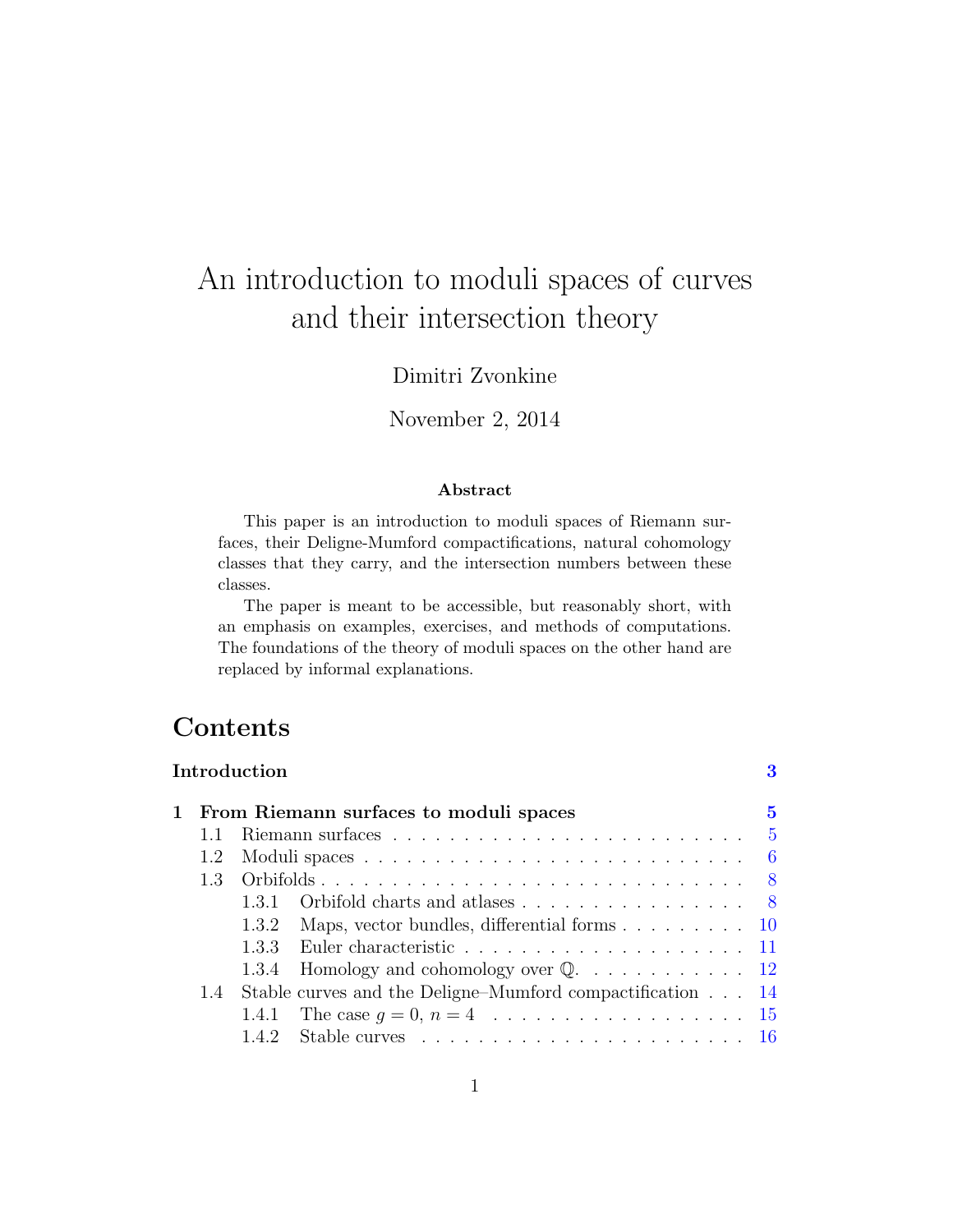|          |                                                                                                            | References |                                                                                         | 62        |  |
|----------|------------------------------------------------------------------------------------------------------------|------------|-----------------------------------------------------------------------------------------|-----------|--|
|          | 4.2                                                                                                        |            |                                                                                         | 59        |  |
| 4        | Around Witten's conjecture<br>The string and dilaton equations $\ldots \ldots \ldots \ldots \ldots$<br>4.1 |            |                                                                                         | 57<br>57  |  |
|          |                                                                                                            |            |                                                                                         |           |  |
|          |                                                                                                            | 3.3.3      | Eliminating $\delta$ -classes: the attaching map                                        | 54        |  |
|          |                                                                                                            | 3.3.2      | Eliminating $\kappa$ -classes: the forgetful map                                        | 52        |  |
|          |                                                                                                            | 3.3.1      | Equivalence between $\overline{\mathcal{M}}_{q,n+1}$ and $\overline{\mathcal{C}}_{q,n}$ | 51        |  |
|          | 3.3                                                                                                        |            |                                                                                         |           |  |
|          |                                                                                                            | 3.2.3      | Assembling the GRR formula                                                              | 48        |  |
|          |                                                                                                            | 3.2.2      | Computing $\mathrm{td}(p)$                                                              | 48        |  |
|          |                                                                                                            | 3.2.1      | An exact sequence involving $p \dots \dots \dots \dots \dots$                           | 46        |  |
|          | 3.2                                                                                                        |            | Applying GRR to the universal curve                                                     | 45        |  |
|          |                                                                                                            | 3.1.6      |                                                                                         | 41        |  |
|          |                                                                                                            | 3.1.5      | The Grothendieck–Riemann–Roch formula $\ldots$ ,                                        | 40        |  |
|          |                                                                                                            | 3.1.4      |                                                                                         | 39        |  |
|          |                                                                                                            | 3.1.3      | Cohomology spaces of vector bundles                                                     | 38        |  |
|          |                                                                                                            | 3.1.2      | Total Chern class, Todd class, Chern character                                          | 36        |  |
|          |                                                                                                            | 3.1.1      |                                                                                         | 35        |  |
|          | 3.1                                                                                                        |            | Characteristic classes and the GRR formula                                              | 35        |  |
| 3        | Algebraic geometry on moduli spaces                                                                        |            |                                                                                         |           |  |
|          |                                                                                                            | 2.3.3      | The classes on the moduli space                                                         | 34        |  |
|          |                                                                                                            | 2.3.2      | Intersecting classes on the universal curve                                             | 33        |  |
|          |                                                                                                            |            | The classes on the universal curve                                                      | 32        |  |
|          | 2.3                                                                                                        | 2.3.1      |                                                                                         | 31        |  |
|          |                                                                                                            | 2.2.2      | Modular forms and the class $\psi_1$ on $\overline{\mathcal{M}}_{1,1}$                  | 29        |  |
|          |                                                                                                            | 2.2.1      | Expressing $\psi_i$ as a sum of divisors for $g = 0$                                    | 26        |  |
|          | 2.2                                                                                                        |            |                                                                                         | 26        |  |
|          |                                                                                                            | 2.1.3      | Tautological rings: preliminaries                                                       | 24        |  |
|          |                                                                                                            | 2.1.2      |                                                                                         | 23        |  |
|          |                                                                                                            | 2.1.1      |                                                                                         | 21        |  |
|          | 2.1                                                                                                        |            |                                                                                         | 21        |  |
| $\bf{2}$ |                                                                                                            |            | Cohomology classes on $\mathcal{M}_{q,n}$                                               | 21        |  |
|          |                                                                                                            |            |                                                                                         |           |  |
|          |                                                                                                            | 1.4.4      | The universal curve at the neighborhood of a node                                       | <b>20</b> |  |
|          |                                                                                                            | 1.4.3      |                                                                                         | 19        |  |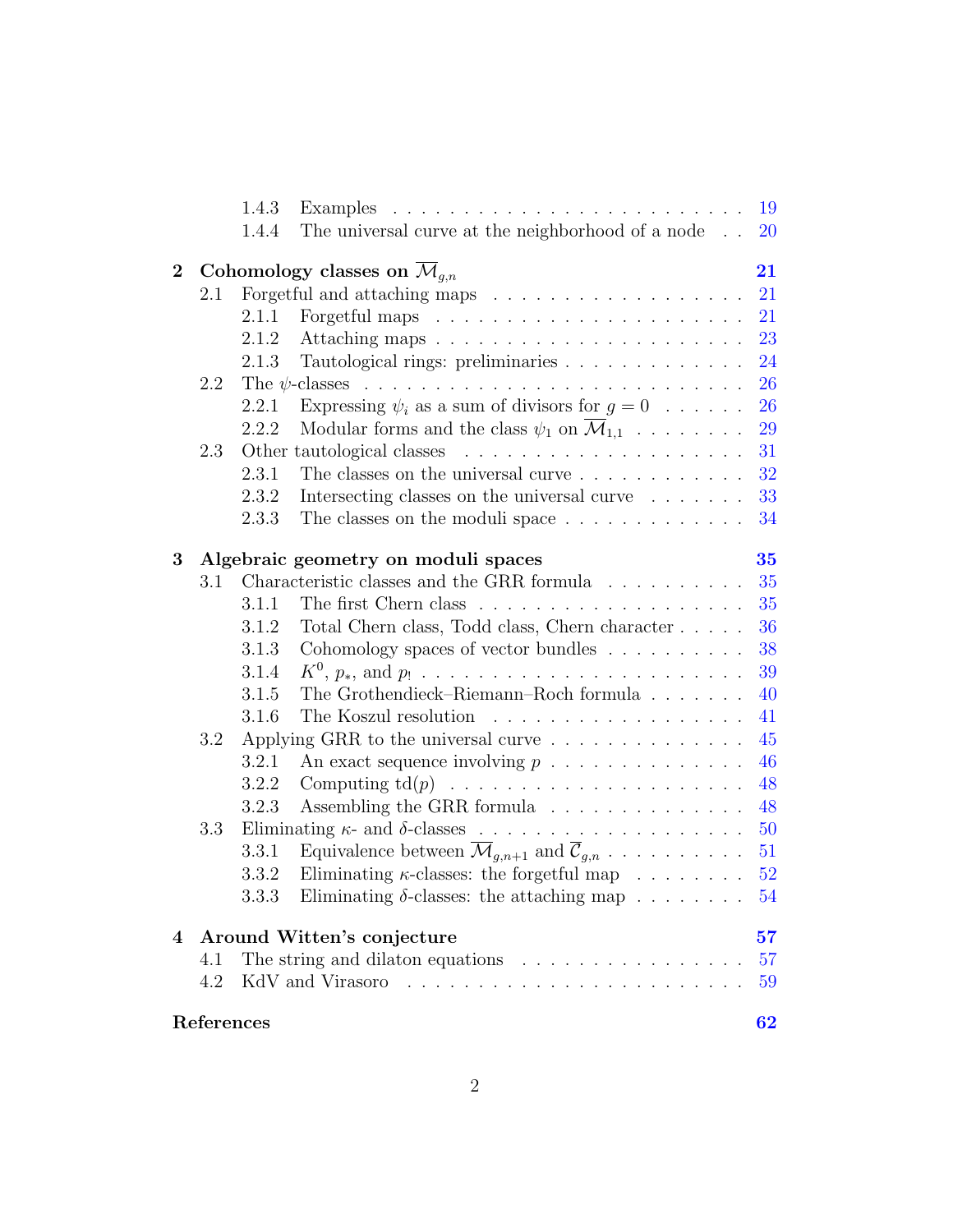# <span id="page-2-1"></span><span id="page-2-0"></span>Introduction

This paper is an introduction to intersection theory on moduli spaces of curves. It is meant to be as elementary as possible, but still reasonably short.

The intersection theory of an algebraic variety M looks for answers to the following questions: What are the interesting cycles (algebraic subvarieties) of M and what cohomology classes do they represent? What are the interesting vector bundles over M and what are their characteristic classes? Can we describe the full cohomology ring of  $M$  and identify the above classes in this ring? Can we compute their intersection numbers? In the case of moduli space, the full cohomology ring is still unknown. We are going to study its subring called the "tautological ring" which contains the classes of most interesting cycles and the characteristic classes of most interesting vector bundles.

Although it is known that for large  $g$  and  $n$  the rank of the tautological ring is much smaller than that of the full cohomology ring of  $\mathcal{M}_{q,n}$ , most natural geometrically defined cohomology classes happen to be tautological and it is actually not so simple to construct examples of nontautological cohomology classes, see [\[15\]](#page-63-0). Tautological rings were conjectured to possess an interesting structure by C. Faber and R. Pandharipande in [\[9\]](#page-62-0), [\[10\]](#page-62-1). Some of these conjectures are proved [\[26\]](#page-64-0), [\[14\]](#page-63-1), [\[16\]](#page-63-2), while others are still open. Another motivation to study the tautological rings is that they are sufficient for all applications related to the Gromov–Witten theory.

To give a sense of purpose to the reader, we assume the following goal: after reading this chapter, one should be able to write a computer program evaluating all intersection numbers between the tautological classes on the moduli space of stable curves, and to understand the foundation of every step of these computations. A program like that was first written by C. Faber  $[8]$ , but our approach is a little different.

Other good introductions to moduli spaces include [\[18\]](#page-63-3) and [\[33\]](#page-64-1).

Section [1](#page-4-0) is an informal introduction to moduli spaces of smooth and stable curves. It contains many definitions and theorems and lots of examples, but no proofs.

In Section [2](#page-20-0) we define the tautological cohomology classes on moduli spaces. Simplest computations of intersection numbers are carried out.

In Section [3](#page-34-0) we explain how to reduce the computations of all intersection numbers of all tautological classes to those involving only the so-called  $\psi$ -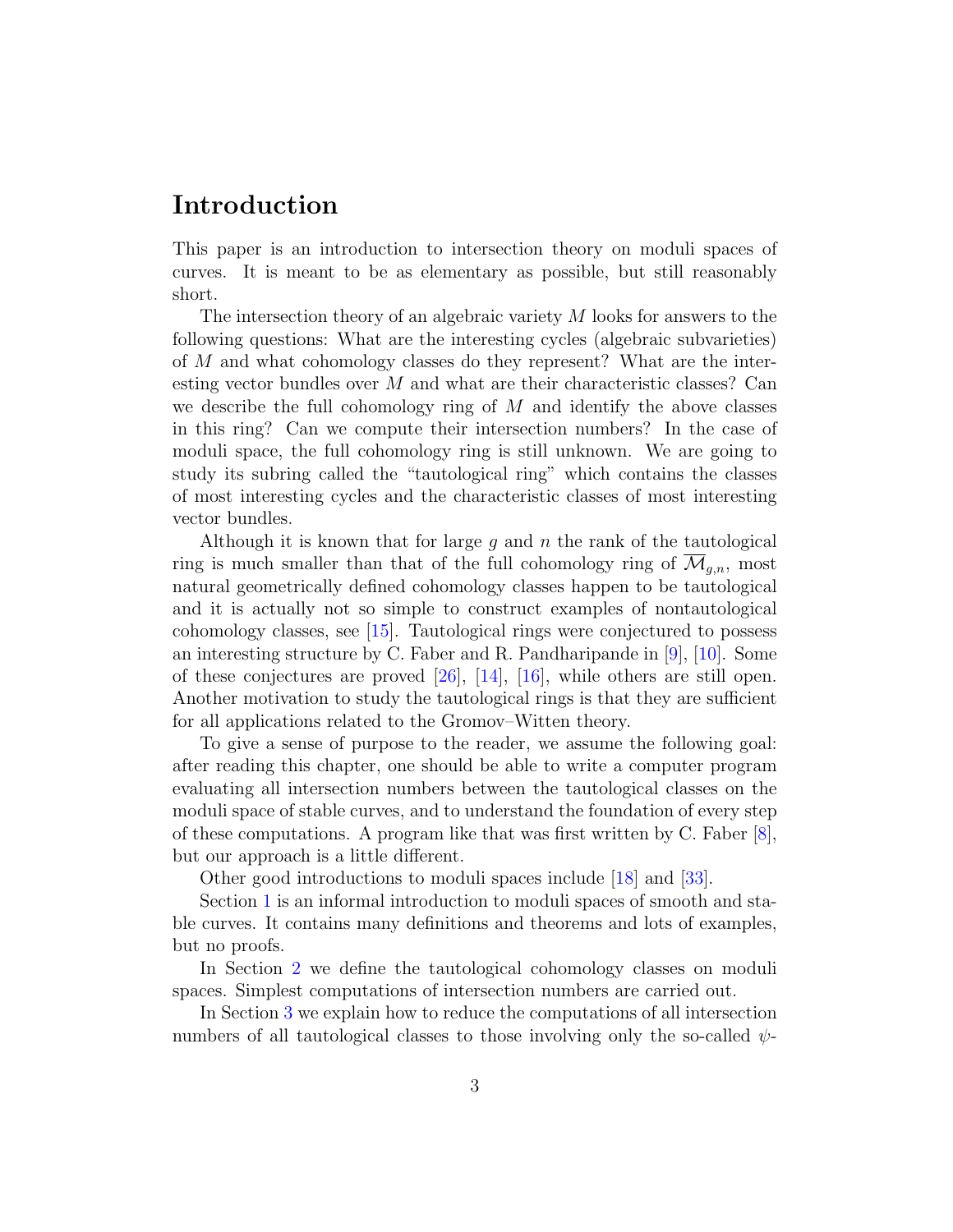classes. This involves a variety of useful techniques from algebraic geometry, in particular the Grothendieck–Riemann–Roch formula.

Finally, in Section [4](#page-56-0) we formulate Witten's conjecture (Kontsevich's theorem) that allows one to compute all intersection numbers among the  $\psi$ classes. Explaining the proof of Witten's conjecture is beyond the scope of this exposition.

Acknowledgement. The paper is based on a series of three lectures for graduate students that the author gave at the Journées mathématiques de Glanon in July 2006. I am deeply grateful to the organizers for the invitation. I would also like to thank M. Kazarian whose unpublished notes on moduli spaces largely inspired the third section of the paper. This work was partially supported by the NSF grant 0905809 "String topology, field theories, and the topology of moduli spaces".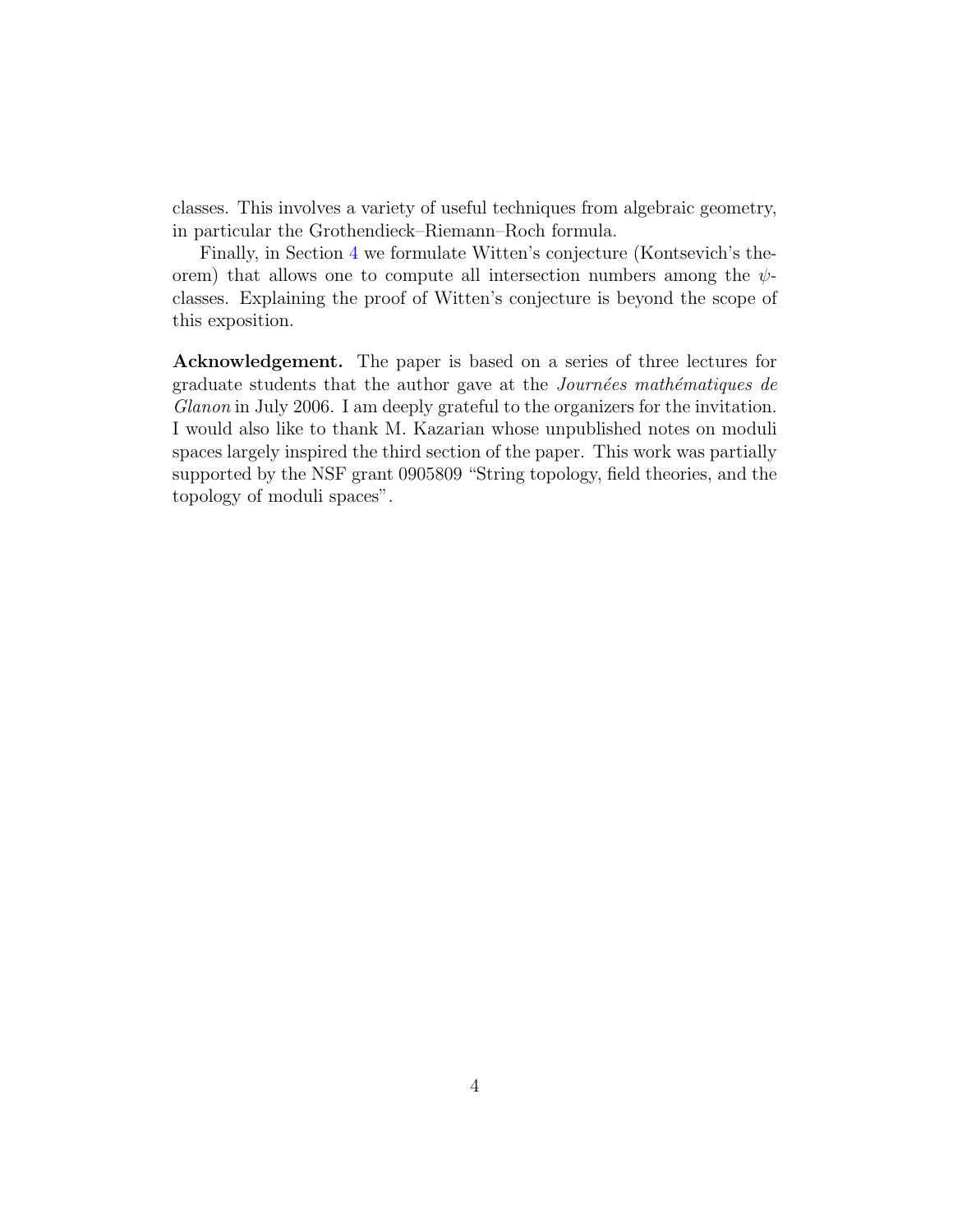## <span id="page-4-3"></span><span id="page-4-0"></span>1 From Riemann surfaces to moduli spaces

## <span id="page-4-1"></span>1.1 Riemann surfaces

**Terminology.** The main objects of our study are the *smooth compact com*plex curves also called Riemann surfaces with n marked numbered pairwise distinct points. Unless otherwise specified they are assumed to be connected.

Every compact complex curve has an underlying structure of a 2-dimensional oriented smooth compact surface, that is uniquely characterized by its genus g.



Example 1.1. The sphere possesses a unique structure of Riemann surface up to isomorphism: that of a complex projective line  $\mathbb{CP}^1$  (see [\[11\]](#page-62-3), IV.4.1). A complex curve of genus 0 is called a rational curve. The automorphism group of  $\mathbb{C}P^1$  is  $PSL(2,\mathbb{C})$  acting by

$$
\begin{pmatrix} a & b \\ c & d \end{pmatrix} z = \frac{az+b}{cz+d}.
$$

Exercise 1.2. Check that this is, indeed, a group action.

**Exercise 1.3.** Prove that the automorphism group  $PSL(2, \mathbb{C})$  of  $\mathbb{C}P<sup>1</sup>$  allows one to send any three distinct points  $x_1, x_2, x_3$  to 0, 1, and  $\infty$  respectively in a unique way.

<span id="page-4-2"></span>Example 1.4. Up to isomorphism every structure of Riemann surface on the torus is obtained by factorizing  $\mathbb C$  by a lattice, that is, a discrete additive subgroup  $L \simeq \mathbb{Z}^2$  of  $\mathbb{C}$  (see [\[11\]](#page-62-3), IV.6.1). A complex curve of genus 1 is called an *elliptic curve*. The automorphism group  $Aut(E)$  of any elliptic curve E contains a subgroup isomorphic to E itself acting by translations.

**Exercise 1.5.** Prove that two elliptic curves  $\mathbb{C}/L_1$  and  $\mathbb{C}/L_2$  are isomorphic if and only if  $L_2 = aL_1, a \in \mathbb{C}^*$ .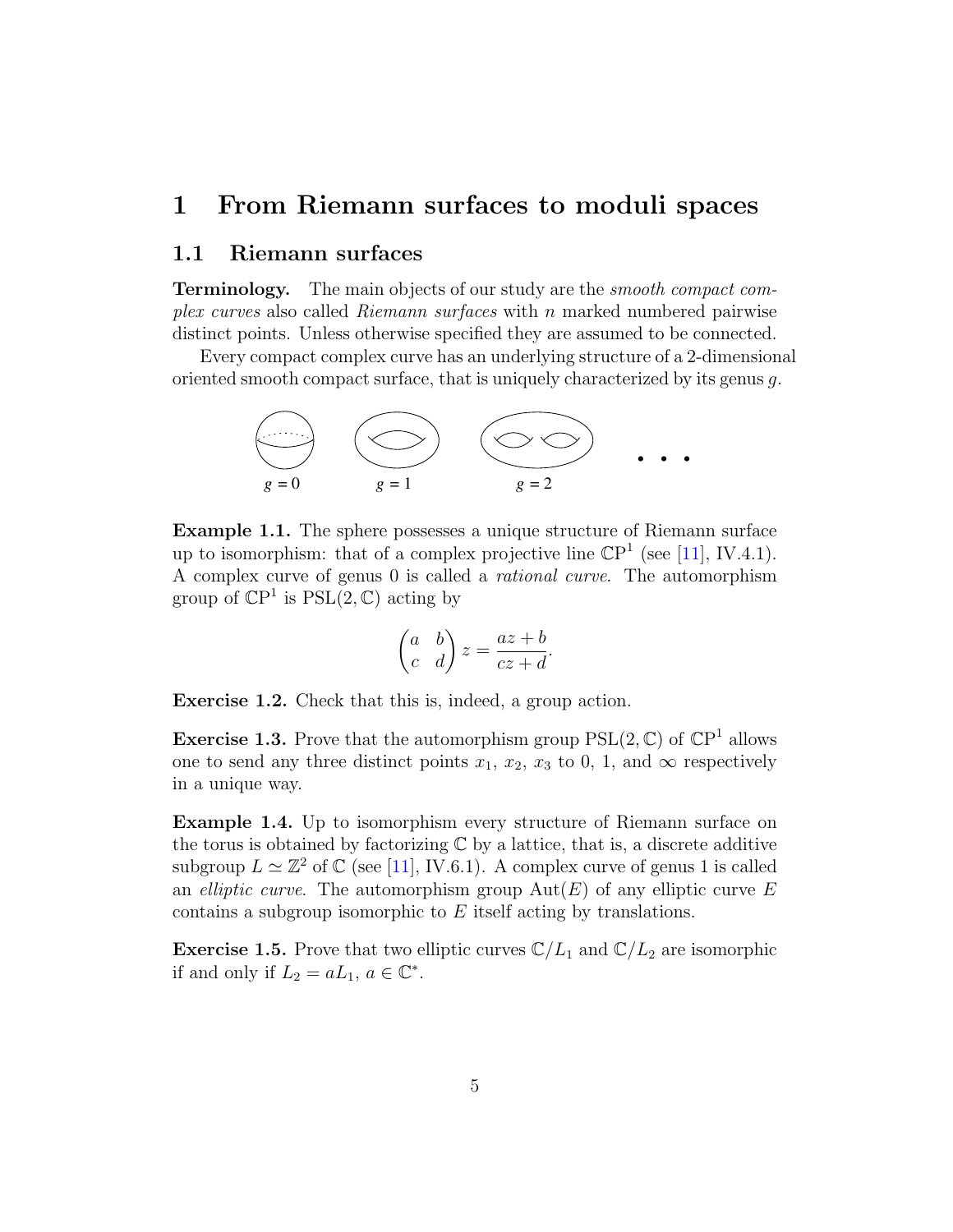## <span id="page-5-3"></span><span id="page-5-0"></span>1.2 Moduli spaces

Moduli spaces of Riemann surfaces of genus  $g$  with  $n$  marked points can be defined as smooth Deligne–Mumford stacks (in the algebraic-geometric setting) or as *smooth complex orbifolds* (in an analytic setting). The latter notion is simpler and will be discussed in the next section. For the time being we define moduli spaces as sets.

**Definition 1.6.** For  $2 - 2g - n < 0$ , the moduli space  $\mathcal{M}_{q,n}$  is the set of isomorphism classes of Riemann surfaces of genus  $q$  with  $n$  marked points.

Remark 1.7. The automorphism group of any Riemann surface satisfying  $2 - 2g - n < 0$  is finite (see [\[11\]](#page-62-3), V.1.2, V.1.3). On the other hand, every Riemann surface with  $2 - 2g - n \geq 0$  has an infinite group of marked point preserving automorphisms. For reasons that will become clear in Section [1.3,](#page-7-0) this makes it impossible to define the moduli spaces  $\mathcal{M}_{0,0}, \mathcal{M}_{0,1}, \mathcal{M}_{0,2}$ , and  $\mathcal{M}_{1,0}$  as orbifolds. (They still make sense as sets, but this is of little use.)

**Example 1.8.** Let  $g = 0$ ,  $n = 3$ . Every rational curve  $(C, x_1, x_2, x_3)$  with three marked points can be identified with  $(\mathbb{C}P^1, 0, 1, \infty)$  in a unique way. Thus  $\mathcal{M}_{0,3} =$  one point.

<span id="page-5-2"></span>**Example 1.9.** Let  $g = 0$ ,  $n = 4$ . Every curve  $(C, x_1, x_2, x_3, x_4)$  can be uniquely identified with  $(\mathbb{C}P^1, 0, 1, \infty, t)$ . The number  $t \neq 0, 1, \infty$  is determined by the positions of the marked points on  $C$ . It is called the *modulus* and gave rise to the term "moduli space". The moduli space  $\mathcal{M}_{0,4}$  is the set of values of t, that is  $\mathcal{M}_{0,4} = \mathbb{C}P^1 \setminus \{0, 1, \infty\}.$ 

**Exercise 1.10.** The rational curve  $(\mathbb{CP}^1, x_1, x_2, x_3, x_4)$  with pairwise distinct  $x_i$ 's is isomorphic to  $(\mathbb{C}P^1, 0, 1, \infty, t)$ . Compute t as function of  $x_1, x_2, x_3$ ,  $x_4$ .

**Example 1.11.** Generalizing the previous example, take  $g = 0$  and an arbitrary n. Each curve  $(C, x_1, \ldots, x_n)$  can be uniquely identified with  $(\mathbb{C}P^1, 0, 1, \infty, t_1, \ldots, t_{n-3})$ . The moduli space  $\mathcal{M}_{0,n}$  is given by

$$
\mathcal{M}_{0,n} = \{ (t_1, \ldots, t_{n-3}) \in (\mathbb{C}P^1)^{n-3} \mid t_i \neq 0, 1, \infty, t_i \neq t_j \}.
$$

<span id="page-5-1"></span>Example 1.12. According to Example [1.4,](#page-4-2) every elliptic curve is isomorphic to the quotient of  $\mathbb C$  by a rank 2 lattice L. The image of  $L \subset \mathbb C$  is a natural marked point on E. Thus  $\mathcal{M}_{1,1} = {\text{lattices}}/\mathbb{C}^*$ . Consider a direct basis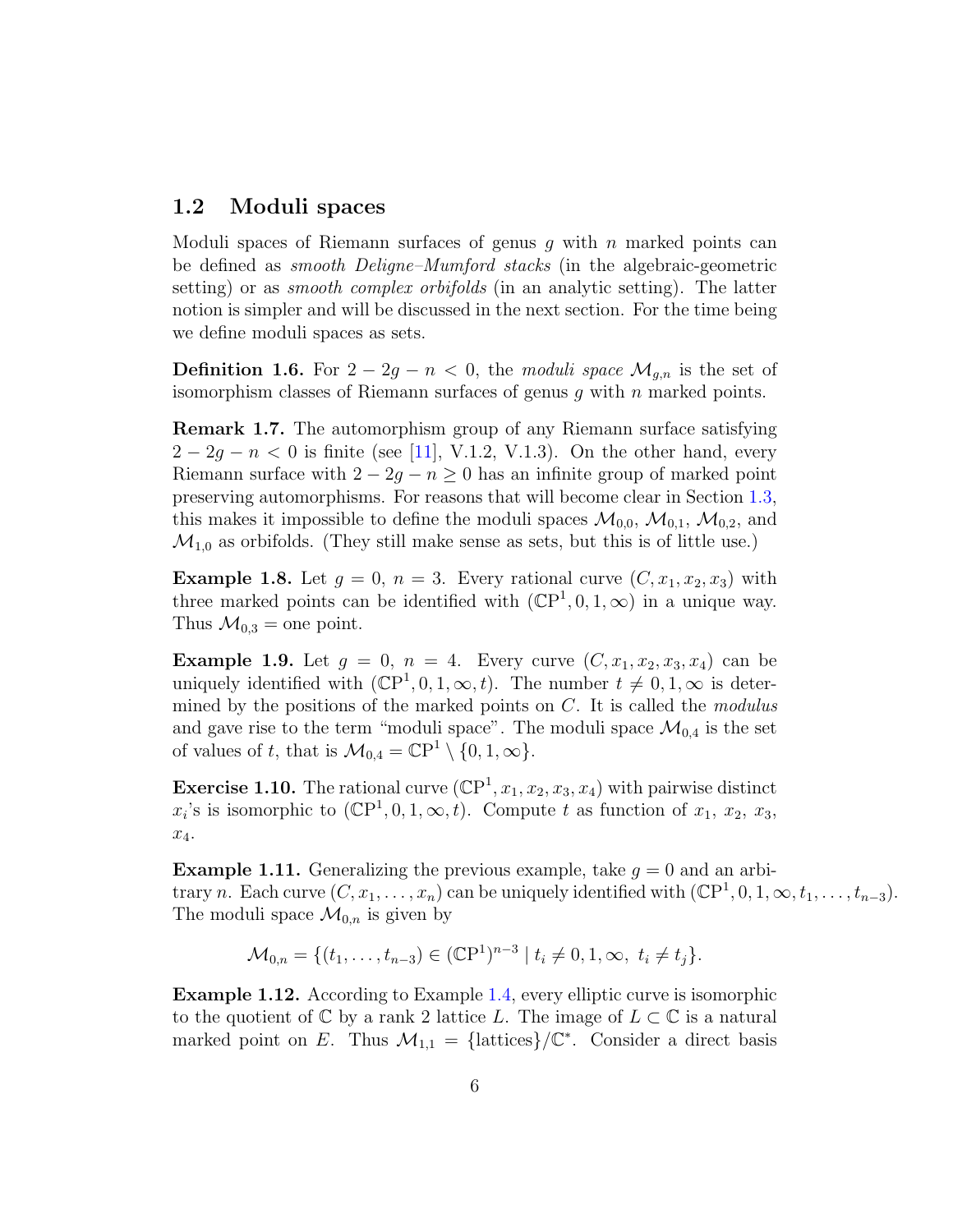<span id="page-6-1"></span> $(z_1, z_2)$  of a lattice L. Multiplying L by  $1/z_1$  we obtain a lattice with basis  $(1, \tau)$ , where  $\tau$  lies in the upper half-plane H. Choosing another basis of the same lattice we obtain another point  $\tau' \in \mathbb{H}$ . Thus the group  $SL(2, \mathbb{Z})$  of direct base changes in a lattice acts on H. This action is given by

$$
\begin{pmatrix} a & b \\ c & d \end{pmatrix} \tau = \frac{a\tau + b}{c\tau + d}.
$$

We have  $\mathcal{M}_{1,1} = \mathbb{H} / SL(2, \mathbb{Z})$ . The matrix  $-\text{Id} \in SL(2, \mathbb{Z})$  acts trivially on  $\mathbb{H}$ . The group  $PSL(2, \mathbb{Z}) = SL(2, \mathbb{Z})/ \pm Id$  has a fundamental domain shown in the next figure. The moduli space  $\mathcal{M}_{1,1}$  is obtained from the fundamental domain by identifying the arcs  $AB$  and  $AB'$  and the half-lines  $BC$  and  $B'C'$ .



Note that the orbifold structure of  $\mathcal{M}_{1,1}$  corresponds to the quotient  $\mathbb{H}/SL(2,\mathbb{Z})$  rather than  $\mathbb{H}/PSL(2,\mathbb{Z})$ .

<span id="page-6-0"></span>**Example 1.13.** Let  $g = 2$ ,  $n = 0$ . By Riemann–Roch's theorem, every Riemann surface of genus g carries a g-dimensional vector space  $\Lambda$  of abelian differentials (that is, holomorphic differential 1-forms). Each abelian differential has  $2q - 2$  zeroes. (See [\[11\]](#page-62-3), III.4.)

For  $g = 2$ , we have dim  $\Lambda = 2$ . Let  $(\alpha, \beta)$  be a basis of  $\Lambda$ , and consider the map  $f: C \to \mathbb{C}P^1$  given by the quotient  $f = \alpha/\beta$ . (In intrinsic terms the image of f is the projectivization of the dual vector space of  $\Lambda$ . Choosing a basis in  $\Lambda$  identifies it with  $\mathbb{C}P^1$ .) The map f is of degree at most 2, because both  $\alpha$  and  $\beta$  have two zeroes and no poles. But f cannot be a constant (because then  $\alpha$  and  $\beta$  would be proportional to each other and would not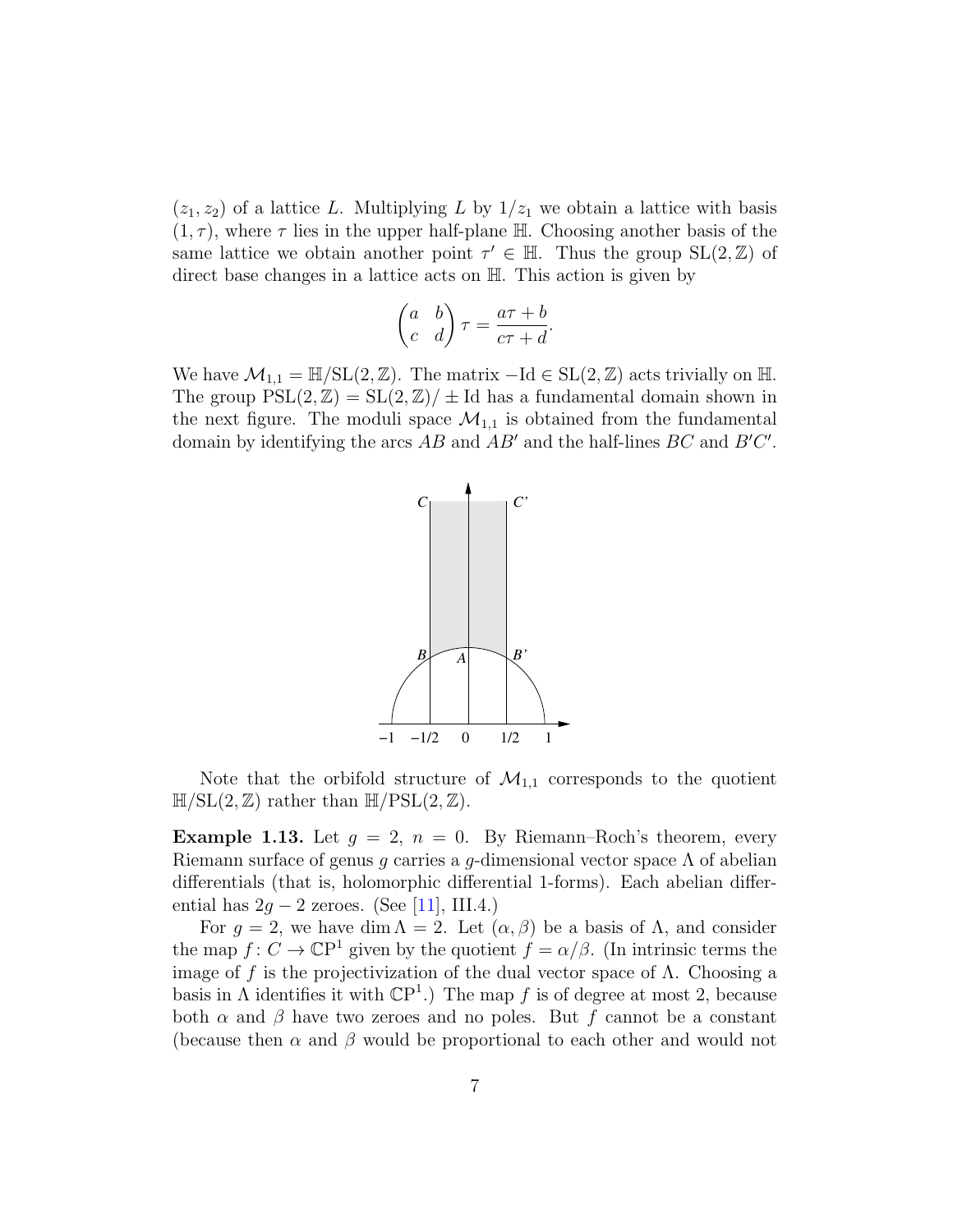<span id="page-7-2"></span>form a basis of  $\Lambda$ ) and cannot be of degree 1 (because then it would establish an isomorphism between its genus 2 domain and its genus 0 target, which is not possible). Thus deg  $f = 2$ . The involution of C that interchanges the two sheets of  $f$  or, in other words, interchanges the two zeroes of every holomorphic differential, is called the *hyperelliptic involution*. By an Euler characteristic count (or applying the Riemann–Hurwitz formula, which is the same) we obtain that  $f$  must have six ramification points, that is, six distinct points in  $\mathbb{C}P<sup>1</sup>$  that have one double preimage rather than two simple preimages. The six preimages of these points on C are the fixed points of the hyperelliptic involution and are called Weierstrass points.

Summarizing, we see that giving a genus 2 Riemann surface is equivalent to giving six distinct nonnumbered points on a rational curve. Thus  $M_{2,0} = M_{0,6}/S_6$ , where  $S_6$  is the symmetric group. However, this equality only holds for sets. The moduli spaces  $\mathcal{M}_{2,0}$  and  $\mathcal{M}_{0,6}/S_6$  actually have different orbifold structures, because every genus 2 curve has an automorphism that the genus 0 curve with six marked points does not have: namely, the hyperelliptic involution.

### <span id="page-7-0"></span>1.3 Orbifolds

Here we give a minimal set of definitions necessary for our purposes. Readers interested in learning more about orbifolds and stacks are referred to [\[3\]](#page-62-4), [\[25\]](#page-63-4), [\[34\]](#page-64-2).

#### <span id="page-7-1"></span>1.3.1 Orbifold charts and atlases

A smooth complex (respectively, real) n-dimensional orbifold is locally isomorphic to an open ball in  $\mathbb{C}^n$  (respectively,  $\mathbb{R}^n$ ) factorized by a finite group action. Let us give a precise definition.

Let  $X$  be a topological space.

**Definition 1.14.** An *complex (resp., real) orbifold chart* on  $X$  is the following data:

 $U/G \overset{\varphi}{\to} V \subset X$ ,

where  $U \subset \mathbb{C}^n$  (resp,  $U \subset \mathbb{R}^n$ ) is a contractible open set endowed with a bi-holomorphic (resp., smooth) action of a finite group  $G, V \subset X$  is an open set, and  $\varphi$  is a homeomorphism from  $U/G$  to V.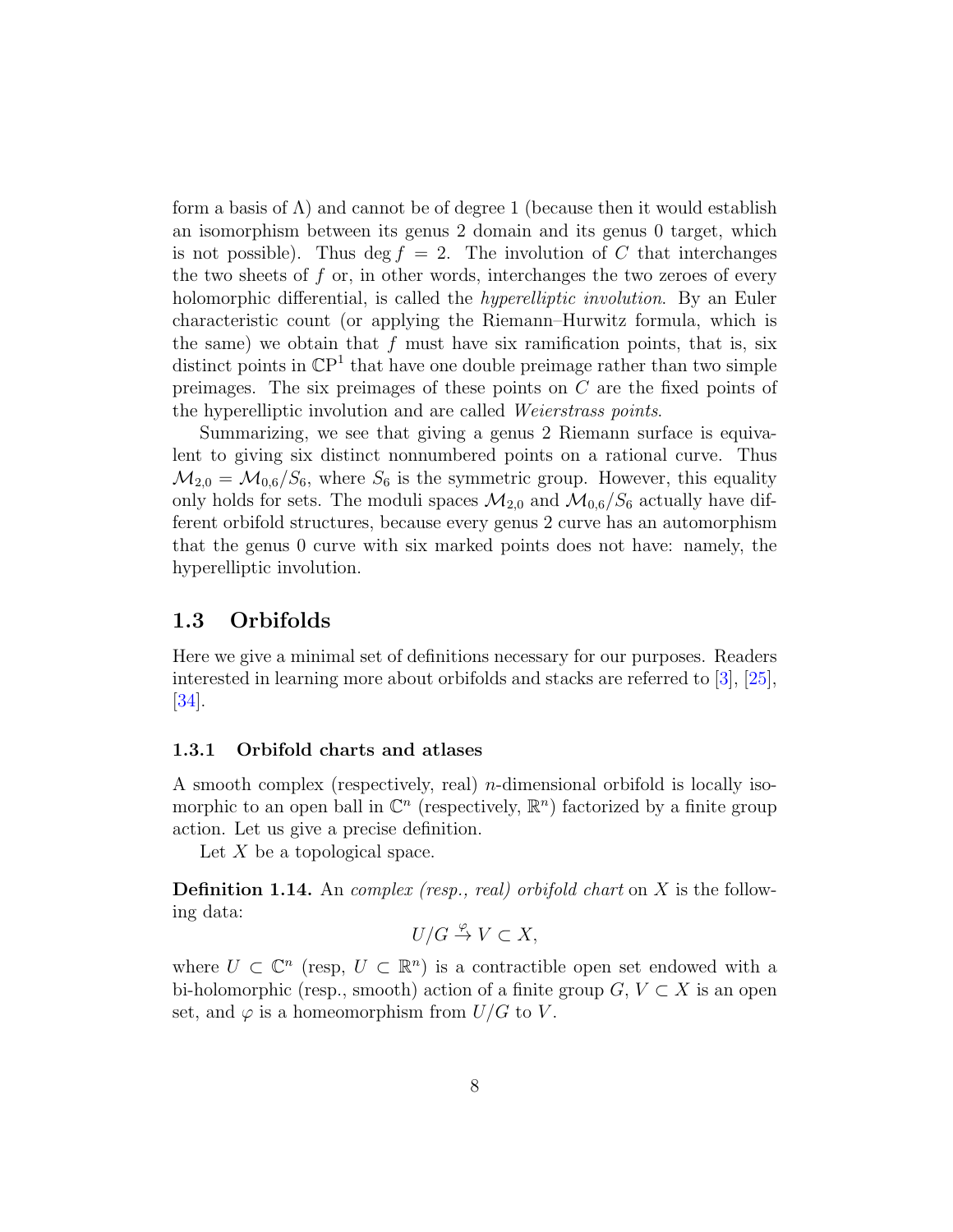We shall call an orbifold chart a *chart*.

Sometimes the chart will be denoted simply by  $V$  if this does not lead to ambiguity. Note that the action of  $G$  is not necessarily faithful, that is, a nontrivial subgroup of  $G$  can act trivially on  $U$ .

Definition 1.15. A chart

$$
U'/G' \stackrel{\varphi'}{\to} V' \subset X
$$

is called a subchart of

$$
U/G \overset{\varphi}{\to} V \subset X
$$

if V' is a subset of V and there is a group homomorphism  $G' \to G$  and a holomorphic (resp., smooth) embedding  $U' \hookrightarrow U$  such that (i) the embedding and the group morphism commute with the group actions; (ii) the  $G'$ -stabilizer of every point in  $U'$  is isomorphic to the G-stabilizer of its image in  $U$ ; (iii) the embedding commutes with the isomorphisms  $\varphi$  and  $\varphi'$ .

The following figure shows a typical example of a sub-chart.



**Exercise 1.16.** Two points  $x_1 \in V_1$  and  $x_2 \in V_2$  in two orbifold charts are called locally equivalent of they are contained in two isomorphic subcharts  $x_1 \in V'_1 \subset V_1$  and  $x_2 \in V'_2 \subset V_2$  and the isomorphisms sends  $x_1$  to  $x_2$ . Classify points in 1-dimensional complex and real orbifolds up to local equivalence.

**Definition 1.17.** Two orbifold charts  $V_1$  and  $V_2$  are called *compatible* if every point of  $V_1 \cap V_2$  is contained in some chart  $V_3$  that is a subchart of both  $V_1$ and  $V_2$ .

Note that any attempt to define a chart  $V_1 \cap V_2$  would lead to problems, because  $V_1 \cap V_2$  is, in general, not connected and the preimages of  $V_1 \cap V_2$  in  $U_1$  and in  $U_2$  are not necessarily contractible.

**Definition 1.18.** An *atlas* on a topological space X is a family of compatible charts entirely covering  $X$ . A *maximal atlas* is an atlas that cannot be increased by adding more charts. A smooth complex orbifold is a topological space X together with a maximal atlas.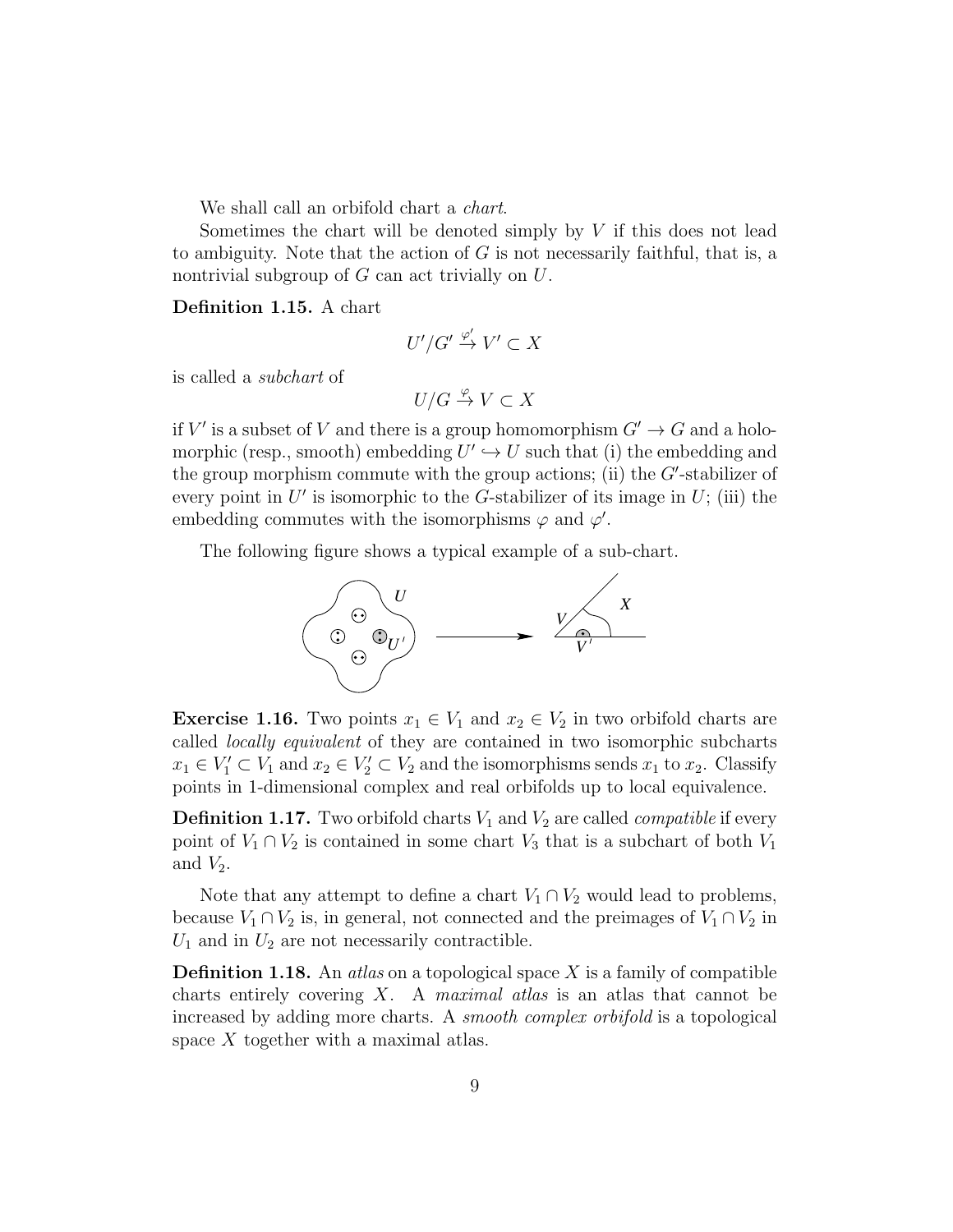**Definition 1.19.** Let X be an orbifold and  $x \in X$  a point. The *stabilizer* of x is the stabilizer in G of a preimage of x in U under  $\varphi$  in some chart. (By definition, if we choose another chart or another preimage we will get an isomorphic stablizer, though the isomorphism is not canonical.)

Exercise 1.20. Let M is a smooth complex manifold endowed with an action of a finite group G. Construct the natural orbifold atlas on  $X = M/G$ .

#### <span id="page-9-0"></span>1.3.2 Maps, vector bundles, differential forms

All notions related to manifolds and possessing a local definition can be automatically extended to orbifolds.

For instance, a differential form  $\alpha$  on a chart V is defined as a G-invariant differential form  $\alpha_U$  on U. The integral of  $\alpha$  over a chain  $C \subset V$  is defined as

1 |G| Z ϕ−1(C) α<sup>U</sup> .

Further, a vector bundle over a chart V is defined as a vector bundle over the open set U together with a fiberwise linear lifting of the  $G$ -action to the total space of the bundle. We can define a connection on a vector bundle and the curvature of the connection in the natural way.

**Exercise 1.21.** What is a vector bundle over the orbifold  $|point|/G$ ?

Defining a morphism of orbifolds in general would lead us to new technical difficulties. However it is easy to define a morphism of orbifolds in the case where the fibers of the morphism are manifolds. This will be enough for our purposes. The definition is similar to that of vector bundles.

**Definition 1.22.** A map of orbifolds  $f: X \rightarrow Y$  with manifold fibers is a continuous map of the underlying topological spaces  $\hat{f}: \hat{X} \to \hat{Y}$  together with the choice for every  $y \in Y$  of a chart  $\varphi_y: U_y/G \to V_y$  containing y, a holomorphic map  $F: U_x \to U_y$ , a lifting of the G-action on  $U_y$  to  $U_x$ commuting with F and an isomorphism  $\varphi_x$  of  $U_x/G$  with an open suborbifold of X, such that  $\varphi_y \circ F = \hat{f} \circ \varphi_x$ .

The figure on the next page represents a morphism of orbifolds whose fibers are tori and whose image is a curve inside  $Y$ . Note that the fibers of  $f$  are finite quotients of the fibers of  $F$ . When we talk about the fibers of a map of orbifolds  $f$  we mean the latter and not the former.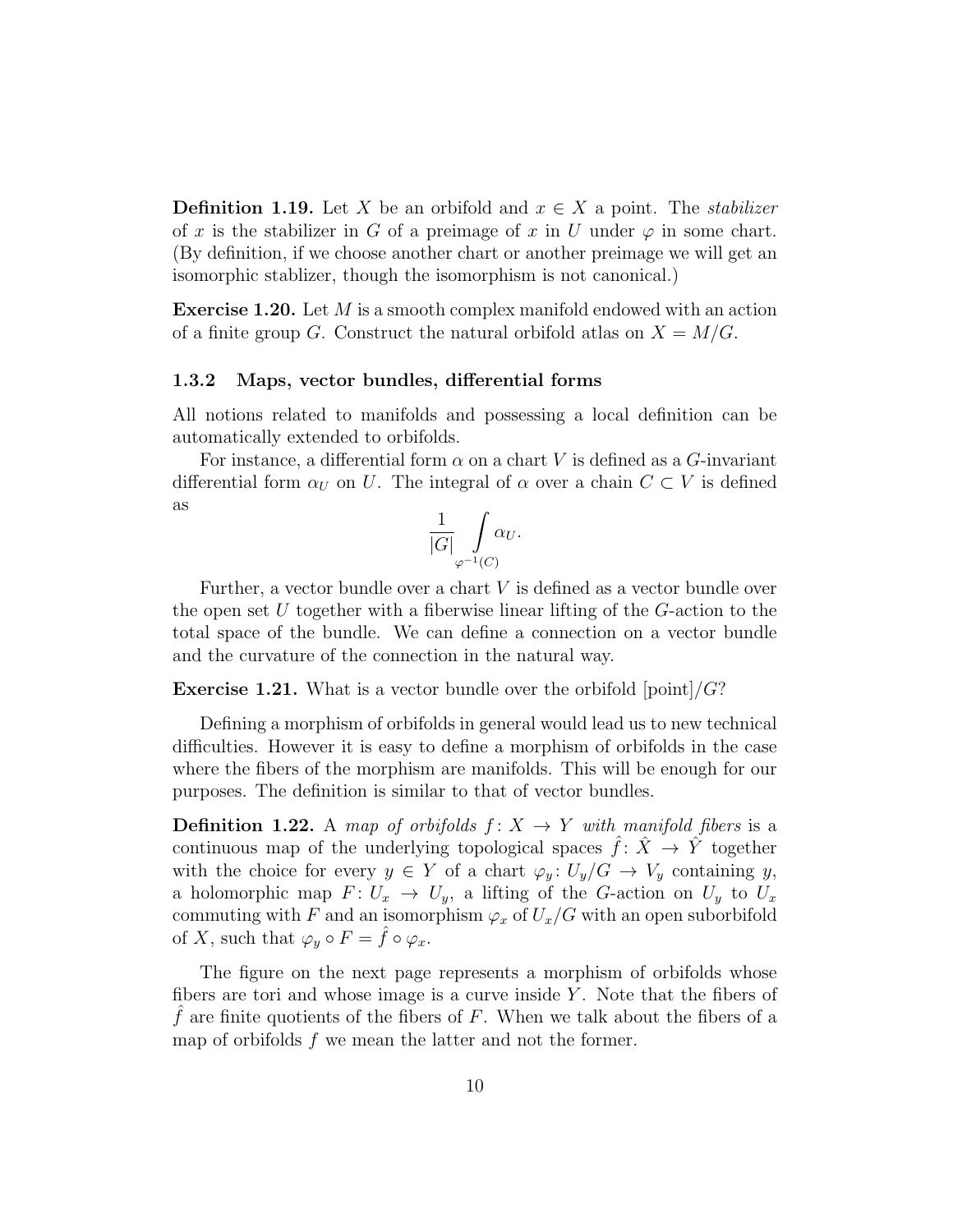

### <span id="page-10-0"></span>1.3.3 Euler characteristic

This section will not be used in the sequel and can be skipped in first reading.

**Definition 1.23.** The *Euler characteristic*  $\chi(X)$  of an orbifold X is defined by

$$
\chi(X) = \sum_G \frac{1}{|G|} \chi(X_G),
$$

where  $X_G$  is the locus of points with stabilizer  $G$ .

For instance, the Euler characteristic of  $\mathbb{R}^n$  with trivial G-action is  $(-1)^n/|G|$ .

**Exercise 1.24.** Show that for a smooth manifold  $X$  endowed with a  $G$ -action we have  $\chi(X/G) = \chi(X)/|G|$ .

Exercise 1.25. Let X be a compact complex connected 1-dimensional orbifold such that the stabilizer of its generic point is trivial. Find the orbifold like that whose Euler characteristic is negative, but as close to 0 as possible.

Exercise 1.26. Deduce from the previous exercise that if a finite group G faithfully acts on a Riemann surface of genus  $g \geq 2$  by automorphisms then  $|G| \leq 84(g-1).$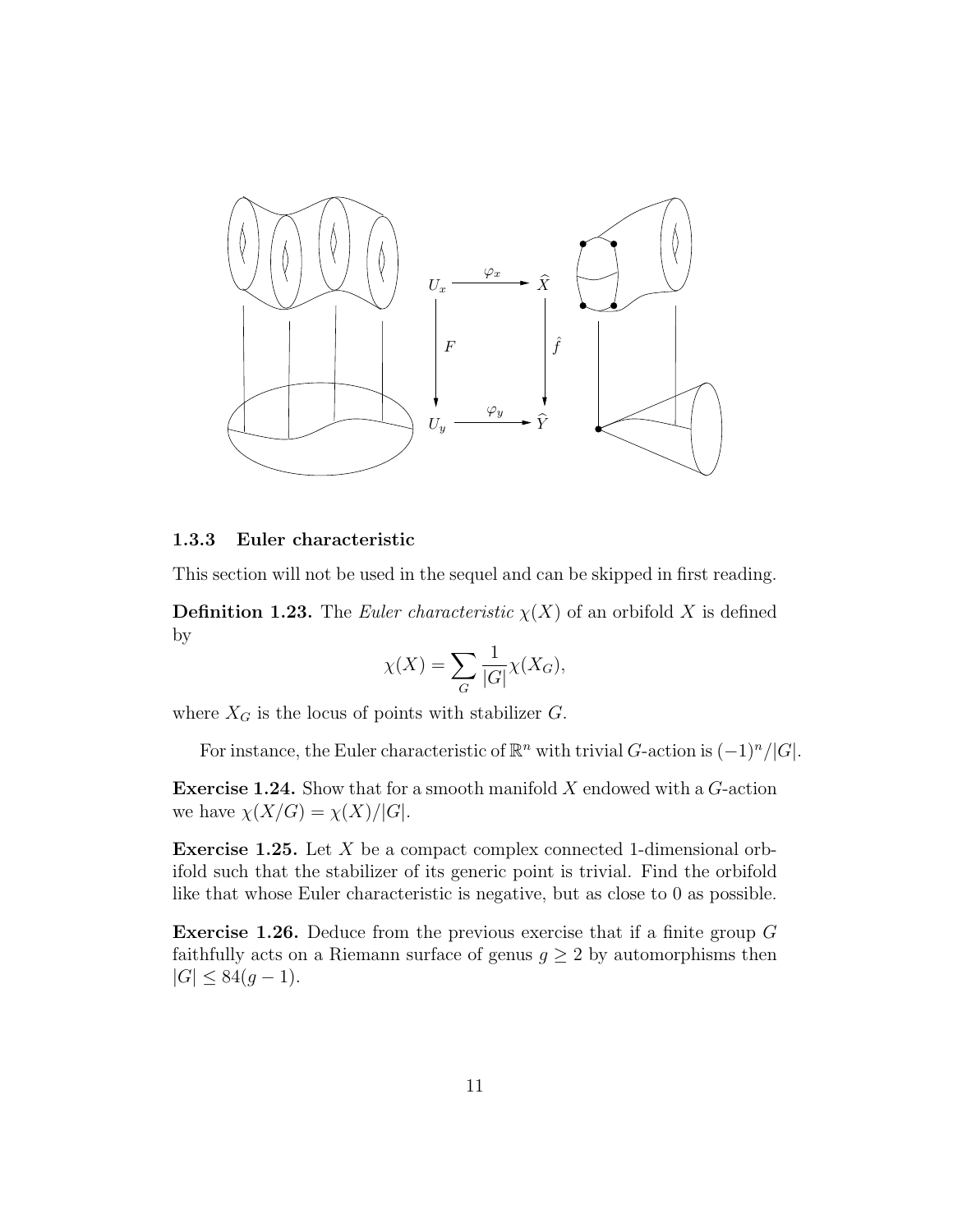#### <span id="page-11-2"></span><span id="page-11-0"></span>1.3.4 Homology and cohomology over Q.

Defining global characteristics of orbifolds, for instance, their cohomology rings or their homotopy groups, is more delicate. For instance, the homotopy type of  $[point]/G$  is  $K(G, 1)$ . It is possible to define the ring  $H^*(X, \mathbb{Z})$  for an orbifold  $X$ , but we will not do it here. Instead, we content ourselves with the straightforward definition of the cohomology ring over Q.

Definition 1.27. The homology, resp. cohomology groups of an orbifold  $over \mathbb{Q}$  are defined as the homology, resp. cohomology groups of its underlying topological space (also over  $\mathbb{Q}$ ).

**Theorem 1.28** ([\[4\]](#page-62-5)). Poincaré duality holds for homology and cohomology groups over Q of smooth compact complex or real oriented orbifolds.

**Remark 1.29.** Let  $X$  be an orbifold and  $Y$  an irreducible sub-orbifold. Denote by  $X$  and  $Y$  the underlying topological spaces. By convention, the homology class  $[Y] \in H_*(X,\mathbb{Q}) = H_*(\hat{X},\mathbb{Q})$  is equal to  $\frac{1}{|G_Y|}[\hat{Y}] \in H_*(\hat{X},\mathbb{Q}),$ where  $G_Y$  is the stabilizer of a generic point of Y.

**Example 1.30.** Consider the action of  $\mathbb{Z}/k\mathbb{Z}$  on  $\mathbb{CP}^1$  by rotations and let X be the quotient orbifold. Then the class  $[0] \in H_0(X, \mathbb{Q})$  is  $1/k$  times the class of a generic point.

It turns out that the moduli space  $\mathcal{M}_{q,n}$  (for  $2 - 2g - n < 0$ ) possesses a natural structure of a smooth complex  $(3g - 3 + n)$ -dimensional orbifold. Moreover, the stabilizer of a point  $t \in \mathcal{M}_{q,n}$  is equal to the automorphism group of the corresponding Riemann surface with  $n$  marked points  $C_t$ . Let us explain how to endow the moduli space with an orbifold structure.

We say that  $p: \mathcal{C} \to B$  is a family of genus g Riemann surfaces with n marked points if p is endowed with n disjoint sections  $s_i: B \to C$  (so that  $p \circ s_i = Id$  and every fiber of p is a smooth Riemann surface. The intersections of the sections with every fiber of  $p$  are the marked points of the fiber. If we have two families  $p_1: C_1 \to B_1$  and  $p_2: C_2 \to B_2$  and a subset  $B'_2 \subset B_2$ , we say that the restriction of  $p_2$  to  $B'_2$  is a pull-back of  $p_1$  if there exists a morphism  $\varphi: B'_2 \to B_1$  such that  $\mathcal{C}_2$  restricted to  $B'_2$  is isomorphic to the pull-back of  $\mathcal{C}_1$  under  $\varphi$ .

<span id="page-11-1"></span>**Theorem 1.31** ([\[18\]](#page-63-3), 2.C). Let C be a genus g Riemann surface with n marked points,  $2 - 2g - n < 0$ . Let G be its (finite) isomorphism group. There exists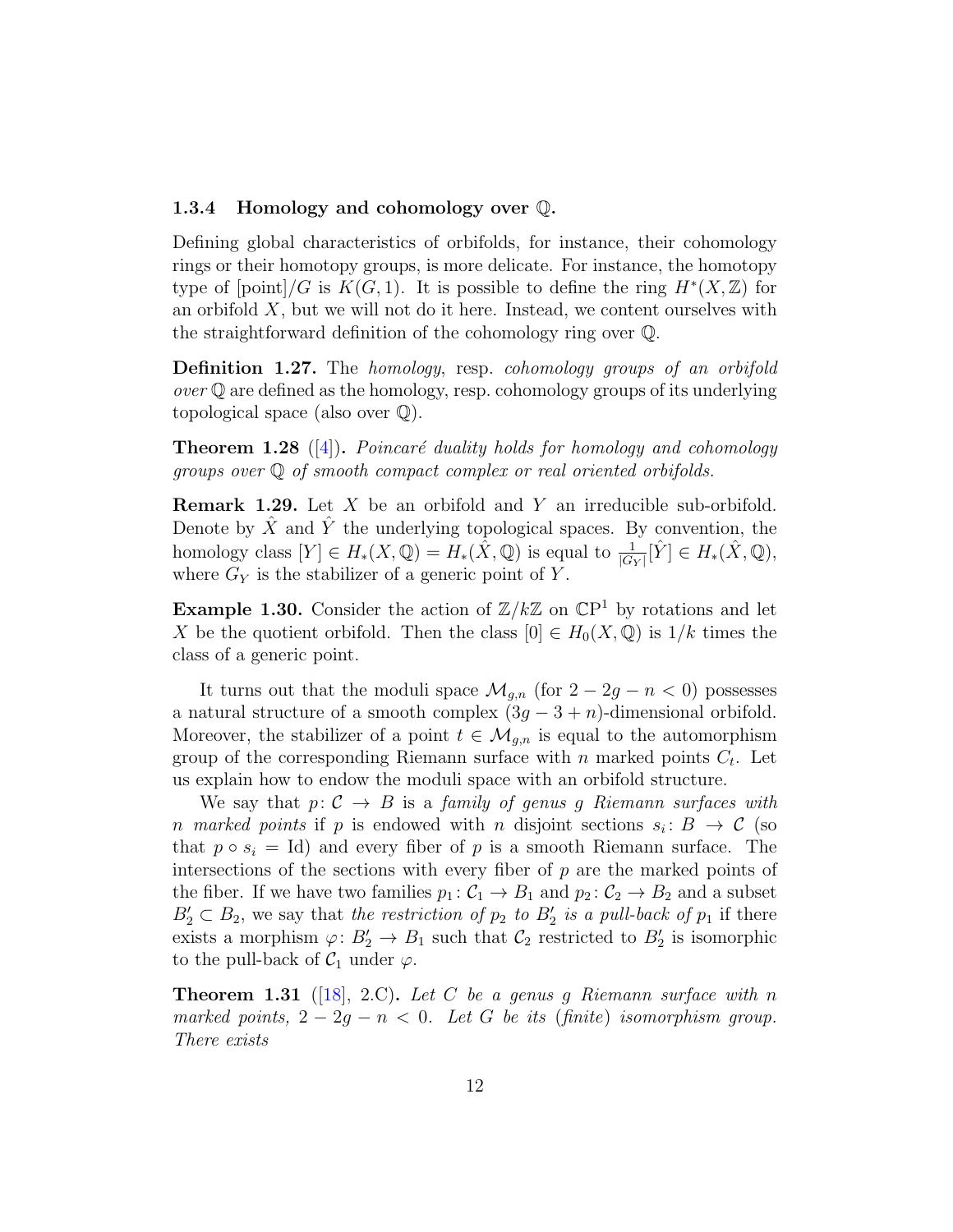- (a) an open bounded simply connected domain  $U \subset \mathbb{C}^{3g-3+n}$ ;
- (b) a family  $p: \mathcal{C} \to U$  of genus g Riemann surfaces with n marked points;

(c) a G-action on C descending to a G-action on U and satisfying the following conditions:

- 1. The fiber  $C_0$  over  $0 \in \mathbb{C}^{3g-3+n}$  is isomorphic to C.
- 2. The action of G preserves  $C_0$  and acts as the symmetry group of  $C_0$ .
- 3. For any family of smooth curves with n marked points  $\mathcal{C}_B \to B$  such that  $C_b$  is isomorphic to C for some  $b \in B$ , there exists an open subset  $B' \subset B$  containing b and a map  $\varphi: B' \to U$ , unique up to a composition with the action of G, such that the restriction of the family  $\mathcal{C}_B \to B$ to B' is the pull-back by  $\varphi$  of the family  $\mathcal{C} \to U$ .

Theorem [1.31](#page-11-1) leads to a construction of two smooth orbifolds.

The first one,  $\mathcal{M}_{g,n}$ , covered by the charts  $U/G$ , is the moduli space. It follows from the theorem that the stabilizer of  $t \in \mathcal{M}_{g,n}$  is isomorphic to the symmetry group of the surface  $C_t$ .

The second one,  $\mathcal{C}_{g,n}$  is covered by the open sets C (these are not charts, because they are not simply connected, but it is easy to subdivide them into charts). There is an orbifold morphism  $p: \mathcal{C}_{g,n} \to \mathcal{M}_{g,n}$  between the two.

**Definition 1.32.** The map  $p: \mathcal{C}_{g,n} \to \mathcal{M}_{g,n}$  is called the *universal curve* over  $\mathcal{M}_{q,n}$ .

The fibers of the universal curve are Riemann surfaces with  $n$  marked points, and each such surface appears exactly once among the fibers. If we consider the induced map of underlying topological spaces  $\hat{p}: C_{g,n} \to M_{g,n}$ , then its fibers are of the form  $C/G$ , where C is a Riemann surface and G its automorphism group.

<span id="page-12-0"></span>**Example 1.33.** As we explained in Example [1.12,](#page-5-1) the moduli space  $\mathcal{M}_{1,1}$ is isomorphic to  $\mathbb{H}/SL(2,\mathbb{Z})$ . The stabilizer of a lattice L in  $SL(2,\mathbb{Z})$  is the group of basis changes of L that amount to homotheties of  $\mathbb{C}$ . These can be viewed as isomorphisms of the elliptic curve  $\mathbb{C}/L$ . Thus the stabilizer of a point in the moduli space is indeed isomorphic to the automorphism group of the corresponding curve.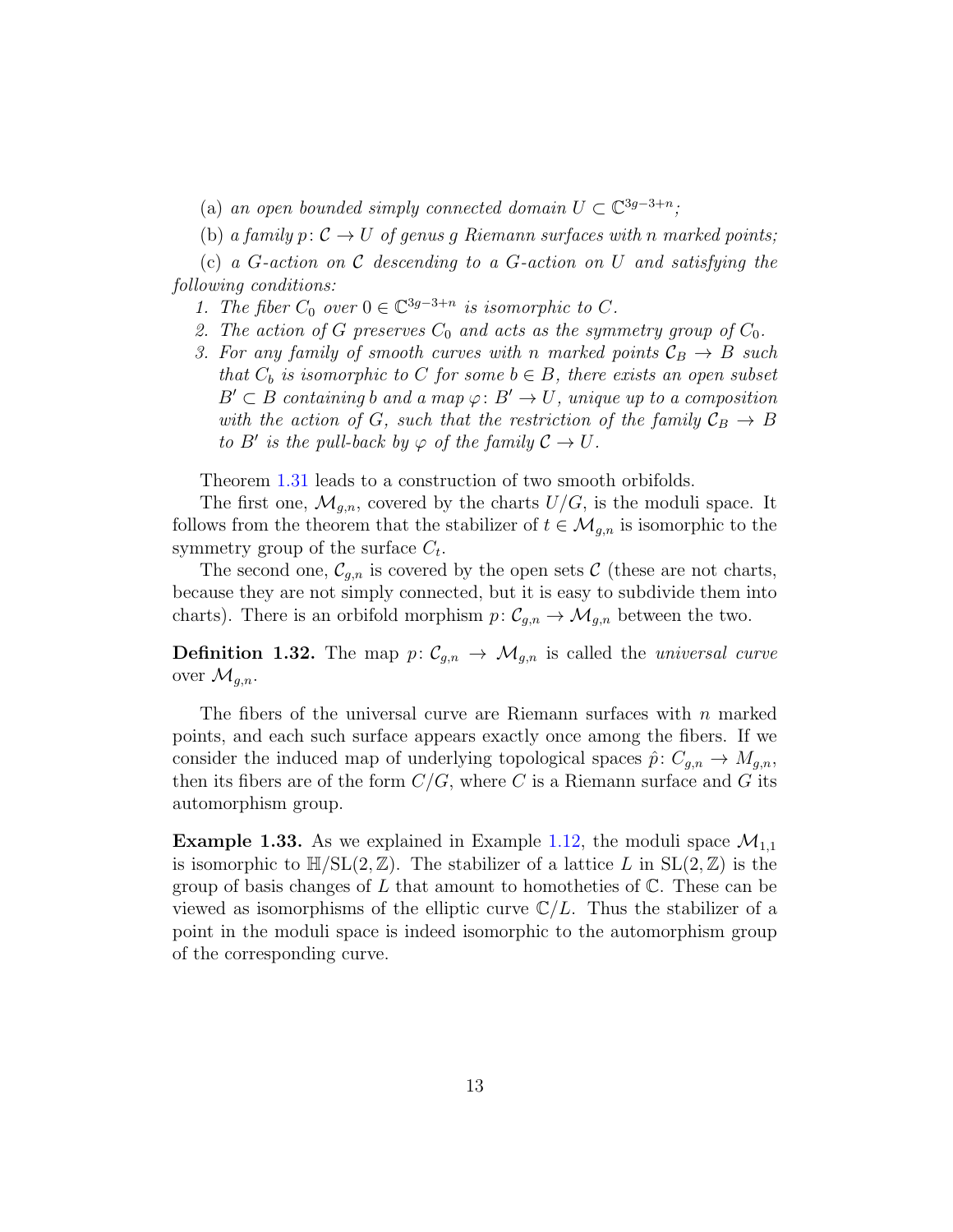

The stabilizer of a generic lattice L (case A) is the group  $\mathbb{Z}/2\mathbb{Z}$  composed of the identity and the central symmetry.

The stabilizer of the lattice  $\mathbb{Z}+i\mathbb{Z}$  (case B) is the group  $\mathbb{Z}/4\mathbb{Z}$  of rotations by multiples of 90°.

The stabilizer of the lattice  $\mathbb{Z} + \frac{1+i\sqrt{3}}{2}$  $\frac{i\sqrt{3}}{2}\mathbb{Z}$  (case C) is the group  $\mathbb{Z}/6\mathbb{Z}$  of rotations by multiples of 60◦ .

By abuse of language we will often "forget" that the moduli spaces are orbifolds and treat them as manifolds, bearing in mind the above definitions.

**Exercise 1.34.** For  $g \geq 2$ , a genus g surface with a Riemannian metric of constant curvature  $-1$  can be obtained by gluing together the opposite sides of 4g-gon on the hyperbolic plane. For this to be possible the lengths of the opposite sides of the  $4g$ -gon should be pairwise equal and its angles should add up to  $2\pi$ . What is the dimension of the space of  $4q$ -gons like that? Compare it to the dimension of  $\mathcal{M}_{q,0}$ .

**Exercise 1.35.** Compute the Euler characteristic of  $\mathcal{M}_{1,1}$ .

Exercise 1.36. Construct a family of genus 1 curves over  $\mathbb{C}^*$  with one marked point such that all the fibers are isomorphic to a given elliptic curve E, but the family is not isomorphic to  $\mathbb{C}^* \times E$ . (This family shows the difficulties one has to overcome to define maps between orbifolds in general. Indeed, the family determines a map from  $\mathbb{C}^*$  to  $\mathcal{M}_{1,1}$  in the sense of orbifolds. This map is non-trivial even though its image is just one C-point.)

## <span id="page-13-0"></span>1.4 Stable curves and the Deligne–Mumford compactification

As the examples of Section [1.2](#page-5-0) show, the moduli space  $\mathcal{M}_{q,n}$  is, in general, not compact. We are now going to compactify it by adding new points that correspond to the so-called "stable curves". Let us start with an example.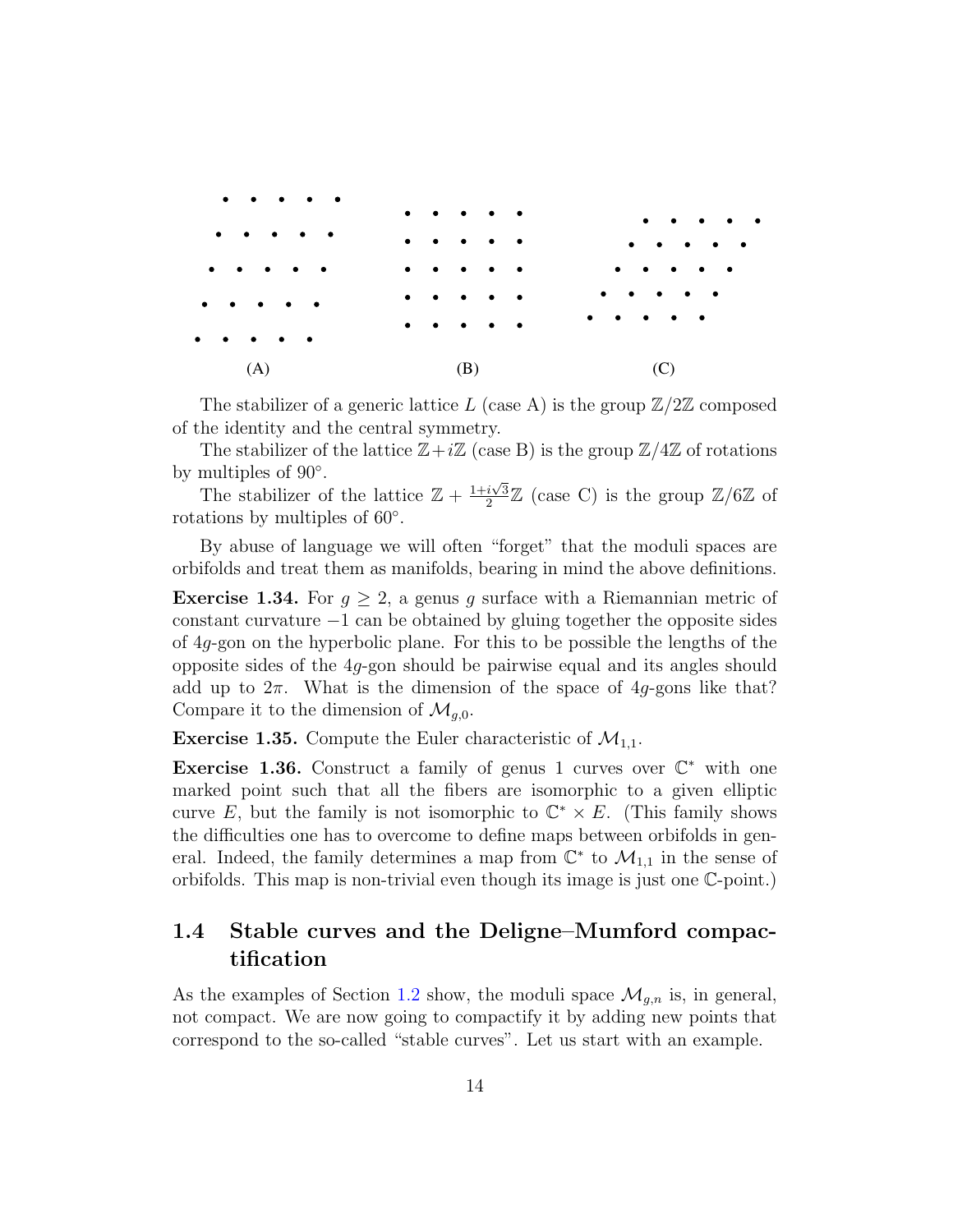#### <span id="page-14-0"></span>**1.4.1** The case  $g = 0, n = 4$

As explained in Example [1.9,](#page-5-2) the moduli space  $\mathcal{M}_{0,4}$  is isomorphic to  $\mathbb{C}\mathbb{P}^1 \setminus$  $\{0, 1, \infty\}$ . A point  $t \in \mathbb{C}P^1 \setminus \{0, 1, \infty\}$  encodes the following curve  $C_t$ :

$$
(C, x_1, x_2, x_3, x_4) \simeq (\mathbb{C}P^1, 0, 1, \infty, t).
$$

What will happen as  $t \to 0$ ? At first sight, we will simply obtain a curve with four marked points, two of which coincide:  $x_1 = x_4$ . However, such an approach is unjust with respect to the points  $x_1$  and  $x_4$ . Indeed, without changing the curve  $C_t$ , we can change its local coordinate via the map  $x \mapsto x/t$  and obtain the curve

$$
(C, x_1, x_2, x_3, x_4) \simeq (\mathbb{C}P^1, 0, 1/t, \infty, 1).
$$

What we now see in the limit is that  $x_1$  and  $x_4$  do not glue together any longer, but this time  $x_2$  and  $x_3$  do tend to the same point.

Since there is no reason to prefer one local coordinate to the other, neither of the pictures is better than the other one. Thus the right thing to do is to include both limit curves in the description of the limit:



The right-hand component corresponds to the initial local coordinate  $x$ , while the left-hand component corresponds to the local coordinate  $x/t$ . The components intersect transversely (contrary to what the picture might suggest).

In can be, at first, difficult to imagine, how a sphere can possibly tend to a curve consisting of two spheres. To make this more visual, consider the following example. Let  $xy = t$  (or  $xy = tz^2$  in homogeneous coordinates) be a family of curves in  $\mathbb{C}P^2$  parameterized by t. On each of these curves we mark the following points:

$$
[x_1 : y_1 : z_1] = [0 : 1 : 0], \quad [x_2 : y_2 : z_2] = [1 : t : 1],
$$
  

$$
[x_3 : y_3 : z_3] = [1 : 0 : 0], \quad [x_4 : y_4 : z_4] = [t : 1 : 1].
$$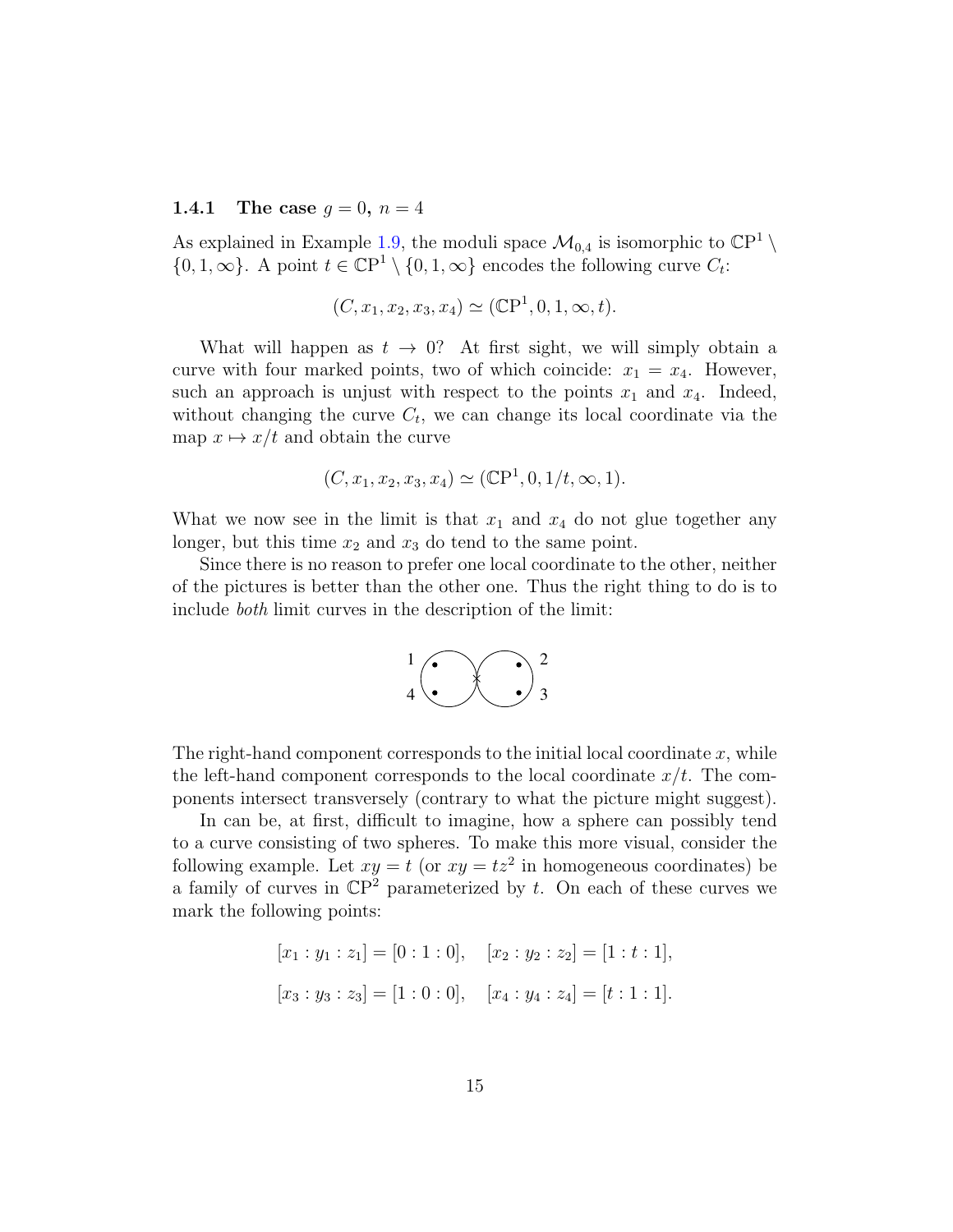

Then, for  $t \neq 0$ , the curve is isomorphic to  $\mathbb{C}P^1$  with four marked points, while for  $t = 0$  it degenerates into a curve composed of two spheres (the coordinate axes) with two marked points on each sphere.

Now we go back to the general case.

#### <span id="page-15-0"></span>1.4.2 Stable curves

Stable curves are complex algebraic curves that are allowed to have exactly one type of singularities, namely, simple nodes. The simplest example of a curve with a node is the plane curve given by the equation  $xy = 0$ , that has a node at the origin. The neighborhood of a node is diffeomorphic to two discs with identified centers. A node can be desingularized in two different ways. We say that a node is *normalized* if the two discs with identified centers that form its neighborhood are unglued, *i.e.*, replaced by disjoint discs. A node is smoothened if the two discs with identified centers that form its neighborhood are replaced by a cylinder.

**Definition 1.37.** A *stable curve C* with *n* marked points  $x_1, \ldots, x_n$  is a compact complex algebraic curve satisfying the following conditions. (i) The only singularities of  $C$  are simple nodes. (ii) The marked points are distinct and do not coincide with the nodes. (iii) The curve  $(C, x_1, \ldots, x_n)$  has a finite number of automorphisms.

Unless stated otherwise, stable curves are assumed to be connected.

The genus of a stable curve C is the genus of the surface obtained from  $C$ by smoothening all its nodes.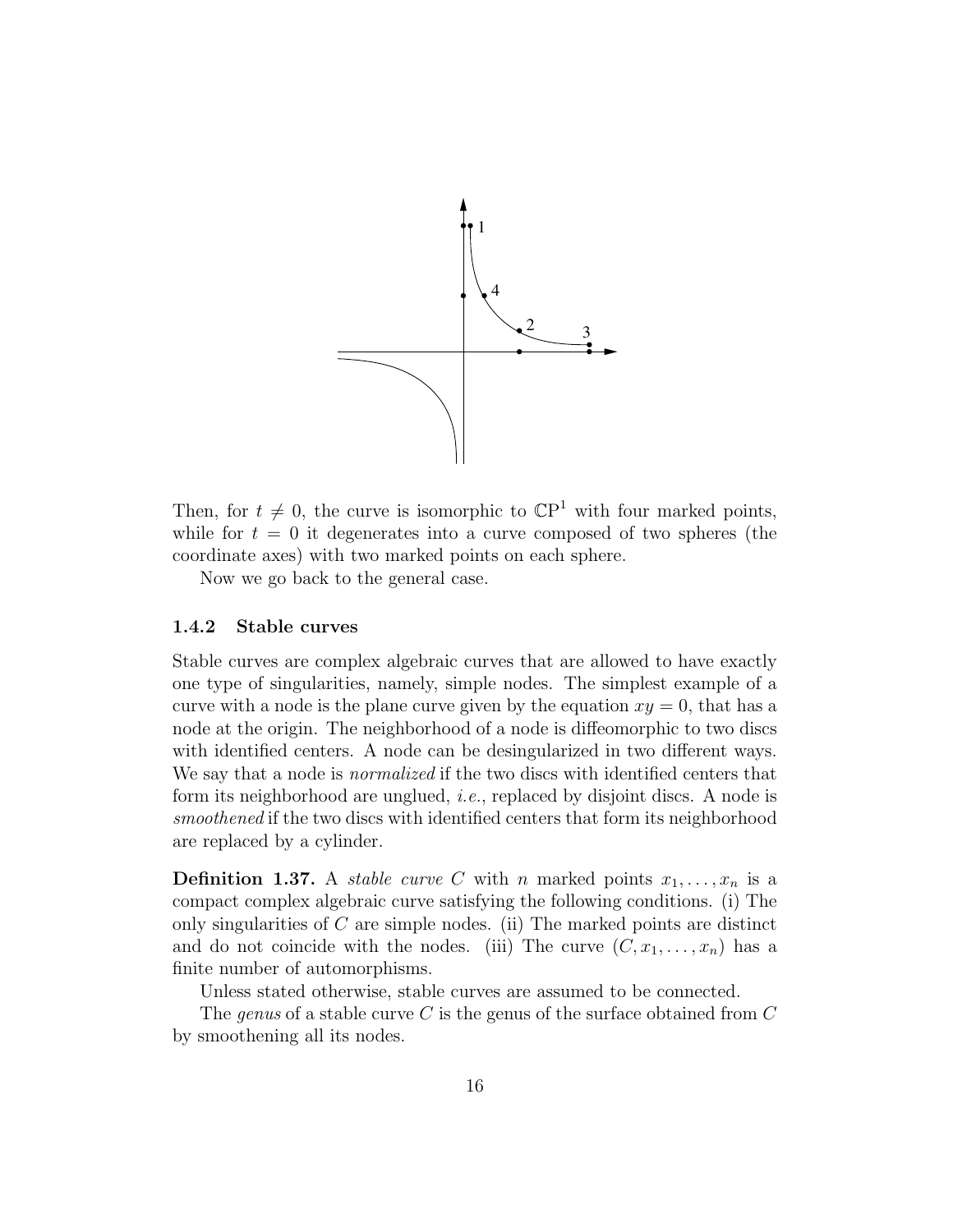<span id="page-16-0"></span>The normalization of a stable curve  $C$  is the smooth not necessarily connected curve obtained from C by normalizing all its nodes.

Condition (iii) in the above definition can be reformulated as follows. Let  $C_1, \ldots, C_k$  be the connected components of the normalization of C. Let  $g_i$ be the genus of  $C_i$  and  $n_i$  the number of special points, i.e., marked points and preimages of the nodes on  $C_i$ . Then Condition (iii) is satisfied if and only if  $2 - 2g_i - n_i < 0$  for all i. In this form, the condition is, of course, much easier to check.

The stable curve in the picture below is of genus 4.



**Exercise 1.38.** Let C be a stable curve of genus g with n marked points. Then the Euler characteristic of  $C \setminus$  (marked points and nodes) equals 2 −  $2g - n$ .

Exercise 1.39. Deduce from the previous exercise that there is only a finite number of topological types of stable curves of genus  $g$  with  $n$  marked points.

**Theorem 1.40** ([\[18\]](#page-63-3), Chapter 4). There exists a smooth compact complex  $(3g-3+n)$ -dimensional orbifold  $\overline{\mathcal{M}}_{g,n}$ , a smooth compact complex  $(3g-2+n)$ dimensional orbifold  $\overline{C}_{g,n}$ , and a map  $p: \overline{C}_{g,n} \to \overline{\mathcal{M}}_{g,n}$  such that

(i)  $\mathcal{M}_{g,n} \subset \overline{\mathcal{M}}_{g,n}$  is an open dense sub-orbifold and  $\mathcal{C}_{g,n} \subset \overline{\mathcal{C}}_{g,n}$  its preimage under p;

(ii) the fibers of p are stable curves of genus g with n marked points;

(iii) each stable curve is isomorphic to exactly one fiber;

(iv) the stabilizer of a point  $t \in \overline{\mathcal{M}}_{q,n}$  is isomorphic to the automorphism group of the corresponding stable curve  $C_t$ .

**Definition 1.41.** The space  $\mathcal{M}_{q,n}$  is called the *Deligne–Mumford compactification* of the moduli space  $\mathcal{M}_{g,n}$  of Riemann surfaces. The family  $p: \overline{\mathcal{C}}_{g,n} \to$  $\mathcal{M}_{g,n}$  is called the *universal curve*.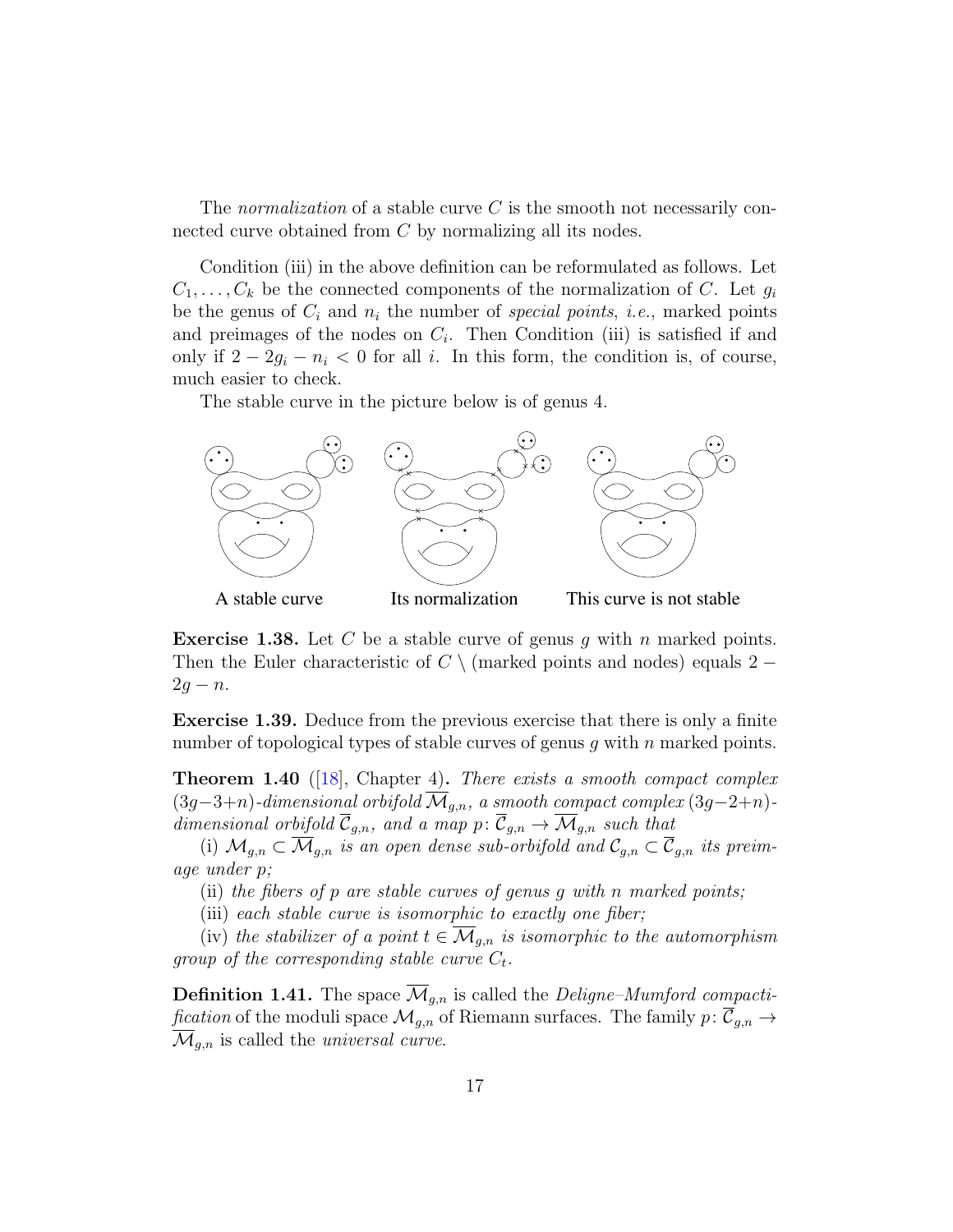<span id="page-17-3"></span>This compactification was constructed by Deligne and Mumford [\[5\]](#page-62-6) for  $n = 0$  and by Knudsen [\[23\]](#page-63-5) in general. Sometimes it is also called the Deligne–Mumford–Knudsen compactification.

<span id="page-17-1"></span>**Exercise 1.42.** Find the limit in  $\overline{\mathcal{M}}_{0,6}$  of the following family of smooth curves:

$$
(C, x_1, x_2, x_3, x_4, x_5, x_6) = (\mathbb{C}P^1, 0, 1, \infty, t, t^2, 2t^2)
$$

as  $t \to 0$ .

<span id="page-17-0"></span>**Exercise 1.43.** Let C be a fixed curve of genus  $g \geq 1$  with two marked points x and y. Find the limit of C in  $\overline{\mathcal{M}}_{g,2}$  as y tends to x while the curve stays the same.

<span id="page-17-2"></span>**Exercise 1.44.** Let  $C_{\varepsilon} \subset \mathbb{C}P^2$  be the curve given by  $y^2 = x^3 - \varepsilon x$ , or  $zy^2 = x^3 - \varepsilon x^2$  in homogeneous coordinates. The point  $p = [0:1:0]$  will be marked. Find the limit in  $\mathcal{M}_{1,1}$  of the family of curves  $(C_{\varepsilon}, p)$  as  $\varepsilon \to 0$ .

**Definition 1.45.** The set  $\overline{\mathcal{M}}_{g,n} \setminus \mathcal{M}_{g,n}$  parametrizing singular stable curves is called the *boundary* of  $\overline{\mathcal{M}}_{q,n}$ .

The boundary is a sub-orbifold of  $\overline{\mathcal{M}}_{q,n}$  of codimension 1, in other words, a divisor. The term "boundary" may lead one to think that  $\mathcal{M}_{g,n}$  has a singularity at the boundary, but this is not true: as we have already stated,  $\mathcal{M}_{q,n}$  is a smooth orbifold, and the boundary points are as smooth as any other points of  $\mathcal{M}_{g,n}$ . A generic point of the boundary corresponds to a stable curve with exactly one node. If a point t of the boundary corresponds to a stable curve  $C_t$  with k nodes, there are k local components of the boundary that intersect transversally at  $t$ . Each of these components is obtained by smoothening  $k-1$  out of k nodes of  $C_t$ . Thus the boundary is a divisor with normal crossings in  $\mathcal{M}_{g,n}$ . The figure below shows two components of the boundary divisor in  $\mathcal{M}_{q,n}$  and the corresponding stable curves.

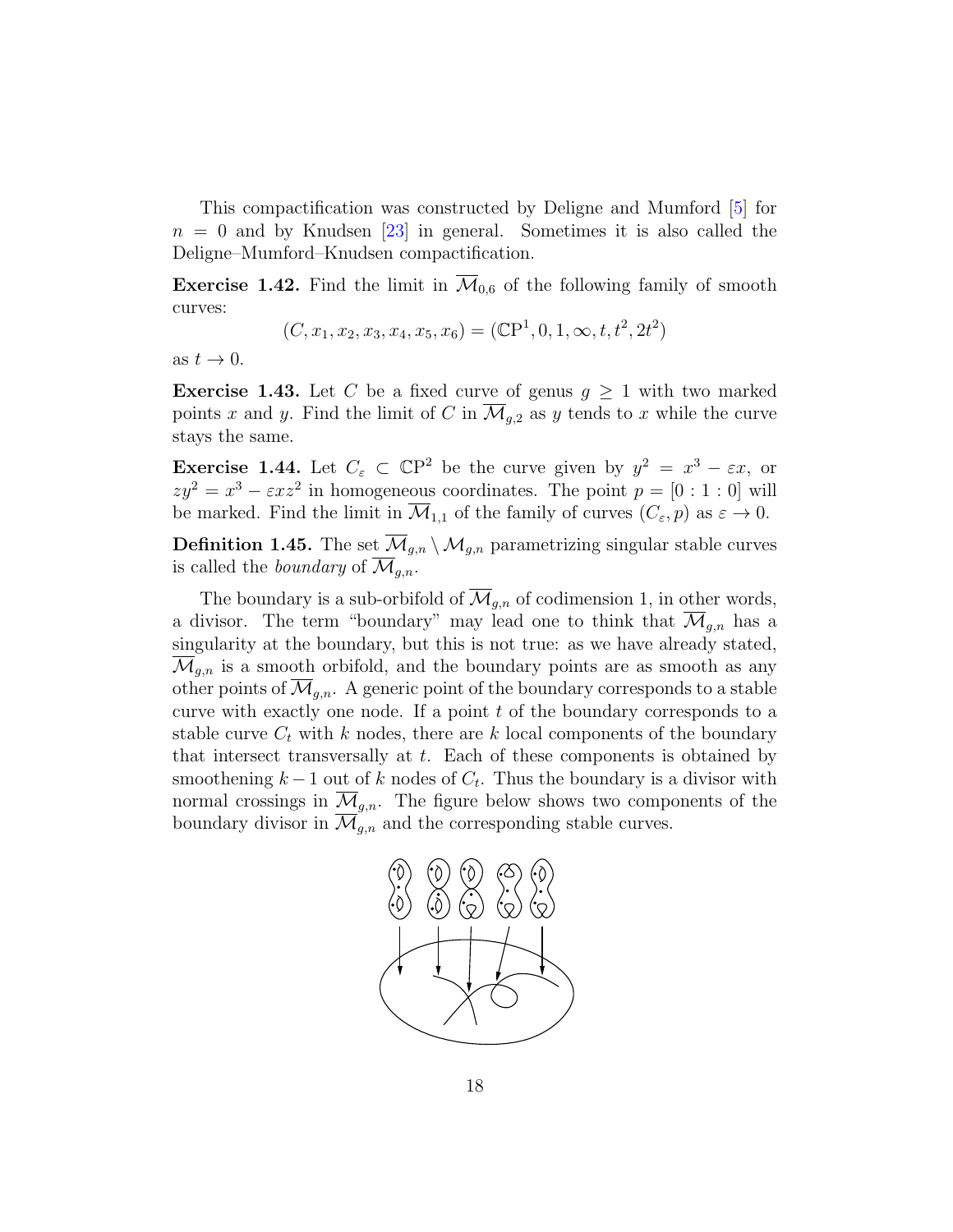#### <span id="page-18-0"></span>1.4.3 Examples

**Example 1.46.** We have  $\overline{\mathcal{M}}_{0,3} = \mathcal{M}_{0,3} =$  a point. Indeed, the unique stable genus 0 curve with three marked points is smooth.

**Example 1.47.** Consider the projection  $\tilde{p}$ :  $\mathbb{C}\mathrm{P}^1 \times \mathbb{C}\mathrm{P}^1 \to \mathbb{C}\mathrm{P}^1$  on the first factor. Consider further four distinguished sections  $\tilde{s}_i: \mathbb{C}\mathrm{P}^1 \to \mathbb{C}\mathrm{P}^1 \times \mathbb{C}\mathrm{P}^1$ :  $\tilde{s}_1(t) = (t, 0), \, \tilde{s}_2(t) = (t, 1), \, \tilde{s}_3(t) = (t, \infty), \, \tilde{s}_4(t) = (t, t).$  Now take the blow-up X of  $\mathbb{C}P^1 \times \mathbb{C}P^1$  at the three points  $(0,0), (1,1)$ , and  $(\infty,\infty)$  where the fourth section intersects the three others. We obtain a map  $p: X \to \mathbb{C}P^1$ endowed with four nonintersecting sections. Its fiber over  $t \in \mathbb{C}P^1 \setminus \{0, 1, \infty\}$ is the Riemann sphere with four marked points 0, 1,  $\infty$ , and t. The three special fibers over 0, 1, and  $\infty$  are singular stable curves. Thus the map  $p: X \to \mathbb{C}\mathrm{P}^1$  is actually the universal curve  $\overline{\mathcal{C}}_{0,4} \to \overline{\mathcal{M}}_{0,4}$ .



<span id="page-18-1"></span>**Example 1.48.** The moduli space  $\overline{\mathcal{M}}_{1,1}$  is obtained from  $\mathcal{M}_{1,1}$  by adding one point corresponding to the singular stable curve:



We do not prove the compactness of  $\overline{\mathcal{M}}_{g,n}$  here, but illustrate it with some more examples.

**Exercise 1.49.** Following exercise [1.43](#page-17-0) let  $(C, x)$  be a fixed curve of genus  $q \geq$ 1 with one marked point and let  $D \in C$  be a small disc centered at x. Over the punctured disc  $D^*$  we have a natural family of smooth curves with two marked points, namely, to  $y \in D^*$  we assign the curve  $(C, x, y)$ . Extend this family to a family of stable curves over D.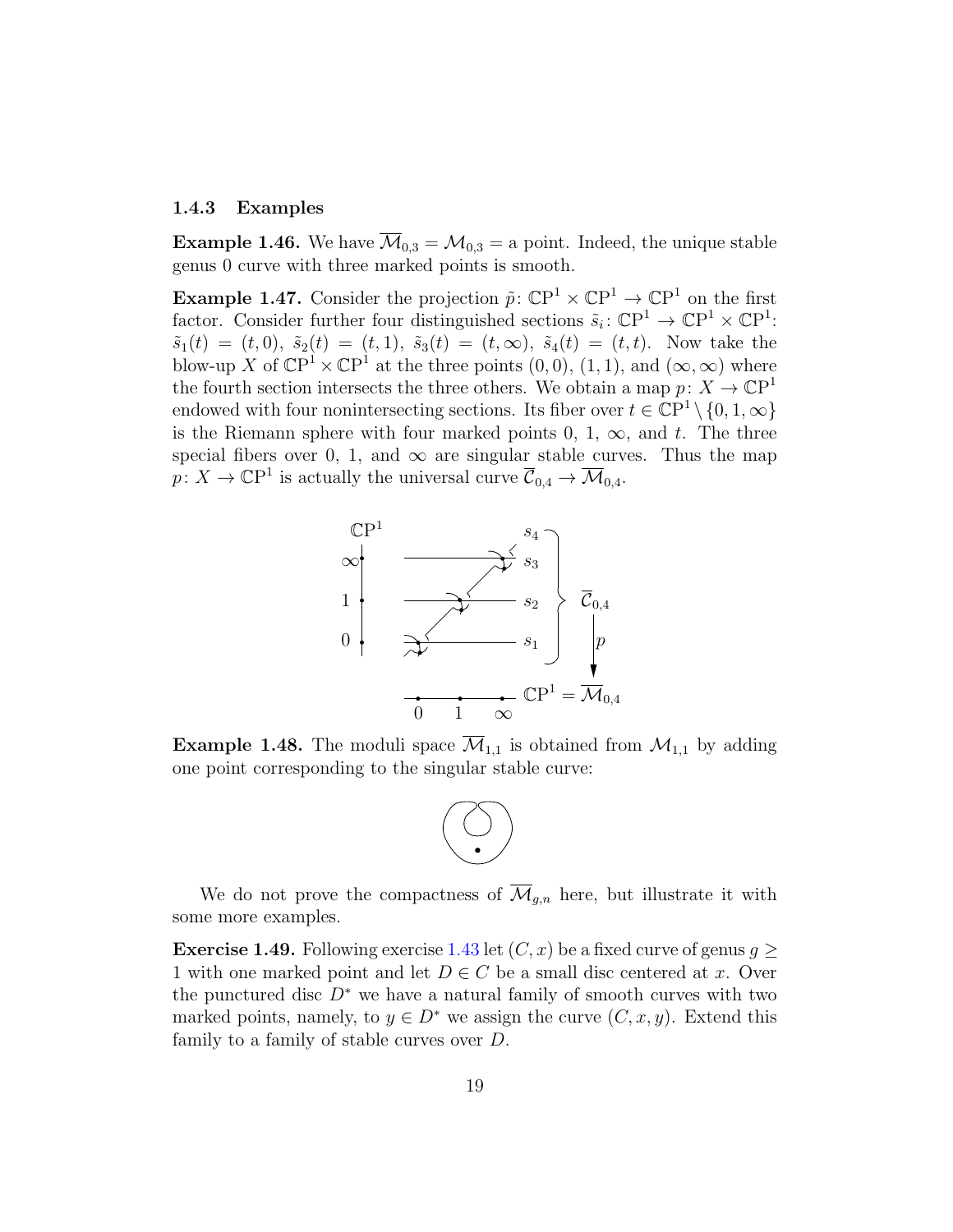<span id="page-19-1"></span>Exercise 1.50. As in Exercise [1.42](#page-17-1) consider the following family of smooth curves over the punctured unit disc:

$$
(C, x_1, x_2, x_3, x_4, x_5, x_6) = (\mathbb{C}P^1, 0, 1, \infty, t, t^2, 2t^2),
$$

for  $t \in D^*$ . Extend this family to a family of stable curves over D.

Exercise 1.51. Following Exercise [1.44](#page-17-2) consider the family of smooth curves over  $\varepsilon \in D^*$  given by  $C_{\varepsilon}: y^2 = x^3 - \varepsilon^3 x$ , or  $zy^2 = x^3 - \varepsilon xz^2$  in homogeneous coordinates. The point  $p = [0 : 1 : 0]$  will be marked. Extend this family to a family of stable curves over D. Show that the family  $y^2 = x^3 - \varepsilon x$  cannot be extended to a family of stable curves over D.

**Exercise 1.52.** In Example [1.13](#page-6-0) we constructed a map  $M_{2,0} \rightarrow M_{0,6}/S_6$ that assigns to a genus 2 curve its quotient under the hyperelliptic involution with 6 marked branch points. Does this map extend to a map  $\overline{\mathcal{M}}_{2,0} \rightarrow$  $\mathcal{M}_{0.6}/S_6$ ?

Exercise 1.53. Construct a natural one-to-one correspondence between the orbifolds  $\overline{\mathcal{M}}_{q,n+1}$  and  $\overline{\mathcal{C}}_{q,n}$ . Don't forget to consider the case of a stable curve with  $n + 1$  marked points that becomes unstable if we erase the  $(n + 1)$ st marked point. (The statement of this exercise is reformulated and proved in Proposition [2.2.](#page-21-0))

#### <span id="page-19-0"></span>1.4.4 The universal curve at the neighborhood of a node

As in Section [1.4.1,](#page-14-0) consider the map  $p: \mathbb{C}^2 \to \mathbb{C}$  given by  $(x, y) \mapsto t = xy$ . Then the fibers of p over  $t \neq 0$  are smooth (and isomorphic to  $\mathbb{C}^*$ ) while the fiber over  $t = 0$  has a node (and is isomorphic to two copies of  $\mathbb C$  glued together at the origin).

It turns out that this example gives a local model for every node in every universal curve.

**Proposition 1.54** (See [\[18\]](#page-63-3), 3.B, Deformations of stable curves). Let  $p: \overline{\mathcal{C}}_{g,n} \to$  $\overline{\mathcal{M}}_{g,n}$  be the universal curve and  $z \in \overline{\mathcal{C}}_{g,n}$  a node in a singular fiber. Then there is a neighborhood of z in  $\overline{\mathcal{C}}_{g,n}$  with a system of local coordinates  $T_1, \ldots, T_{3g-4+n}, x, y$ and a neighborhood of  $p(z)$  in  $\overline{\mathcal{M}}_{g,n}$  with a system of local coordinates  $t_1, \ldots, t_{3g-3+n}$ such that in these coordinates p is given by

 $t_i = T_i \quad (1 \leq i \leq 3g - 4 + n), \quad t_{3g-3+n} = xy.$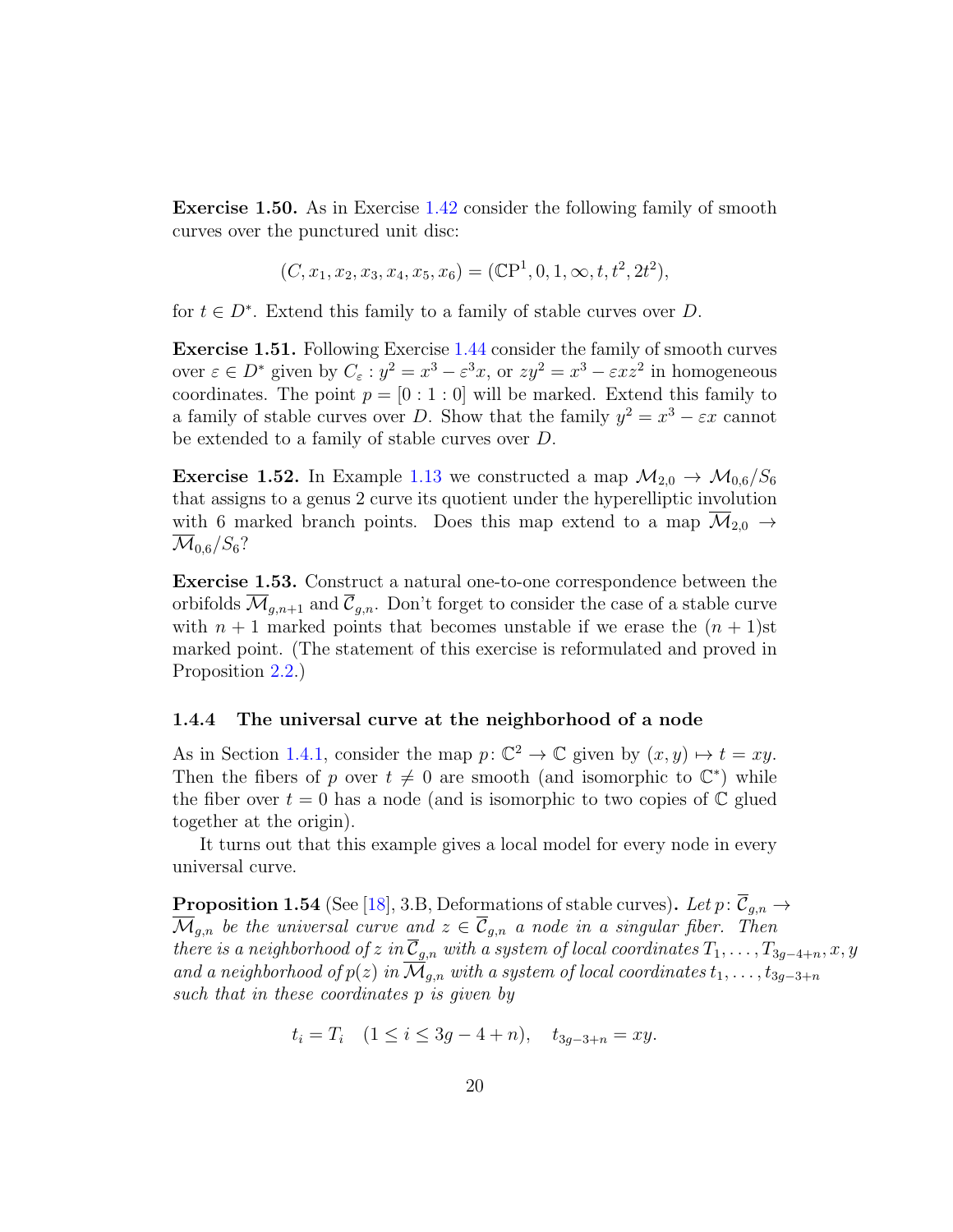# <span id="page-20-3"></span><span id="page-20-0"></span>2 Cohomology classes on  $\overline{\mathcal{M}}_{q,n}$

In this section we introduce several natural cohomology classes on the moduli spaces. The ring generated by these classes is called the *tautological coho*mology ring of  $\mathcal{M}_{q,n}$ . Although it is known that for large g and n the rank of the tautological ring is much smaller than that of the full cohomology ring of  $\mathcal{M}_{a,n}$ , most natural geometrically defined cohomology classes happen to be tautological and it is actually not so simple to construct examples of nontautological cohomology classes [\[15\]](#page-63-0).

## <span id="page-20-1"></span>2.1 Forgetful and attaching maps

#### <span id="page-20-2"></span>2.1.1 Forgetful maps

The idea of a forgetful map is to assign to a genus g stable curve  $(C, x_1, \ldots, x_{n+m})$ the curve  $(C, x_1, \ldots, x_n)$ , where we have "forgotten" m marked points out of  $n + m$ . The main problem is that the resulting curve  $(C, x_1, \ldots, x_n)$  is not necessarily stable. Assume that  $2 - 2g - n < 0$ . Then, either the curve  $(C, x_1, \ldots, x_n)$  is stable, or it has at least one genus 0 component with one or two special points. In the latter case this component can be contracted into a point. For the curve thus obtained we can once again ask ourselves if it is stable or not, and if not find another component to contract. Since the number of irreducible components decreases with each operation, in the end we will obtain a stable curve  $(\hat{C}, \hat{x}_1, \dots, \hat{x}_n)$  together with a *stabilization*  $map (C, x_1, \ldots, x_n) \to (\hat{C}, \hat{x}_1, \ldots, \hat{x}_n).$ 

**Definition 2.1.** The forgetful map  $p: \overline{\mathcal{M}}_{g,n+m} \to \overline{\mathcal{M}}_{g,n}$  is the map that assigns to a curve  $(C, x_1, \ldots, x_{n+m})$  the stabilization of the curve  $(C, x_1, \ldots, x_n)$ .



The following picture illustrates the action of  $p: \overline{M}_{3,8} \to \overline{M}_{3,2}$ .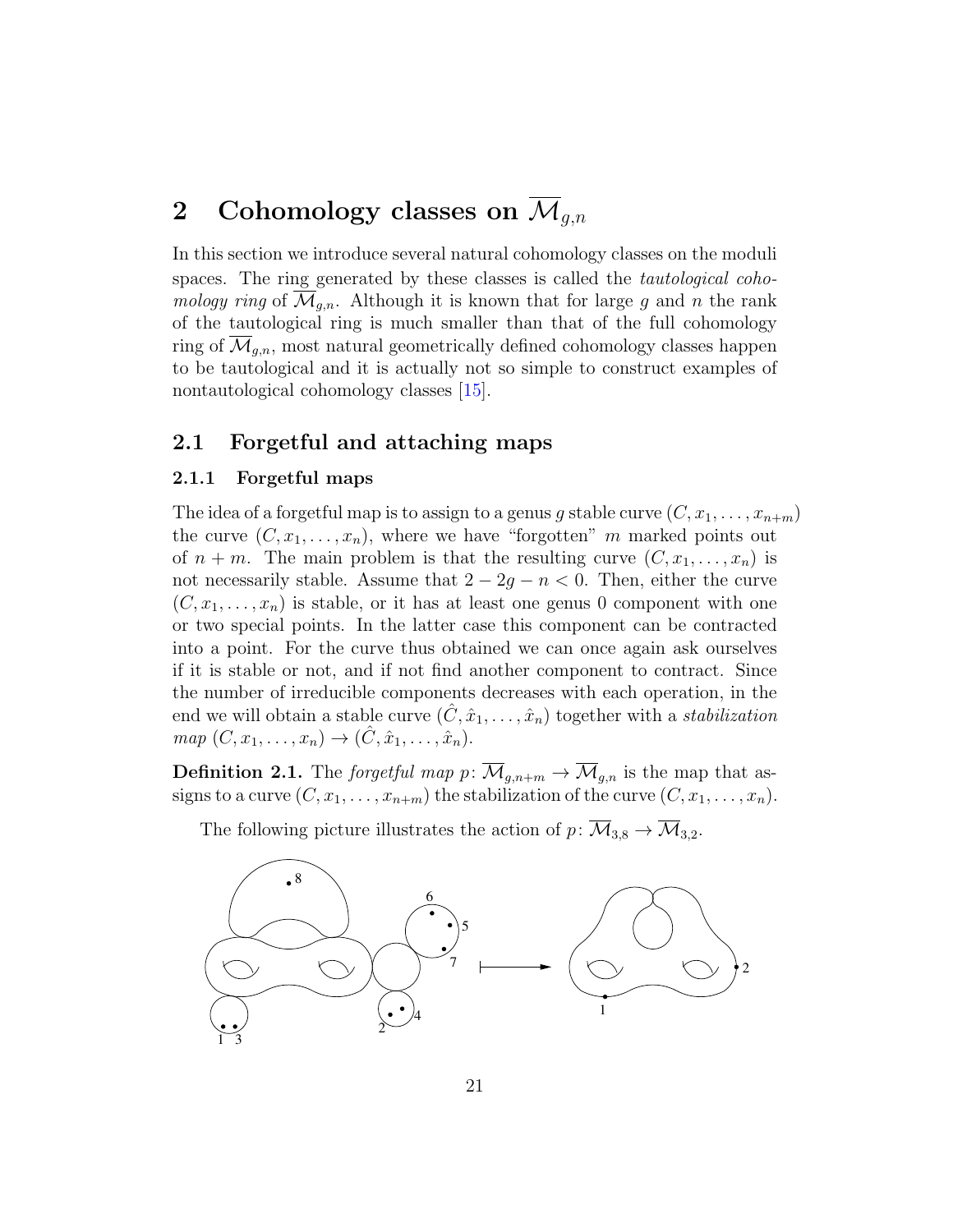<span id="page-21-0"></span>**Proposition 2.2.** The universal curve  $\overline{\mathcal{C}}_{g,n} \to \overline{\mathcal{M}}_{g,n}$  and the forgetful map  $\overline{\mathcal{M}}_{g,n+1} \to \overline{\mathcal{M}}_{g,n}$  are isomorphic as families over  $\overline{\mathcal{M}}_{g,n}$ .

*Proof.* A point  $t \in \overline{\mathcal{M}}_{g,n+1}$  encodes a stable curve  $(C, x_1, \ldots, x_{n+1})$ . Denote by  $(\hat{C}, \hat{x}_1, \ldots, \hat{x}_n)$  the stabilization of  $(C, x_1, \ldots, x_n)$  and by  $y \in \hat{C}$  the image of  $x_{n+1}$  under the stabilization. Then  $(\hat{C}, \hat{x}_1, \dots, \hat{x}_n)$  is a point in  $\overline{\mathcal{M}}_{g,n}$  and the pair  $((\hat{C}, \hat{x}_1, \ldots, \hat{x}_n), y)$  is an element of  $\mathcal{C}_{q,n}$ .

To understand this isomorphism more precisely, let us distinguish three cases.

(i) Suppose the curve  $(C, x_1, \ldots, x_n)$  is stable. Then

$$
(\hat{C}, \hat{x}_1, \ldots, \hat{x}_n) = (C, x_1, \ldots, x_n).
$$

In this case  $y = x_{n+1}$  on the curve  $C = \hat{C}$ .

(ii) Suppose  $x_{n+1}$  lies on a genus 0 component  $C_0$  of C that contains another marked point  $x_i$ , a node, and no other special points. Then  $\hat{C}$  is obtained from C by contracting the component  $C_0$ , and  $\hat{x}_i$  is the image of  $C_0$ . In this case,  $y = \hat{x}_i$ .



(iii) Finally, suppose  $x_{n+1}$  lies on a genus 0 component  $C_0$  of C that, in addition, contains two nodes, and no other special points. Then  $C$  is obtained from C by contracting the component  $C_0$ . In this case, y is the image of  $C_0$ and it is a node of  $C$ .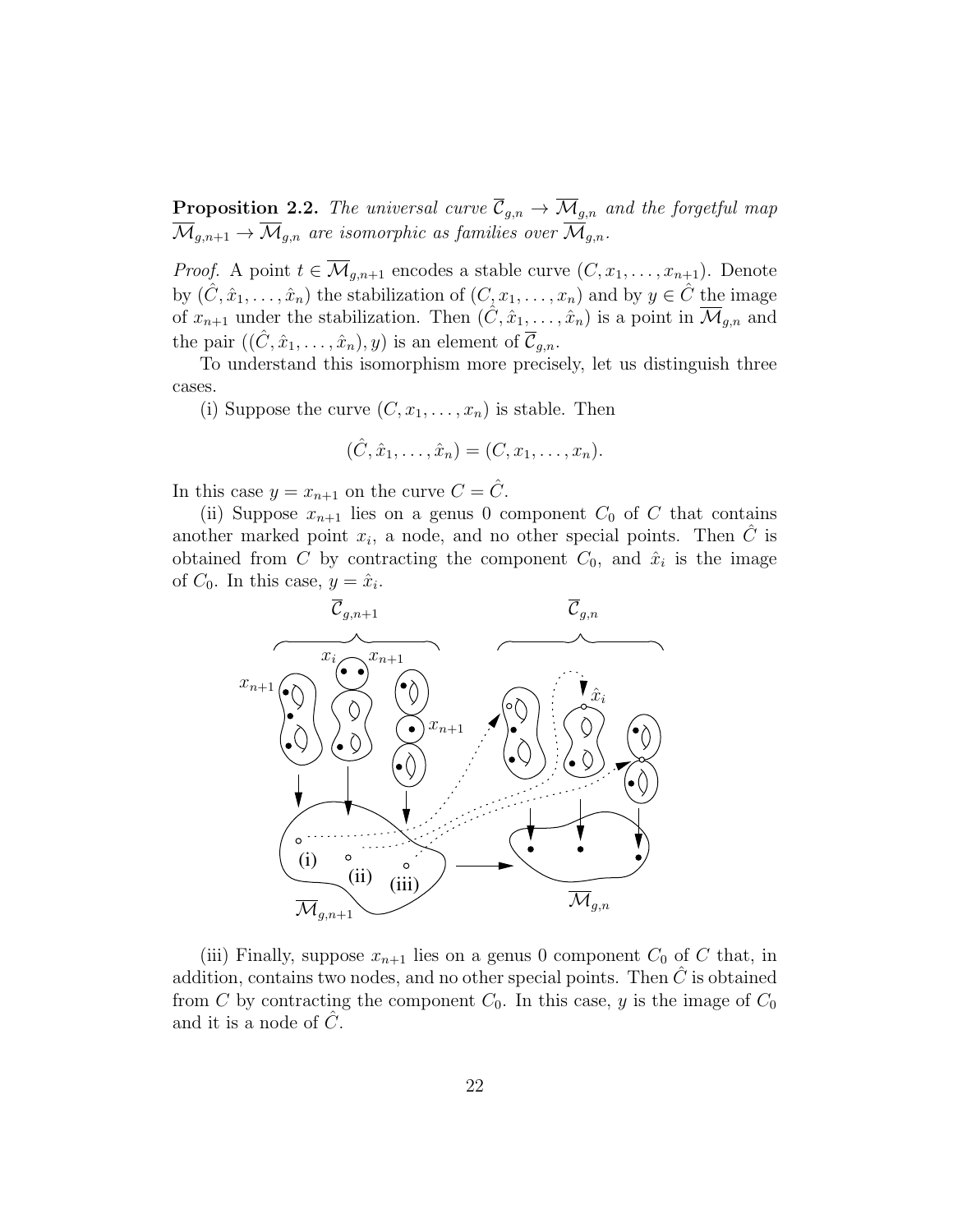It is easy to construct the inverse map and thus to prove that we have constructed an isomorphism.

The above figure shows three points in  $\overline{\mathcal{M}}_{g,n+1}$  and their images in  $\overline{\mathcal{C}}_{g,n}$ .

The following exercises show some uses of forgetful maps.

**Exercise 2.3.** Show the following cohomological relation in  $H^2(\overline{\mathcal{M}}_{0,6}, \mathbb{Q})$ :



Here each picture represents the boundary divisor whose points encode the curves as shown or more degenerate stable curves. The equality is between the Poincaré dual cohomology classes of these divisors.

**Exercise 2.4.** Let  $\delta_{irr} \in \overline{\mathcal{M}}_{1,n}$  be the boundary divisor consisting of stable curves with at least one non-separating node:



By abuse of notation we also write  $\delta_{irr} \in H^2(\overline{\mathcal M}_{1,n})$  for the Poincaré dual cohomology class. Show that  $\delta_{irr}^2 = 0$ .

#### <span id="page-22-0"></span>2.1.2 Attaching maps

Let  $I \sqcup J$  be a partition of the set  $\{1, \ldots, n+2\}$  into two disjoint subsets such that  $n + 1 \in I$ ,  $n + 2 \in J$ . Choose two integers  $g_1$  and  $g_2$  in such a way that  $g_1 + g_2 = g$ . Denote by  $\mathcal{M}_{g_1,I}$  the moduli space of stable curves whose marked points are labeled by the elements of I, and likewise for  $\overline{\mathcal{M}}_{g_2,J}$ .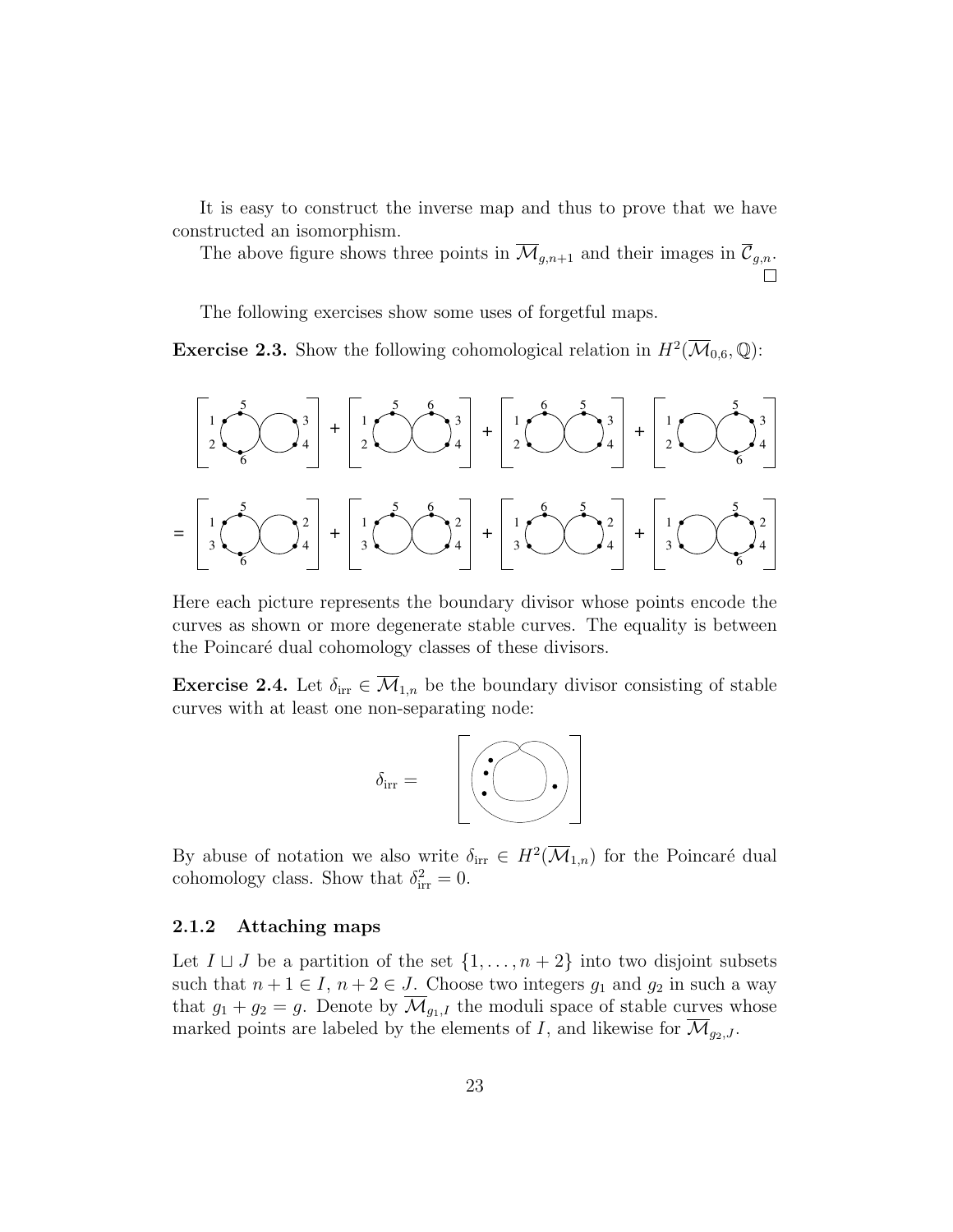<span id="page-23-2"></span>**Definition 2.5.** The attaching map of separating kind  $q: \overline{\mathcal{M}}_{g_1, I} \times \overline{\mathcal{M}}_{g_2, J} \rightarrow$  $\overline{\mathcal{M}}_{q,n}$  assigns to two stable curves the stable curve obtained by identifying the marked points with numbers  $n + 1$  and  $n + 2$ .

The attaching map of nonseparating kind q:  $\overline{\mathcal{M}}_{q-1,n+2} \to \overline{\mathcal{M}}_{q,n}$  assigns to a stable curve the stable curve obtained by identifying the marked points with numbers  $n + 1$  and  $n + 2$ .

#### <span id="page-23-0"></span>2.1.3 Tautological rings: preliminaries

We will now start introducing tautological classes. The term "tautological classes" was introduced by D. Mumford [\[31\]](#page-64-3) along with a definition of the  $\lambda$ classes and  $\kappa$ -classes for moduli spaces without marked points. These classes (that we introduce in Section [2.3\)](#page-30-0) were later re-defined by S. Morita in the topological setting [\[30\]](#page-64-4). The  $\psi$ -classes (that we introduce in Section [2.2\)](#page-25-0) were first defined by E. Miller in [\[27\]](#page-64-5) and became truly important after E. Witten formulated his conjecture [\[35\]](#page-64-6) on their intersection numbers. We explain this conjecture in Section [4.](#page-56-0)

Before going into details let us give a definition that motivates the appearance of these classes.

<span id="page-23-1"></span>**Definition 2.6.** The minimal family of subrings  $R^*(\overline{\mathcal{M}}_{g,n}) \subset H^*(\overline{\mathcal{M}}_{g,n})$ stable under the push-forwards by all forgetful and attaching maps is called the family of tautological rings of the moduli spaces of stable curves.

Thus  $1 \in H^0(\overline{\mathcal{M}}_{g,n})$  lies in the tautological ring (since a subring contains the unit element by definition), the classes represented by boundary strata lie in the tautological ring (since they are images of 1 under attaching maps), the self-intersection of a boundary stratum lies in the tautological ring, and so on. Now we will give an explicit construction of other tautological classes.

The relative cotangent line bundle. Let  $p: \overline{\mathcal{C}}_{g,n} \to \overline{\mathcal{M}}_{g,n}$  be the universal curve and  $\Delta \subset \overline{\mathcal{C}}_{g,n}$  the set of nodes in the singular fibers. Over  $\overline{\mathcal{C}}_{g,n} \setminus \Delta$ there is a holomorphic line bundle  $\mathcal L$  cotangent to the fibers of the universal curve. We are going to extend this line bundle to the whole universal curve. To do that, it is enough to consider the local picture  $p: (x, y) \mapsto xy$ (see Section [1.4.4\)](#page-19-0). In coordinates  $(x, y)$ , the line bundle  $\mathcal L$  is generated by the sections  $\frac{dx}{x}$  and  $\frac{dy}{y}$  modulo the relation  $\frac{d(xy)}{xy} = \frac{dx}{x} + \frac{dy}{y}$  $\frac{dy}{y} = 0$ . Since the restriction of the 1-form  $d(xy)$  on every fiber of p vanishes, the line bundle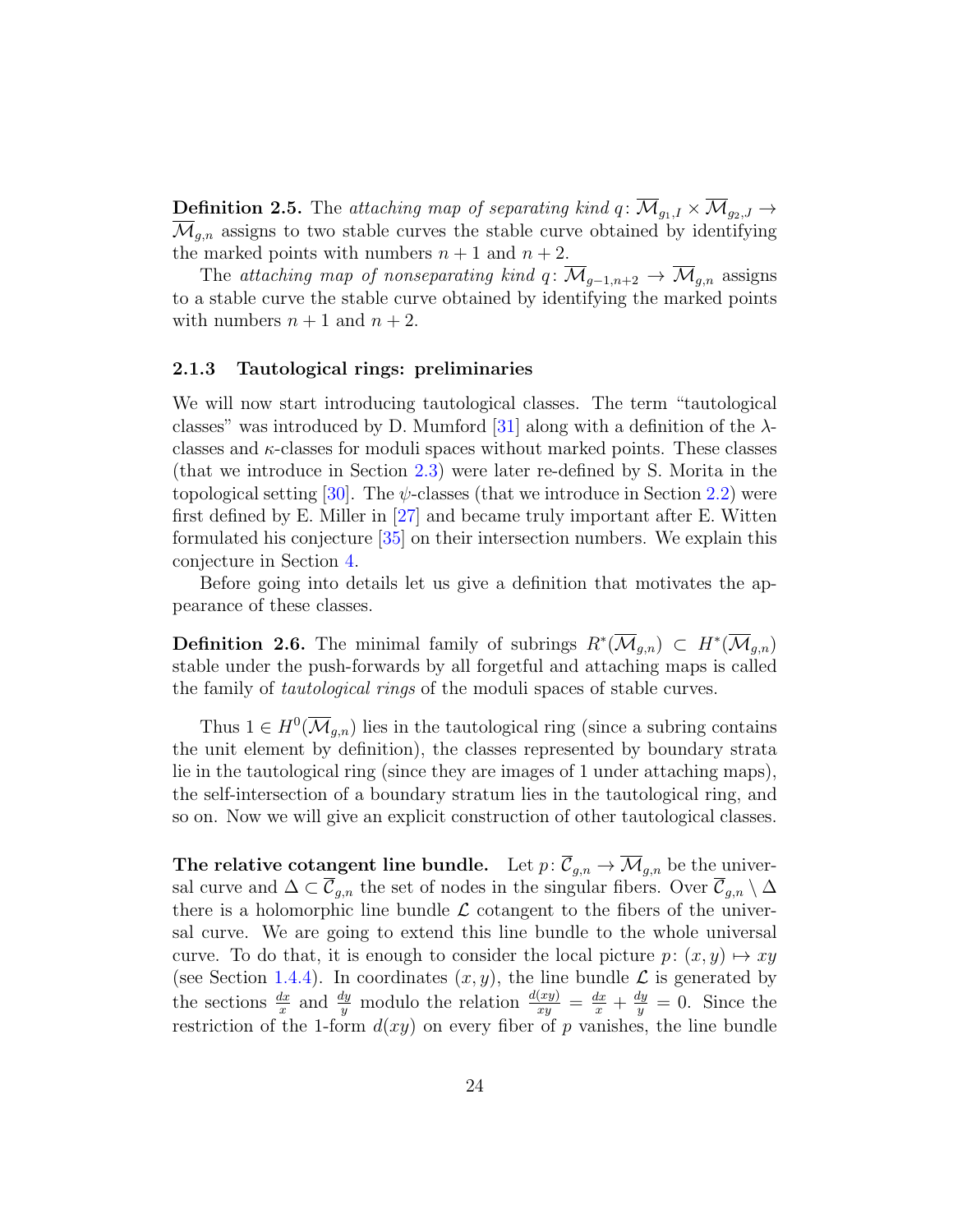<span id="page-24-2"></span>thus obtained is indeed identified with the cotangent line bundle to the fibers of  $\overline{\mathcal{C}}_{q,n}$ .

**Definition 2.7.** The line bundle  $\mathcal{L}$  extended to the whole universal curve is called the relative cotangent line bundle.

The restriction of  $\mathcal L$  to a fiber C of the universal curve is a line bundle over C. If C is smooth, then  $\mathcal{L}|_C$  is the cotangent line bundle and its holomorphic sections are the abelian differentials, that is, the holomorphic differential 1-forms. By extension, the holomorphic sections of  $\mathcal{L}|_C$  are called abelian differentials for any stable curve. They can be described as follows.

**Definition 2.8.** An abelian differential on a stable curve  $C$  is a meromorphic 1-form  $\alpha$  on each component of C satisfying the following properties: (i) the only poles of  $\alpha$  are at the nodes of C, (ii) the poles are at most simple, (iii) the residues of the poles on two branches meeting at a node are opposite to each other.

Example 2.9. The figure in Example [1.48](#page-18-1) represents a stable curve obtained by identifying two points of the Riemann sphere. On the Riemann sphere we introduce the coordinate z such that the marked point is situated at  $z = 1$ , while the identified points are  $z = 0$  and  $z = \infty$ . In this coordinate, the abelian differentials on the curve have the form  $\lambda \frac{dz}{z}$  $\frac{dz}{z}$ . The residues of this differential at 0 and  $\infty$  equal  $\lambda$  and  $-\lambda$  respectively.

**Exercise 2.10.** Show that the space of abelian differentials on any genus q stable curve with marked points has dimension  $q$  as in the case of a smooth curve.

It follows from standard algebraic-geometric arguments (see [\[19\]](#page-63-6), Exercise 5.8) that, since the space of abelian differentials has the same dimention for each fiber of the universal curve, these spaces actually form a rank  $q$ holomorphic vector bundle over  $\overline{\mathcal{M}}_{g,n}$ .

<span id="page-24-1"></span>**Definition 2.11.** The Hodge bundle  $\Lambda$  is the rank g vector bundle over  $\overline{\mathcal{M}}_{g,n}$ whose fiber over  $t \in \overline{\mathcal{M}}_{g,n}$  is constituted by the abelian differentials on the curve  $C_t$ .

<span id="page-24-0"></span>Remark 2.12. More generally, when we speak about meromorphic forms on a stable curve with poles of orders  $k_1, \ldots, k_n$  at the marked points  $x_1, \ldots, x_n$ , we will actually mean meromorphic sections of  $\mathcal L$  with poles as above, or, in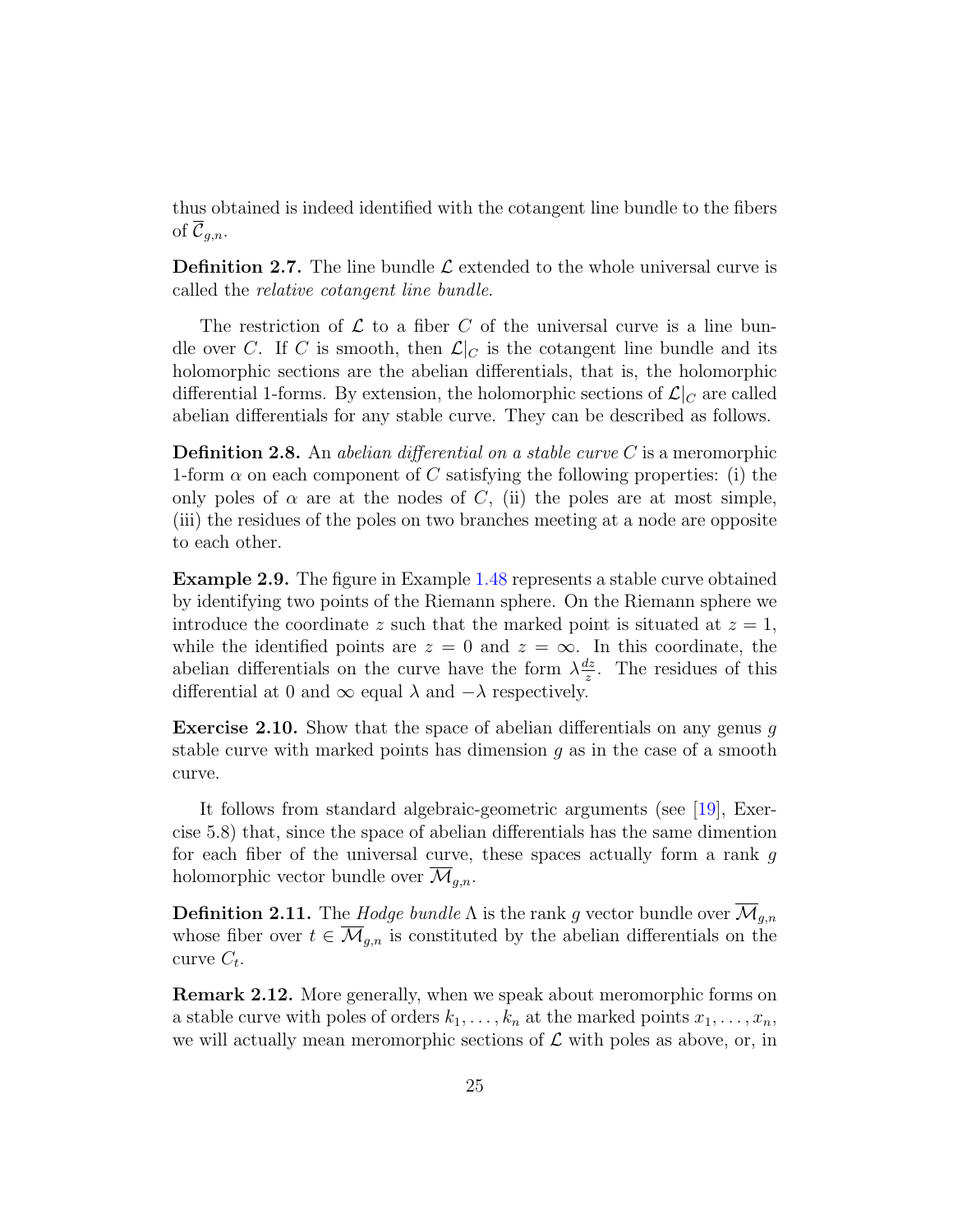algebro-geometric notation, the sections of  $\mathcal{L}(\sum k_i x_i)$ . In other words, in addition to the poles at the marked points, we allow the 1-forms to have simple poles at the nodes with opposite residues on the two branches.

**Exercise 2.13.** Given a list of n nonnegative integers  $k_1, \ldots, k_n$  find the dimension of the space of sections of the line bundle  $\mathcal{L}(\sum k_i x_i)$  restricted to a stable curve C.

## <span id="page-25-0"></span>2.2 The  $\psi$ -classes

**Definition of**  $\psi$ **-classes.** First we construct n holomorphic line bundles  $\mathcal{L}_1, \ldots, \mathcal{L}_n$  over  $\overline{\mathcal{M}}_{q,n}$ . The fiber of  $\mathcal{L}_i$  over a point  $x \in \overline{\mathcal{M}}_{q,n}$  is the *cotangent* line to the curve  $C_x$  at the ith marked point. More precisely, let  $s_i: \overline{\mathcal{M}}_{g,n} \to$  $\overline{\mathcal{C}}_{g,n}$  be the section corresponding to the *i*th marked point (so that  $p \circ s_i = \text{Id}$ ). Then  $\mathcal{L}_i = s_i^*(\mathcal{L})$ .

<span id="page-25-2"></span>**Definition 2.14.** The  $\psi$ -classes are the first Chern classes of the line bundles  $\mathcal{L}_i$ ,

$$
\psi_i = c_1(\mathcal{L}_i) \in H^2(\overline{\mathcal{M}}_{g,n}, \mathbb{Q}).
$$

#### <span id="page-25-1"></span>2.2.1 Expressing  $\psi_i$  as a sum of divisors for  $g = 0$

Over  $\mathcal{M}_{0,n}$  it is possible to construct an explicit section of the line bundle  $\mathcal{L}_i$ and to express its first Chern class  $\psi_i$  as a linear combination of divisors.

For pairwise distinct  $i, j, k \in \{1, \ldots, n\}$ , denote by  $\delta_{i|jk}$  the set of stable genus 0 curves with a node separating the ith marked point from the jth and kth marked points.



The set  $\delta_{i|jk}$  is a divisor on  $\overline{\mathcal{M}}_{0,n}$  and we denote by  $[\delta_{i|jk}] \in H^2(\overline{\mathcal{M}}_{0,n})$  its Poincaré dual cohomology class.

**Proposition 2.15.** On  $\overline{\mathcal{M}}_{0,n}$  we have  $\psi_i = [\delta_{i|jk}]$  for any j, k.

*Proof.* We construct an explicit meromorphic section  $\alpha$  of the dual cotangent line bundle  $\mathcal L$  over the universal curve. Its restriction to the *i*th section  $s_i$  of the universal curve will give us a holomorphic section of  $\mathcal{L}_i$ . The class  $\psi_i$  is then represented by the divisor of its zeroes.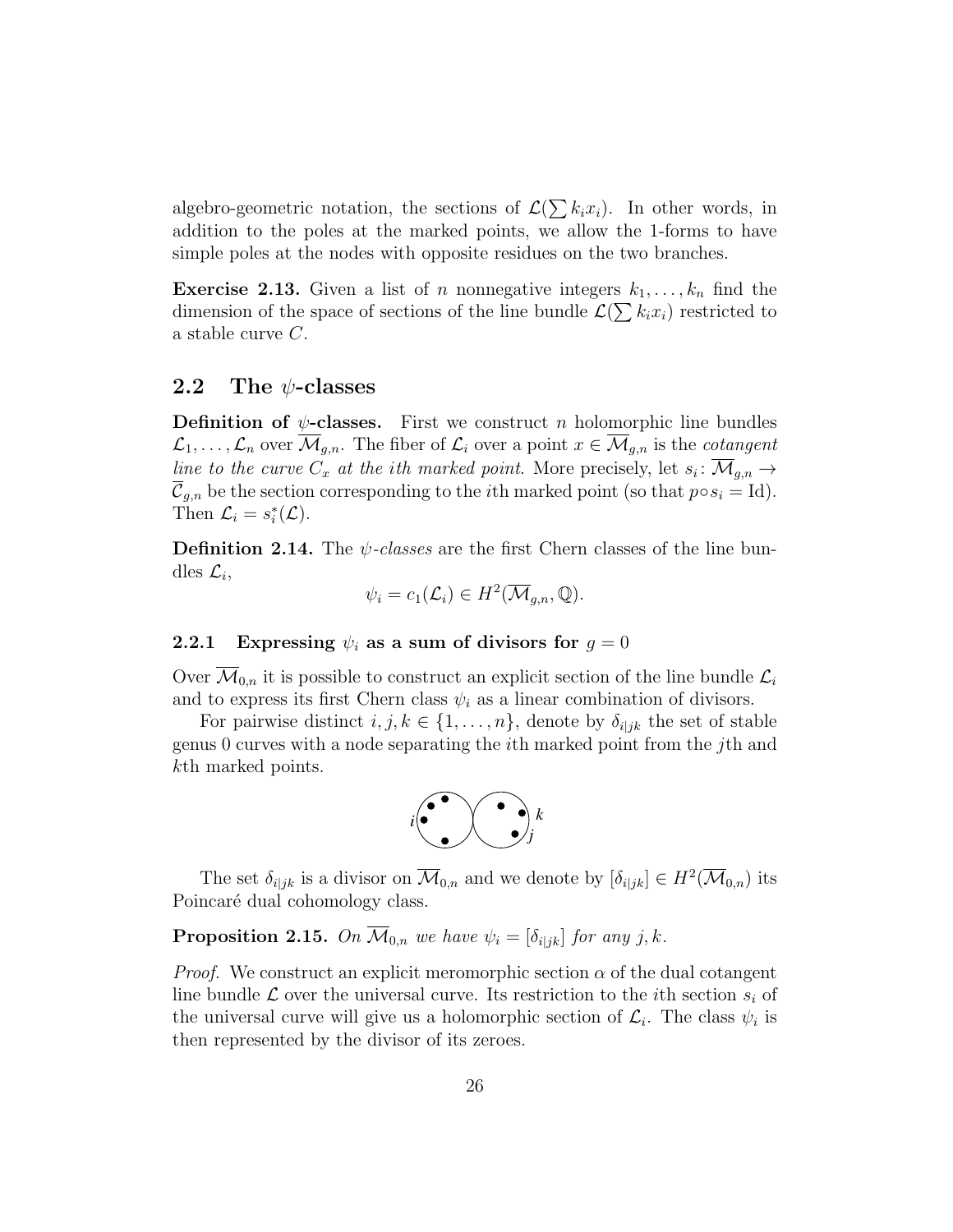The meromorphic section  $\alpha$  of  $\mathcal L$  is constructed as follows. On each fiber of the universal curve  $(i.e.,$  on each stable curve) there is a unique meromorphic 1-form (in the sense of Remark [2.12\)](#page-24-0) with simple poles at the jth and the kth marked points with residues 1 and −1 respectively. This form gives us a section of  $\mathcal L$  on each stable curve. Their union is the section  $\alpha$  of  $\mathcal L$  over the whole universal curve.

In order to determine the zeroes of the restriction  $\alpha|_{s_i}$  let us study  $\alpha$ in more detail. A stable curve  $C$  of genus 0 is a tree of spheres. One of the spheres contains the jth marked point, another one (possibly the same) contains the kth marked point. There is a chain of spheres connecting these two spheres (shown in grey in the figure).



On every sphere of the chain, the 1-form  $\alpha|_C$  has two simple poles: one with residue 1 (at the *j*th marked point or at the node leading to the *j*th marked point) and one with residue  $-1$  (at the k<sup>th</sup> marked point or at the node leading to the kth marked point). The 1-form vanishes on the spheres that do not belong to the chain. Thus  $\alpha$  determines a nonvanishing cotangent vector at the ith marked point if and only if the ith marked point lies on the chain. In other words,  $\alpha|_{s_i}$  vanishes if and only if the curve C contains a node that separates the ith marked point from the jth and the kth marked points. But this is precisely the description of  $\delta_{i|jk}$ . By a local coordinates computation it is possible to check that  $\alpha|_{s_i}$  has a simple zero along  $\delta_{i|jk}$ .

We conclude that the divisor  $\delta_{i|jk}$  represents the class  $\psi_i$ .  $\Box$ 

<span id="page-26-0"></span>Example 2.16. We have

$$
\int_{\overline{\mathcal{M}}_{0,4}} \psi_1 = 1,
$$

because the divisor  $\delta_{1|23}$  is composed of exactly one point corresponding to the curve: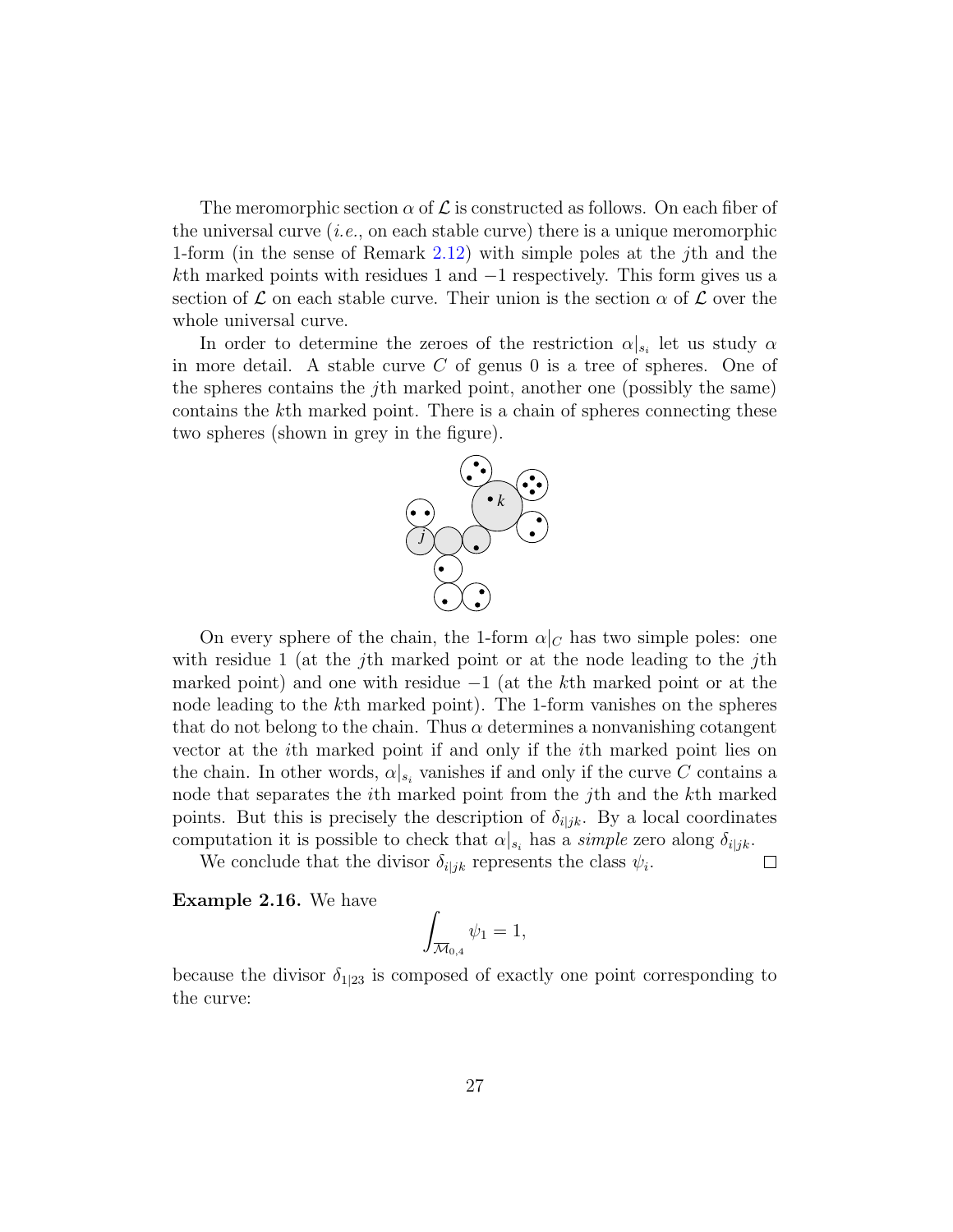

Example 2.17. Let us compute the integral

$$
\int_{\overline{\mathcal{M}}_{0,5}} \psi_1 \psi_2.
$$

It is possible to express both classes in divisors and then study the intersection of these divisors, but this method is rather complicated, because it involves a struggle with self-intersections. A better idea is to express the  $\psi$ -classes in terms of divisors one at a time. We have

$$
\psi_1 = [\delta_{1|23}] = \begin{bmatrix} 4 \\ 1 \\ 5 \end{bmatrix} \begin{bmatrix} 2 \\ 3 \end{bmatrix} + \begin{bmatrix} 4 \\ 1 \\ 5 \end{bmatrix} \begin{bmatrix} 2 \\ 5 \\ 5 \end{bmatrix} + \begin{bmatrix} 2 \\ 1 \\ 5 \end{bmatrix} \begin{bmatrix} 2 \\ 3 \\ 3 \end{bmatrix}
$$

Now we must compute the integral of  $\psi_2$  over  $\delta_{1|23}$ . Each of the three components of  $\delta_{1|23}$  is isomorphic to  $\mathcal{M}_{0,3} \times \mathcal{M}_{0,4}$ , and we see that  $\psi_2$  is the pull-back of a  $\psi$ -class either from  $\overline{\mathcal{M}}_{0,3}$  (for the first component) or from  $\mathcal{M}_{0,4}$  (for the second and the third components). In the first case, the integral of  $\psi_2$  vanishes, while in the second and the third cases it is equal to 1 according to Example [2.16.](#page-26-0) We conclude that

$$
\int_{\overline{\mathcal{M}}_{0,5}} \psi_1 \psi_2 = 2.
$$

**Exercise 2.18.** Let X be a smooth algebraic manifold,  $D \subset X$  a divisor and  $L \to X$  and line bundle. Show that  $c_1(L) \cap D = c_1(L|_D)$ . This property was implicitly used in the last computation.

Exercise 2.19. Compute the integrals

$$
\int_{\overline{\mathcal{M}}_{0,5}} \psi_1^2; \quad \int_{\overline{\mathcal{M}}_{0,6}} \psi_1^3; \quad \int_{\overline{\mathcal{M}}_{0,6}} \psi_1^2 \psi_2; \quad \int_{\overline{\mathcal{M}}_{0,6}} \psi_1 \psi_2 \psi_3.
$$

Exercise 2.20. Show that

$$
\int\limits_{\overline{\mathcal{M}}_{0,n}} \psi_1^{n-3} = 1.
$$

for any  $n \geq 3$ .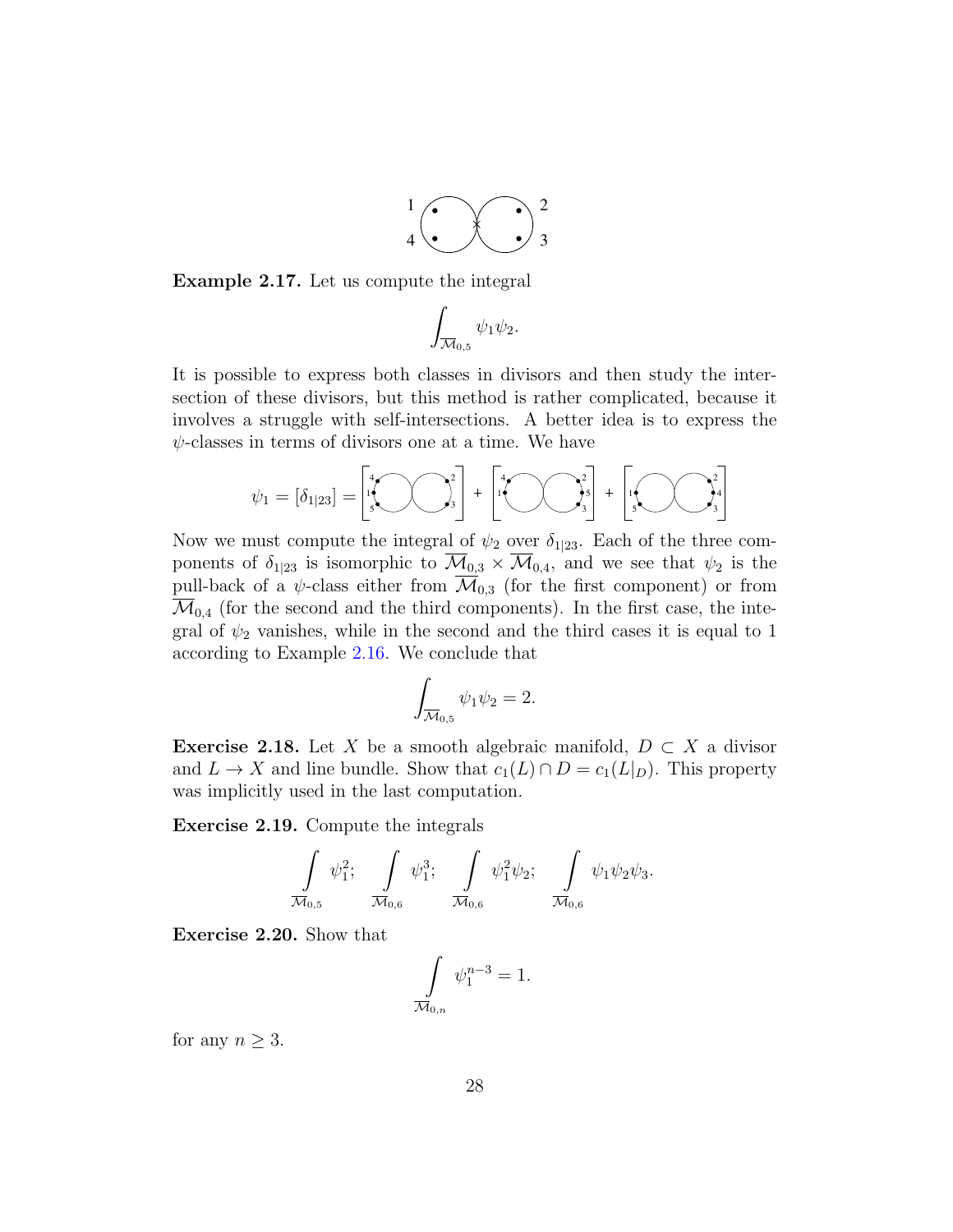<span id="page-28-3"></span>**Exercise 2.21.** Show that in  $H^2(\overline{\mathcal{M}}_{0,n})$  we have

$$
(n-1)\sum_{i=1}^{n} \psi_i = \sum_{I \sqcup J = \{1, \dots, n\}} |I| \cdot |J| \cdot [\delta_{I|J}].
$$

Here the sum is taken over all unordered decompositions of the set  $\{1, \ldots, n\}$ into two subsets I and J with at least two elements;  $\delta_{I|J}$  is the boundary divisor of curves with a node separating the markings in  $I$  from the markings in J; and  $[\delta_{I|J}]$  is its Poincaré dual cohomology class. Hint: compute the sum  $\sum_{i,j,k} [\delta_{i|jk}]$  in two different ways.

<span id="page-28-2"></span>**Exercise 2.22.** Let p be the forgetful map  $p: \overline{\mathcal{M}}_{g,n+1} \to \overline{\mathcal{M}}_{g,n}$ . Consider the set of stable curves that contain a spherical component with exactly three special points: a node and the marked points number i and  $n + 1$ .



The points encoding such curves form a divisor  $\delta_{(i,n+1)}$  of  $\overline{\mathcal{M}}_{g,n+1}$ . Now we can consider the class  $\psi_i$   $(1 \leq i \leq n)$  both on  $\overline{\mathcal{M}}_{g,n}$  and on  $\overline{\mathcal{M}}_{g,n+1}$ . We have

$$
\psi_i - p^*(\psi_i) = [\delta_{(i,n+1)}].
$$

<span id="page-28-1"></span>**Exercise 2.23.** Let  $D_i$  be the divisor of the *i*th special section in the universal curve  $p: \overline{\mathcal{C}}_{g,n} \to \overline{\mathcal{M}}_{g,n}$ . Then we have  $p_*(D_i^{k+1})$  $i^{k+1}$ ) =  $(-\psi_i)^k$ .

The last two exercises are discussed in [\[35\]](#page-64-6), Section 2b.

## <span id="page-28-0"></span>2.2.2 Modular forms and the class  $\psi_1$  on  $\overline{\mathcal{M}}_{1,1}$

Recall that a lattice  $L \subset \mathbb{C}$  is a discrete additive subgroup of  $\mathbb{C}$  isomorphic to  $\mathbb{Z}^2$ .

**Definition 2.24.** A modular form of weight  $k \in \mathbb{N}$  is a function F on the set of lattices such that (i)  $F(cL) = F(L)/c^k$  for  $c \in \mathbb{C}^*$  and (ii) the function  $f(\tau) = F(\mathbb{Z} + \tau \mathbb{Z})$  is holomorphic on the upper half-plane Im  $\tau > 0$ , and (iii)  $f(\tau)$  is bounded on the half-plane Im  $\tau > C$  for any positive constant C.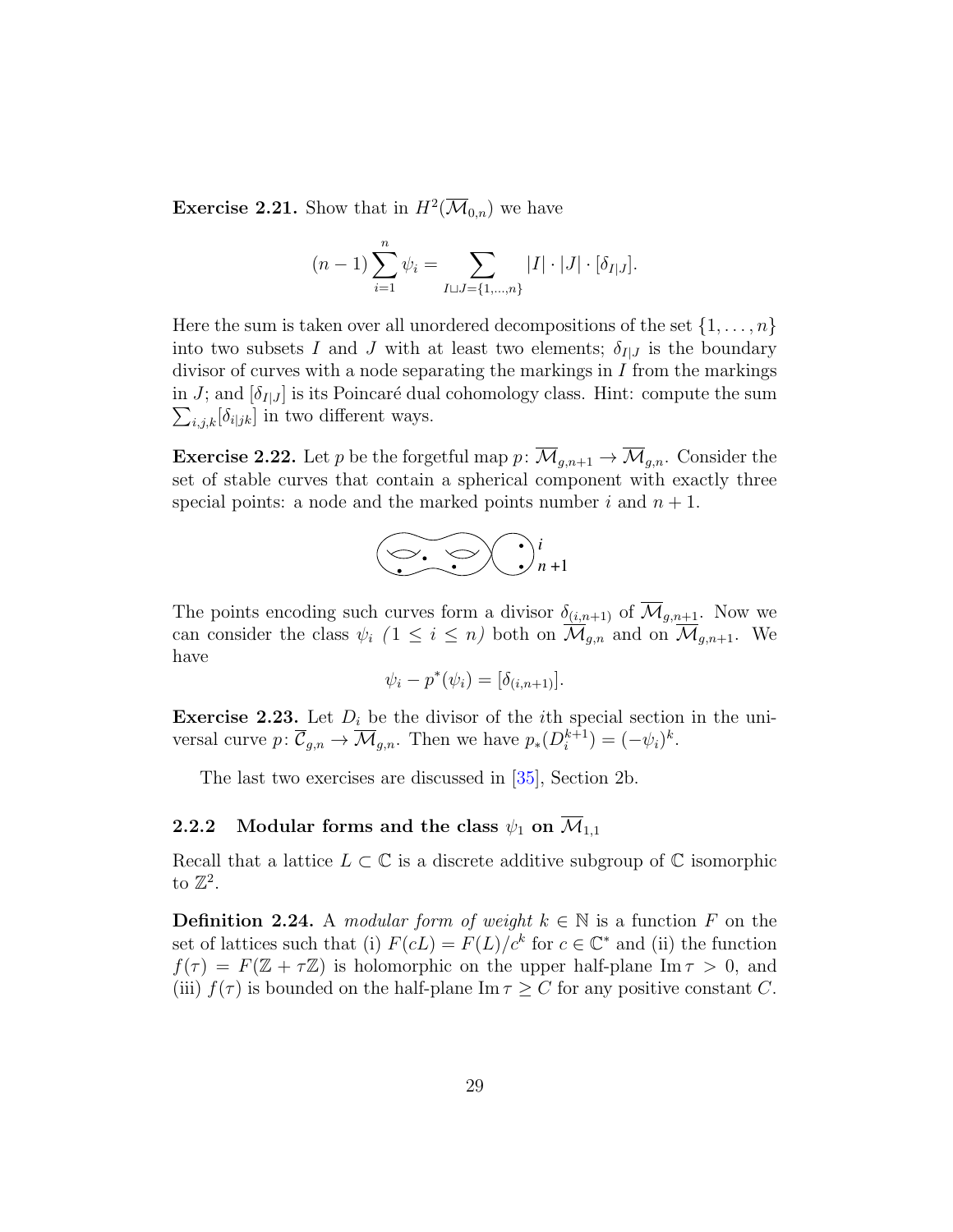Since the lattice  $\mathbb{Z} + \tau \mathbb{Z}$  is the same as  $\mathbb{Z} + (\tau + 1)\mathbb{Z}$ , the function f is periodic with period 1. Therefore there exists a function  $\varphi(q)$ , holomorphic on the open punctured unit disc, such that  $f(\tau) = \varphi(e^{2\pi i \tau})$ . This function is bounded at the neighborhood of the origin, therefore it can be extended to a holomorphic function on the whole unit disc and expanded into a power series in  $q$  at 0, which is the usual way to represent a modular form.

Since  $-L = L$  for every lattice L, we see that there are no nonzero modular forms of odd weight. On the other hand, there exists a nonzero modular form of any even weight  $k \geq 4$ , given by

$$
E_k(L) = \sum_{z \in L \setminus \{0\}} \frac{1}{z^k}.
$$

(For odd k this sum vanishes, while for  $k = 2$  it is not absolutely convergent.) The value of the corresponding function  $\varphi_k(q)$  at  $q=0$  is equal to

$$
\varphi_k(0) = \lim_{\mathrm{Im}\tau \to \infty} E_k(\mathbb{Z} + \tau \mathbb{Z}) = \sum_{z \in \mathbb{Z} \setminus \{0\}} \frac{1}{z^k} = 2\zeta(k).
$$

The relation between modular forms and the  $\psi$ -class on  $\overline{\mathcal{M}}_{1,1}$  comes from the following proposition.

Proposition 2.25. The space of modular forms of weight k is naturally identified with the space of holomorphic sections of  $\mathcal{L}_1^{\otimes k}$  over  $\overline{\mathcal{M}}_{1,1}$ .

*Proof.* Let F be a modular form of weight k. We claim that  $F(L)dz^k$  is a well-defined holomorphic section of  $\mathcal{L}_1^{\otimes k}$  over  $\overline{\mathcal{M}}_{1,1}$ .

First of all, if  $\mathbb{C}/L$  is any elliptic curve, then the value of  $F(L)dz^k$  at the marked point (the image of  $0 \in \mathbb{C}$ ) is indeed a differential k-form, that is, an element of the fiber of  $\mathcal{L}_1^{\otimes k}$ . If we apply a homothety  $z \mapsto cz$ , replacing L by cL, we obtain an isomorphic elliptic curve. However, the k-form  $F(L)dz^k$ does not change, because  $F(L)$  is divided by  $c^k$ , while  $dz^k$  is multiplied by  $c^k$ . Thus  $F(L)dz^k$  is a well-defined section of  $\mathcal{L}_1^{\otimes k}$ .

The fact that this section is holomorphic over  $\mathcal{M}_{1,1}$  follows from the fact that  $f(\tau)$  is holomorphic. The fact that it is also holomorphic at the boundary point follows from the fact the function  $\varphi(q)$  is holomorphic at  $q=0.$ 

Conversely, if s is a holomorphic section of  $\mathcal{L}_1^{\otimes k}$ , then taking the value of s over the curve  $\mathbb{C}/L$  and dividing by  $dz^k$ , we obtain a function on lattices L. The same argument as above shows that it is a modular form of weight k.  $\Box$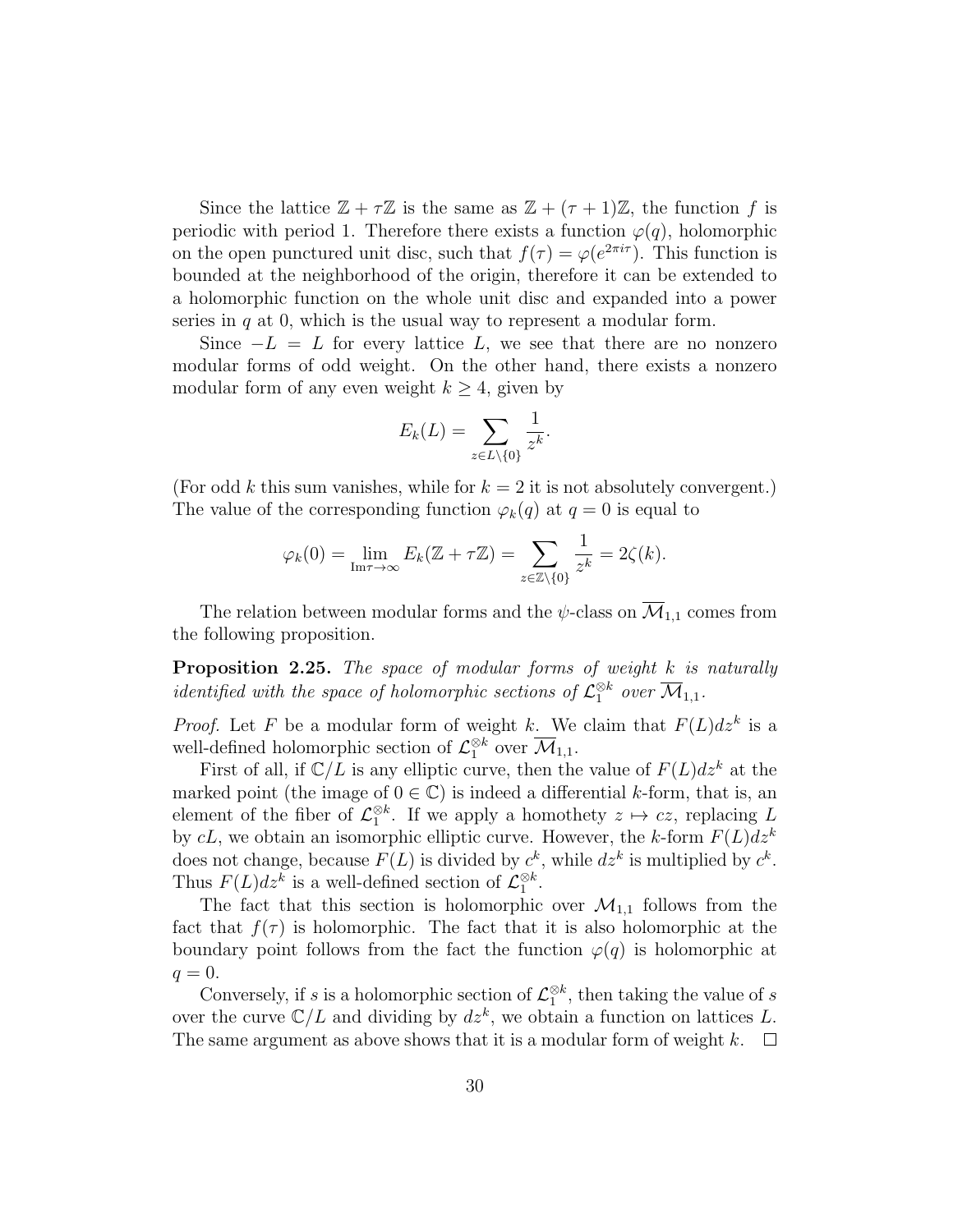<span id="page-30-1"></span>Proposition 2.26. We have

$$
\int_{\overline{\mathcal{M}}_{1,1}} \psi_1 = \frac{1}{24}.
$$

Proof. We are going to give three similar computations leading to the same result. Denote by  $f_k(\tau)$  and  $\varphi_k(q)$  the functions associated with the modular form  $E_k$ . One can check (see, for instance [\[32\]](#page-64-7), chapter VII) that in the modular figure (*i.e.*, on  $\mathcal{M}_{1,1}$ ) the function  $f_4$  has a unique simple zero at  $\tau = \frac{1}{2} \pm \frac{\sqrt{3}}{2}$  $\frac{\sqrt{3}}{2}i$ , while  $f_6$  has a unique simple zero at  $\tau = i$ . Further, the function

$$
\left(\frac{\varphi_4}{2\zeta(4)}\right)^3 - \left(\frac{\varphi_6}{2\zeta(6)}\right)^2
$$

has a unique zero at  $q = 0$ . The stabilizers of the corresponding points in  $\overline{\mathcal{M}}_{1,1}$  are  $\mathbb{Z}/6\mathbb{Z}, \mathbb{Z}/4\mathbb{Z},$  and  $\mathbb{Z}/2\mathbb{Z}$  respectively (see Example [1.33\)](#page-12-0). Thus the first Chern class of  $\mathcal{L}_1^{\otimes 4}$  equals 1/6, that of  $\mathcal{L}_1^{\otimes 6}$  equals 1/4, that of  $\mathcal{L}_1^{\otimes 12}$ equals  $1/2$ . In every case we find that the first Chern class of  $\mathcal{L}_1$  equals  $\psi_1 = 1/24.$  $\Box$ 

**Exercise 2.27.** Show that  $\tau = i$  is indeed a zero of  $f_6$  while  $\tau = \frac{1}{2} \pm \frac{1}{2}$  $\sqrt{3}$  $\frac{\sqrt{3}}{2}i$ indeed a zero of  $f_4$ .

**Exercise 2.28.** Denote by  $\delta_{\text{(irr)}}, \delta_{(1)} \subset \overline{\mathcal{M}}_{1,n}$  the divisors



In other words, the points of  $\delta_{\text{(irr)}}$  encode curves with at least one nonseparating node; the points of  $\delta_{(1)}$  encode curves with a separating node dividing the curve into a stable curve of genus 1 and a stable curve of genus 0 containing the marked point number 1. Show that in  $H^2(\overline{\mathcal M}_{1,n})$  we have the equality

$$
\psi_1 = \frac{1}{12} [\delta_{\text{(irr)}}] + [\delta_{(1)}].
$$

## <span id="page-30-0"></span>2.3 Other tautological classes

All cohomology classes we consider are with rational coefficients.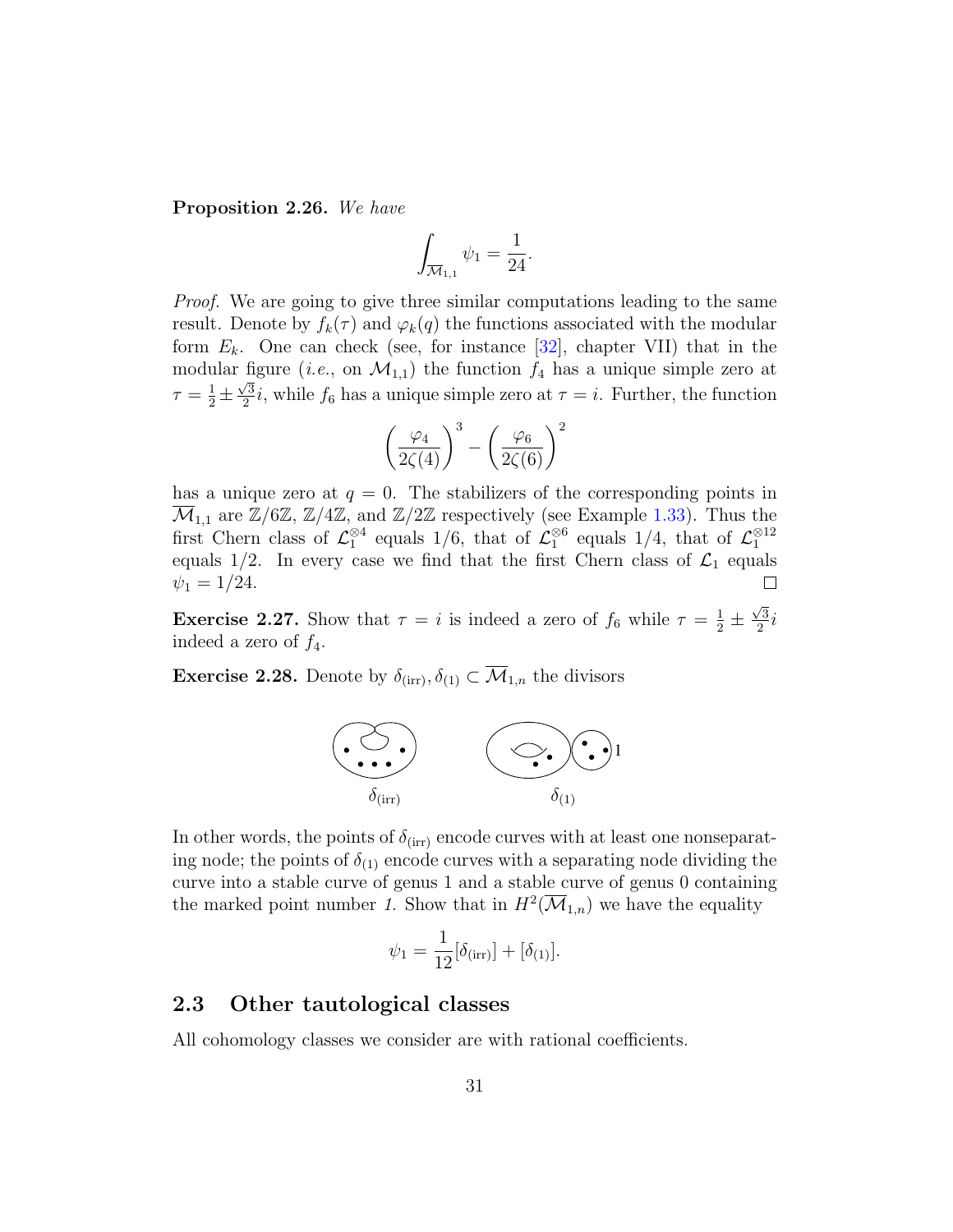#### <span id="page-31-0"></span>2.3.1 The classes on the universal curve

On the universal curve we define the following classes.

- $D_i$  is the divisor given by the *i*th section of the universal curve. In other words, the intersection of  $D_i$  with a fiber C of  $\overline{C}_{q,n}$  is the *i*th marked point on C. By abuse of notation we denote by  $D_i \in H^2(\overline{C}_{g,n})$ the cohomology class Poincaré dual to the divisor.
- $D = \sum_{i=1}^n D_i$ .
- $K = c_1(\mathcal{L}^{\log}) \in H^2(\overline{\mathcal{C}}_{g,n}),$  where  $\mathcal{L}^{\log} = \mathcal{L}(D)$  is the line bundle  $\mathcal{L}$ twisted by the divisor D.
- $\Delta$  is the codimension 2 subvariety of  $\overline{\mathcal{C}}_{g,n}$  consisting of the nodes of the singular fibers. By abuse of notation,  $\Delta \in H^4(\overline{C}_{g,n})$  will also denote the Poincaré dual cohomology class.
- Let N be the normal vector bundle to  $\Delta$  in  $\overline{\mathcal{C}}_{g,n}$ . Then we set

$$
\Delta_{k,l} = (-c_1(N))^k \Delta^{l+1}.
$$

To simplify the notation, we introduce two symbols  $\nu_1$  and  $\nu_2$  with the convention  $\nu_1 + \nu_2 = -c_1(N)$ ,  $\nu_1 \nu_2 = c_2(N)$ . In other words,  $\nu_1$  and  $\nu_2$  are the Chern roots of  $N^{\vee}$  (see Definition [3.3\)](#page-35-1). Since  $c_2(N)\Delta = \Delta^2$ , we also identify  $\nu_1\nu_2$  with  $\Delta$ . Thus, even though the symbols  $\nu_1$  and  $\nu_2$  separately are meaningless, every symmetric polynomial in  $\nu_1$  and  $\nu_2$  divisible by  $\nu_1\nu_2$ determines a well-defined cohomology class. For instance, we have

$$
\Delta_{k,l} = \Delta \cdot (\nu_1 + \nu_2)^k (\nu_1 \nu_2)^l = (\nu_1 + \nu_2)^k (\nu_1 \nu_2)^{l+1}.
$$

Since  $\Delta$  is the set of nodes in the singular fibers of  $\overline{\mathcal{C}}_{g,n}$ , it has a natural 2-sheeted (unramified) covering  $p: \Delta \rightarrow \Delta$  whose points are couples (node + choice of a branch). Over  $\Delta$  we can define two natural line bundles  $\mathcal{L}_{\alpha}$ and  $\mathcal{L}_{\beta}$  cotangent, respectively, to the first and to the second branch at the node. The pull-back  $p^*N$  of N to  $\tilde{\Delta}$  is naturally identified with  $\mathcal{L}_{\alpha}^{\vee} \oplus \mathcal{L}_{\beta}^{\vee}$ . Thus, if  $P(\nu_1, \nu_2)$  is a symmetric polynomial, we have  $p^*(\Delta \cdot P(\nu_1, \nu_2))$  =  $\Delta \cdot P(c_1(\mathcal{L}_{\alpha}), c_1(\mathcal{L}_{\beta})).$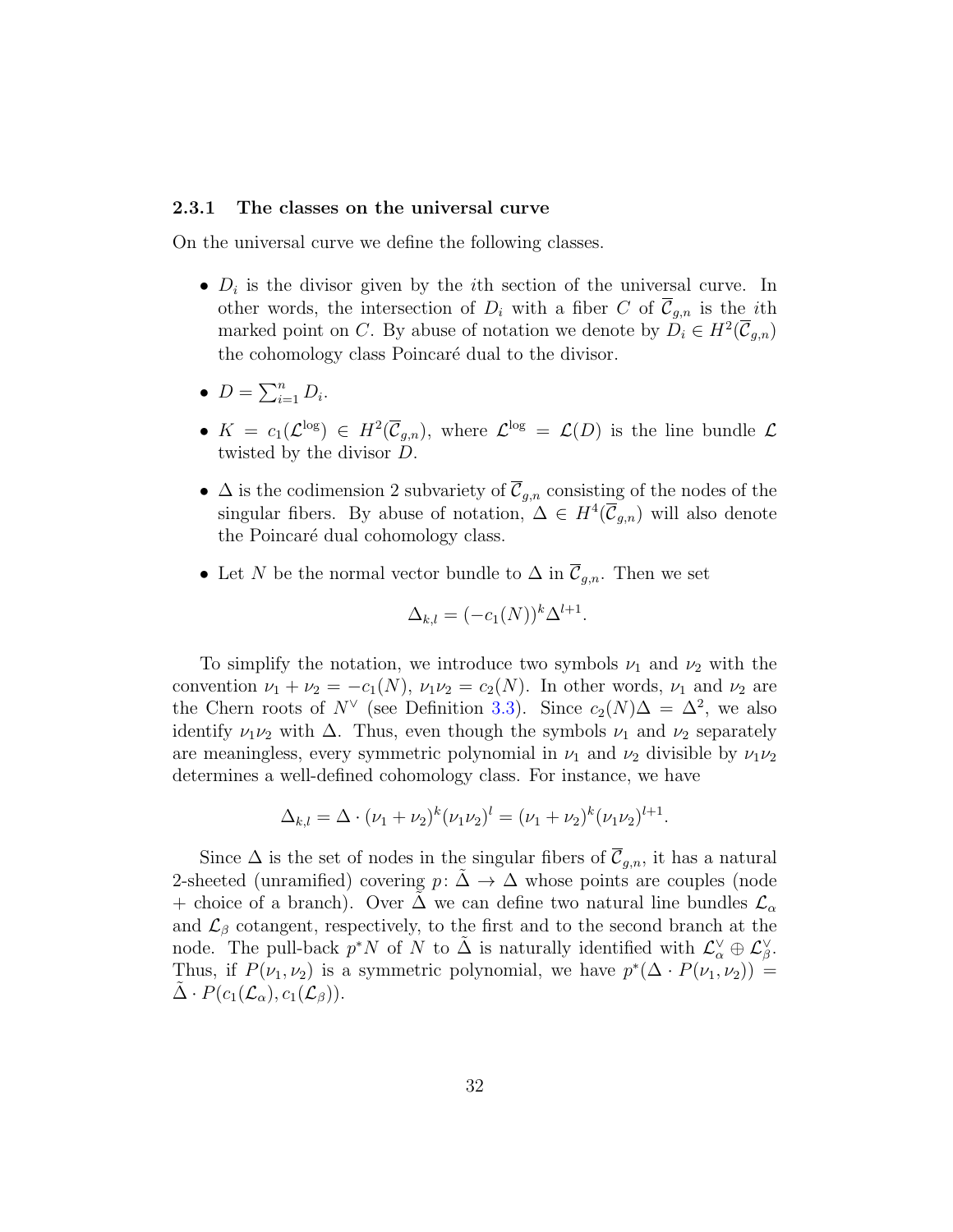#### <span id="page-32-0"></span>2.3.2 Intersecting classes on the universal curve

**Proposition 2.29.** For all  $1 \leq i, j \leq n, i \neq j$  we have

$$
KD_i = D_i D_j = K\Delta = D_i \Delta = 0 \in H^*(\overline{C}_{g,n}).
$$

*Proof.* The divisors  $D_i$  and  $D_j$  do not intersect, so the intersection of the corresponding classes vanishes. Similarly, the divisor  $D_i$  does not meet  $\Delta$ , so their intersection vanishes. The restriction of the line bundle  $\mathcal{L}^{\log}$  to  $D_i$ is trivial. Indeed, the sections of  $\mathcal{L}^{\text{log}}$  are 1-forms with simple poles at the marked points, and the fiber at the marked point is the line of residues, so it is canonically identified with  $\mathbb{C}$ . The intersection  $KD_i$  is the first Chern class of the restriction of  $\mathcal{L}^{\log}$  to  $D_i$ . Therefore it vanishes. The restriction of  $\mathcal{L}^{\text{log}}$  to  $\Delta$  is not necessarily trivial. However its pull-back to the doublesheeted covering  $\Delta$  is trivial (because the fiber is the line of residues identified with  $\mathbb{C}$ ). Alternatively, one can say that  $(\mathcal{L}^{\log})^{\otimes 2}$  is trivial. Therefore  $K\Delta =$ 0.  $\Box$ 

**Remark 2.30.** A line bundle whose tensor power is trivial is called *rationally* trivial. Although it is not necessarily trivial itself, all it characteristic classes over  $\mathbb Q$  vanish. This is the case of  $\mathcal L|_{\Delta} = \mathcal L^{\log}|_{\Delta}$ .

**Corollary 2.31.** Every polynomial in the classes  $D_i$ , K,  $\Delta_{k,l}$  on  $\overline{\mathcal{C}}_{g,n}$  can be written in the form

$$
P_K(K) + \sum_{i=1}^n P_i(D_i) + \Delta \cdot P_{\Delta}(\nu_1, \nu_2),
$$

while  $P_K$  and  $P_i$ ,  $1 \leq i \leq n$  are arbitrary polynomials, while  $P_{\Delta}$  is a symmetric polynomial with the convention  $\nu_1\nu_2 = \Delta$ ,  $\nu_1 + \nu_2 = -c_1(N)$ .

*Proof.* Given a polynomial in  $D_i, K, \Delta_{k,l}$ , we can, according to the proposition, cross out the "mixed terms", that is, the monomials containing products  $D_i D_j$ ,  $D_i K$ ,  $K \Delta_{k,l}$  or  $D_i \Delta_{k,l}$ . We end up with a sum of powers of  $D_i$ , powers of K, and products of  $\Delta_{k,l}$ . Now, by definition,  $\Delta_{k_1,l_1}\Delta_{k_2,l_2}=\Delta_{k_1+k_2,l_1+l_2+1}$ . Therefore a polynomial in the variables  $\Delta_{k,l}$  can be rewritten in the form  $\Delta P_{\Delta}(\nu_1, \nu_2)$ , where  $P_{\Delta}$  is a symmetric polynomial.  $\Box$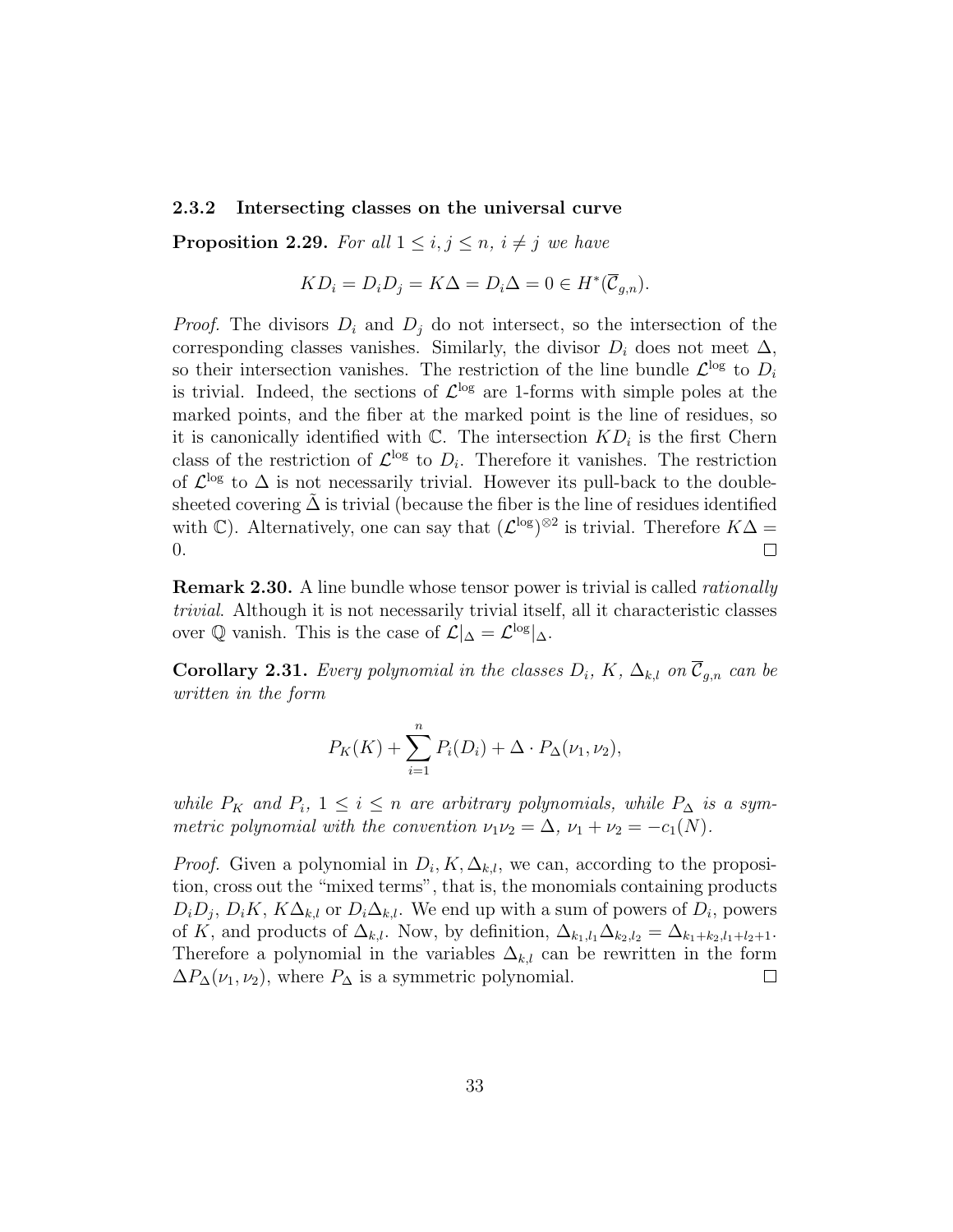#### <span id="page-33-1"></span><span id="page-33-0"></span>2.3.3 The classes on the moduli space

Let  $p: \overline{\mathcal{C}}_{g,n} \to \overline{\mathcal{M}}_{g,n}$  be the universal curve. On the moduli space  $\overline{\mathcal{M}}_{g,n}$  we define the following classes.

- $\kappa_m = p_*(K^{m+1}) \in H^{2m}(\overline{\mathcal{M}}_{q,n}).$
- $\psi_i = -p_*(D_i^2) \in H^2(\overline{\mathcal{M}}_{g,n}).$
- $\delta_{k,l} = p_*(\Delta_{k,l}) \in H^{k+2l+1}(\overline{\mathcal{M}}_{q,n}).$
- $\lambda_i = c_i(\Lambda) \in H^{2i}(\overline{\mathcal{M}}_{g,n}),$  where  $\Lambda$  is the Hodge bundle and  $c_i$  the *i*th Chern class.

Thus, with the exception of the  $\lambda$ -classes, the tautological classes on  $\overline{\mathcal{M}}_{q,n}$ are push-forwards of tautological classes on  $\overline{C}_{q,n}$  and their products.

Note that the new definition of  $\psi$ -classes coincides with Definition [2.14](#page-25-2) by Exercise [2.23.](#page-28-1) Also note that our definition of  $\kappa$ -classes follows the convention of Arbarello and Cornalba [\[1\]](#page-61-1).

**Exercise 2.32.** Describe the class  $\delta_{0,0}$  more explicitly.

Exercise 2.33. Show that

$$
\int\limits_{\overline{\mathcal{M}}_{1,1}} \lambda_1 = \frac{1}{24}.
$$

**Theorem 2.34.** The classes  $\psi_i$ ,  $\kappa_m$ ,  $\delta_{k,l}$ , and  $\lambda_i$  lie in the tautological ring in the sense of Definition [2.6](#page-23-1).

*Proof.* Let  $p: \overline{\mathcal{M}}_{g,n+1} \to \overline{\mathcal{M}}_{g,n}$  be the forgetful map. Then  $\psi_i = -p_*(\delta^2_{(i,n+1)}),$ where  $\delta_{(i,n+1)}$  is defined in Exercise [2.22,](#page-28-2) while  $\kappa_m = p_*(\psi_{n+1}^{m+1})$ . The class  $\delta_{k,l}$ is the sum of push-forwards under the attaching maps of the class  $(\psi_{n+1} +$  $(\psi_{n+2})^k(\psi_{n+1}\psi_{n+2})^l$ . Thus all these classes lie in the tautological ring. The class  $\lambda_i$  is expressed via the  $\psi$ -,  $\kappa$ -, and  $\delta$ -classes in Theorem [3.27.](#page-48-0) It follows that it too lies in the tautological ring.  $\Box$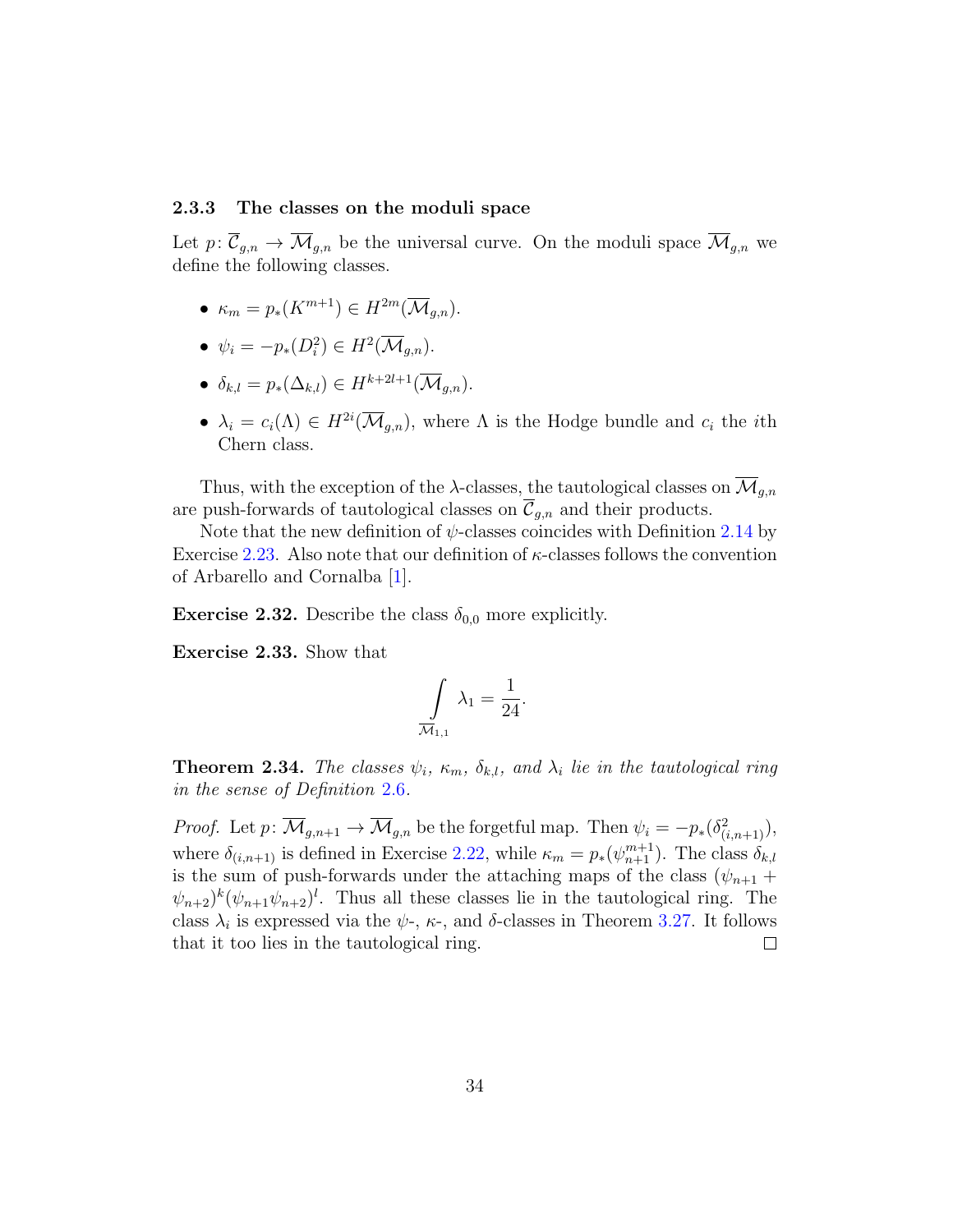## <span id="page-34-3"></span><span id="page-34-0"></span>3 Algebraic geometry on moduli spaces

In the previous section we introduced a wide range of tautological classes on the moduli space  $\mathcal{M}_{q,n}$ , namely, the  $\psi$ -,  $\kappa$ -,  $\delta$ -, and  $\lambda$ -classes. Now we would like to learn how to compute all possible intersection numbers between these classes.

This is done in three steps.

First, by applying the Grothendieck–Riemann–Roch (GRR) formula we express  $\lambda$ -classes in terms of  $\psi$ -,  $\kappa$ -, and  $\delta$ -classes. This gives us an opportunity to introduce the GRR formula and to give an example of its application in a concrete situation.

Second, by studying the pull-backs of the  $\psi$ -,  $\kappa$ -, and  $\delta$ -classes under attaching and forgetful maps, we will be able to eliminate one by one the  $\kappa$ and  $\delta$ -classes from intersection numbers.

The remaining problem of computing intersection numbers of the  $\psi$ classes is much more difficult. The answer was first conjectured by E. Witten [\[35\]](#page-64-6). It is formulated below in Theorems [4.4](#page-58-1) and [4.5.](#page-59-0) Witten's conjecture now has at least 5 different proofs (the most accessible to a non-specialist is probably [\[22\]](#page-63-7)), and all of them use nontrivial techniques. In this note we will not prove Witten's conjecture, but give its formulation and say a few words about how it appeared.

## <span id="page-34-1"></span>3.1 Characteristic classes and the GRR formula

In this section we present the Grothendieck–Riemann–Roch (GRR) formula. But first we recall the necessary information on characteristic classes of vector bundles, mostly without proofs.

#### <span id="page-34-2"></span>3.1.1 The first Chern class

**Definition 3.1.** Let  $L \rightarrow B$  be a holomorphic line bundle over a complex manifold B. Let s be a nonzero meromorphic section of L and  $Z - P$  the associated divisor: the set of zeroes minus the set of poles of s. Then  $[Z]$  –  $[P] \in H^2(B, \mathbb{Z})$  is called the *first Chern class* of L and denoted by  $c_1(L)$ .

**Exercise 3.2.** Show that the first Chern class is well-defined, *i.e.*, it does not depend on the choice of the section.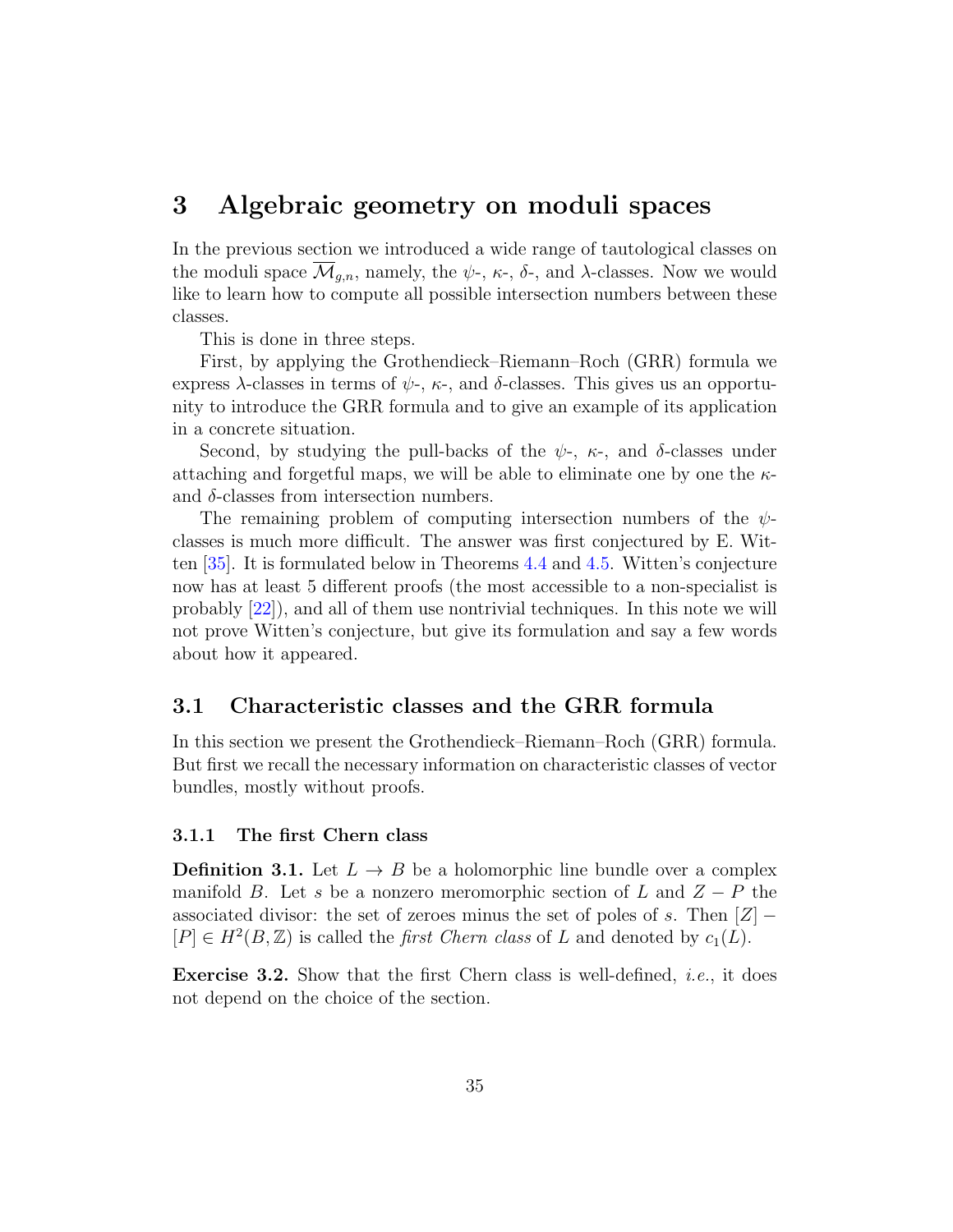It turns out that  $c_1(L)$  is a *topological* invariant of L. In other words, it only depends on the topological type of  $L$  and  $B$ , but not on the complex structure of  $B$  nor on the holomorphic structure of  $L$ . Actually, there exists a different definition of first Chern classes using connections and their curvatures. This definition does not involve the holomorphic structure at all. In particular, it implies that if a vector bundle can be endowed with a flat connection, then all its characteristic classes vanish.

#### <span id="page-35-0"></span>3.1.2 Total Chern class, Todd class, Chern character

Let  $V \to B$  be a vector bundle of rank k.

<span id="page-35-1"></span>**Definition 3.3.** We say that  $V$  can be *exhausted* by line bundles if we can find a line subbundle  $L_1$  of V, then a line subbundle  $L_2$  of the quotient  $V_1 = V/L_1$ , then a line subbundle  $L_3$  of the quotient  $V_2 = V_1/L_2$ , and so on, until the last quotient is itself a line bundle  $L_k$ . This is equivalent to asking that V has a complete flag of subbundles, with graded pieces  $L_1, \ldots, L_k$ . The simplest case is when  $V = \bigoplus L_i$ .

If V is exhausted by line bundles, the first Chern classes  $r_i = c_1(L_i)$  are called the *Chern roots* of V.

**Definition 3.4.** Let V be a vector bundle with Chern roots  $r_1, \ldots, r_k$ . Its total Chern class is defined by

$$
c(V) = \prod_{i=1}^{k} (1+r_i);
$$

its Todd class is defined by

$$
\operatorname{td}(V) = \prod_{i=1}^k \frac{r_i}{e^{r_i} - 1};
$$

its Chern character is defined by

$$
ch(V) = \sum_{i=1}^{k} e^{r_i}.
$$

The homogeneous parts of degree i of these classes are denoted by  $c_i$ , td<sub>i</sub>, and ch<sup>i</sup> respectively.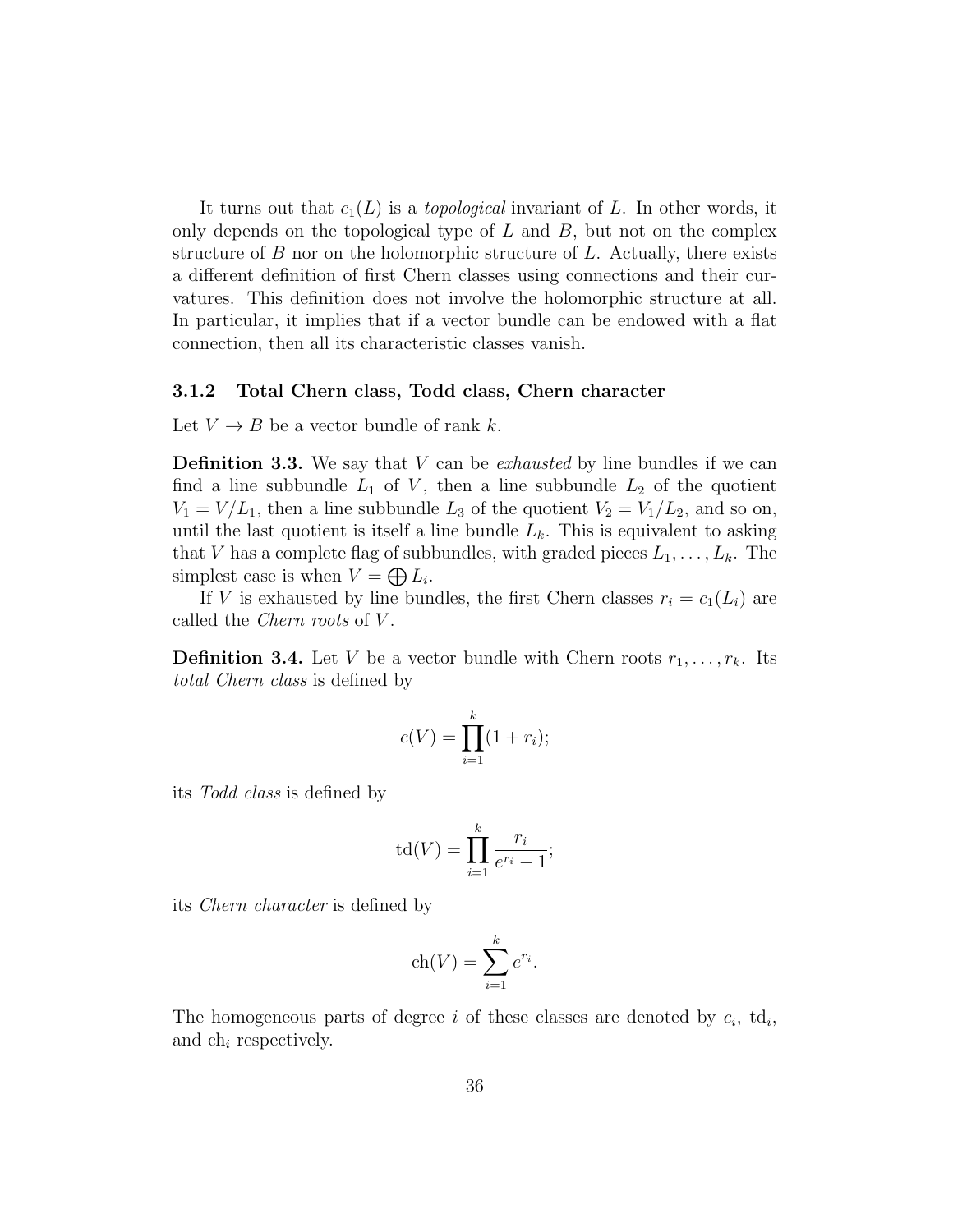If we know the total Chern class of a vector bundle, we can compute its Todd class and Chern character (except  $ch_0$ , which is equal to the rank of the bundle). For instance, let us compute  $ch<sub>3</sub>$ . We have

$$
ch_3 = \frac{1}{6} \sum r_i^3
$$
  
=  $\frac{1}{6} (\sum r_i)^3 - \frac{1}{2} (\sum r_i) (\sum_{i < j} r_i r_j) + \frac{1}{2} \sum_{i < j < k} r_i r_j r_k$   
=  $\frac{1}{6} c_1^3 - \frac{1}{2} c_1 c_2 + \frac{1}{2} c_3.$ 

**Exercise 3.5.** Compute the expressions for  $ch_1$ ,  $ch_2$ ,  $td_1$ , and  $td_2$  in terms of Chern classes  $c_1$  and  $c_2$ .

Not every vector bundle can be exhausted by line bundles. The characteristic classes are defined in full generality by using the following proposition, also called the splitting principle.

**Proposition 3.6.** For every vector bundle  $V \rightarrow B$  there exists a proper map of complex manifolds  $p: B' \to B$  such that  $p^*(V)$  can be exhausted by line bundles and the induced morphism  $p^*: H^*(B, \mathbb{Z}) \to H^*(B', \mathbb{Z})$  in cohomology is an injection.

Sketch of proof. Let  $V \to B$  be a vector bundle and  $p: \mathbb{P}(V) \to B$  its projectivization. Then the tautological line bundle over  $\mathbb{P}(V)$  is a subbundle of  $p^*(V)$  and p induces an injection from  $H^*(B, \mathbb{Z})$  to  $H^*(\mathbb{P}(V), \mathbb{Z})$ . To prove the proposition we apply this construction several times.  $\Box$ 

Thus, for instance,  $c(V)$  is uniquely defined by the condition  $p^*(c(V))$  =  $c(p^*V)$ , and similarly for the Todd class and the Chern character. This way of defining characteristic classes dates back to Grothendieck.

<span id="page-36-0"></span>**Remark 3.7.** In general, given a power series  $f$ , one can assign to every vector bundle the corresponding character and class. The character is given by  $\sum f(r_i)$ , while the class is given by  $\prod f(r_i)$ . Thus for an exact sequence

$$
0 \to V_1 \to V_2 \to V_3 \to 0
$$

of vector bundles, we have

$$
class(V_2) = class(V_1) \cdot class(V_3),
$$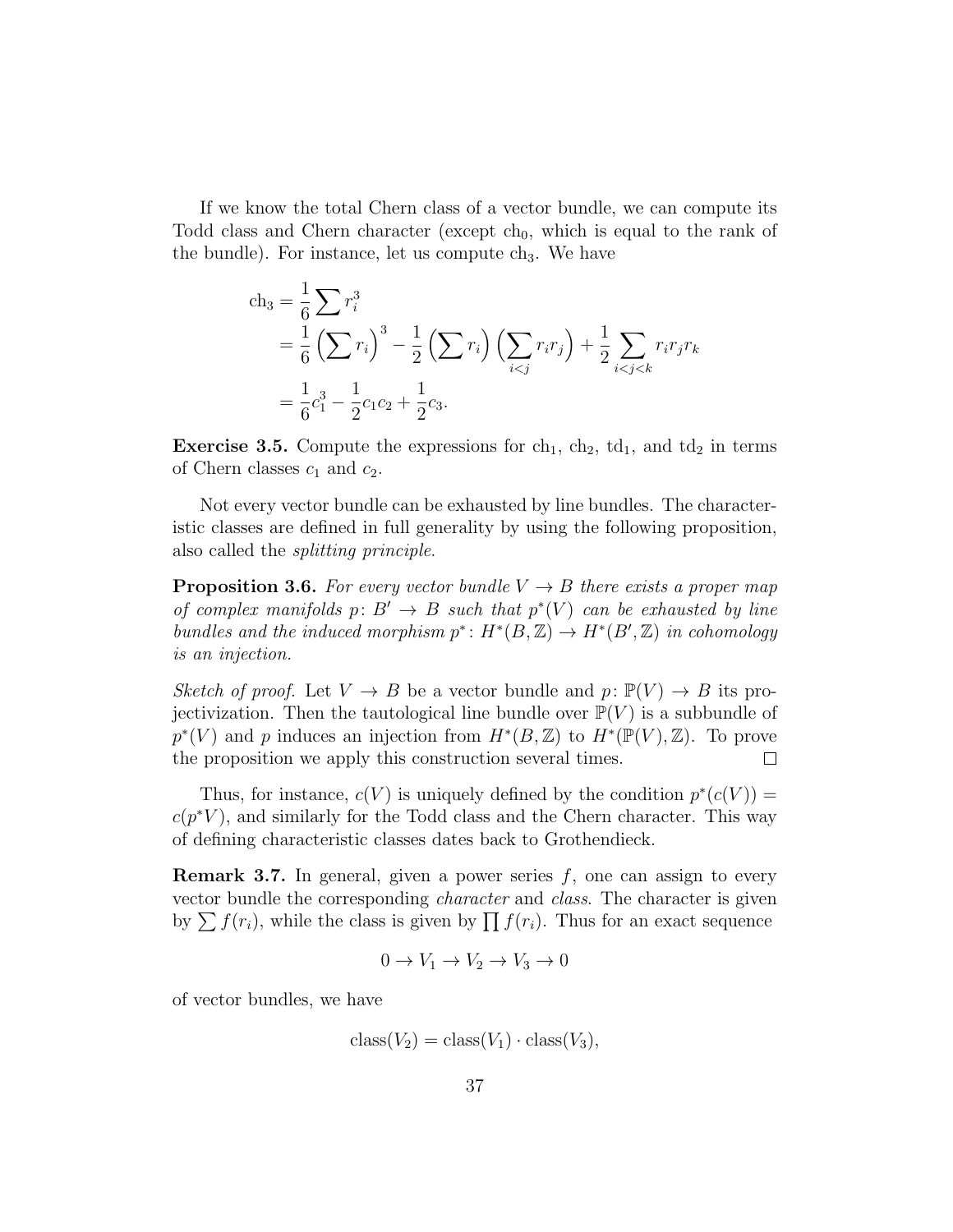character( $V_2$ ) = character( $V_1$ ) + character( $V_3$ ).

<span id="page-37-1"></span>For instance, the Todd class is defined using the series

$$
f(x) = \frac{x}{e^x - 1} = 1 - \frac{x}{2} + \sum_{n \ge 1} \frac{B_{2n}}{(2n)!} x^{2n},
$$

where  $B_{2n}$  are the Bernoulli numbers:

$$
B_2 = \frac{1}{6}
$$
,  $B_4 = -\frac{1}{30}$ ,  $B_6 = \frac{1}{42}$ ,  $B_8 = -\frac{1}{30}$ ,  $B_{10} = \frac{5}{66}$ ,  $B_{12} = -\frac{691}{2730}$ ,...

One of the standard references for characteristic classes is [\[28\]](#page-64-8); for an algebraic-geometric presentation see [\[13\]](#page-63-8), Chapter 4.

**Exercise 3.8.** Let  $\delta_{irr} \subset \overline{\mathcal{M}}_{g,n}$  be the divisor of curves with at least one nonseparating node. Show that  $\lambda_g|_{\delta_{irr}} = 0$ .

Exercise 3.9. Find the mistake in the following "proof".

Let  $C$  be a smooth curve. It is well-known that the fiber of  $\Lambda^{\vee}$  over C contains the lattice  $H_1(C, \mathbb{Z})$ , because every cycle in  $H_1(C,\mathbb{Z})$  represents a linear form on the space of holomorphic differentials on C. The presence of this lattice insures that there is a flat connection on the vector bundle  $\Lambda^{\vee}$  over  $\mathcal{M}_{q,n}$ . (The lattice is no longer well-defined on the boundary of  $\overline{\mathcal{M}}_{g,n}$ , so the flat connection does not extend to the whole  $\overline{\mathcal{M}}_{q,n}$ . It follows that the restrictions of all the classes  $\lambda_i$  to  $\mathcal{M}_{q,n}$  vanishes.

**Exercise 3.10.** Show that the restriction of  $\lambda_q$  to  $\mathcal{M}_{q,n}$  vanishes using a corrected version of the wrong proof from the previous exercise.

#### <span id="page-37-0"></span>3.1.3 Cohomology spaces of vector bundles

Our use of cohomology spaces of vector bundles is very limited, so we only introduce them briefly. See [\[17\]](#page-63-9), Chapter 0 for more details.

To a holomorphic vector bundle V over a smooth compact complex algebraic variety B one assigns its Dolbeault cohomology spaces,  $H^k(B, V)$ ,  $k = 0, 1, \ldots, \dim B$ . These are the cohomology groups Ker  $\bar{\partial}/\text{Im }\bar{\partial}$  of the complex

$$
0 \stackrel{\bar{\partial}}{\rightarrow} \mathcal{A}^{0,0}(V) \stackrel{\bar{\partial}}{\rightarrow} \mathcal{A}^{0,1}(V) \stackrel{\bar{\partial}}{\rightarrow} \mathcal{A}^{0,2}(V) \stackrel{\bar{\partial}}{\rightarrow} \cdots.
$$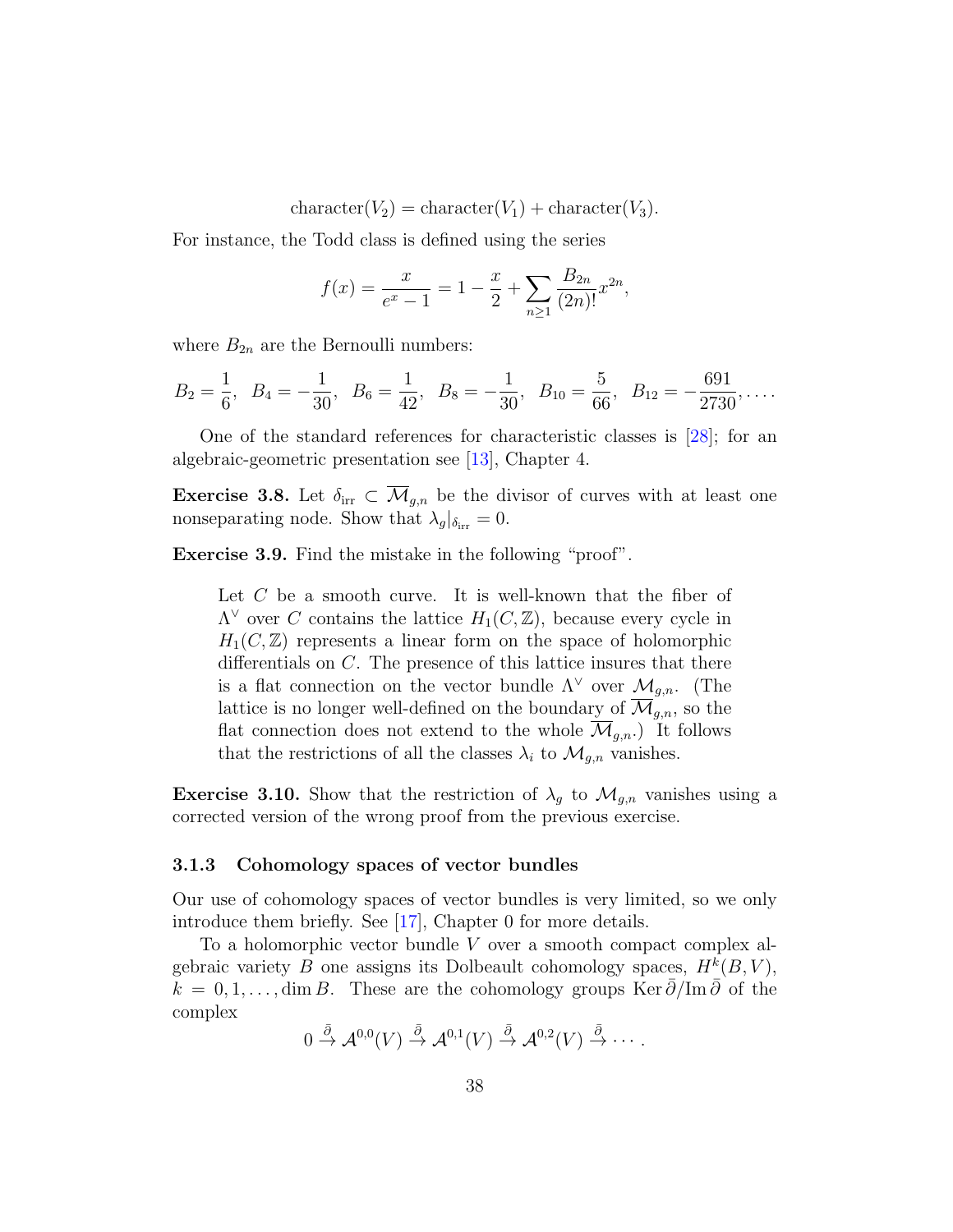The terms of this complex are the spaces of smooth V -valued differential forms of type  $(0, k)$ . In local coordinates, such a differential form has the form

$$
\sum s_{i_1,\dots,i_k}(z) d\bar{z}_{i_1} \wedge \dots \wedge d\bar{z}_{i_k},
$$

where  $s_{i_1,\dots,i_k}$  is a smooth section of V. Obviously,  $H^k(B, V) = 0$  for  $k >$ dim B. We will use only two properties of the cohomology groups.

First,  $H^0(V)$  is the space of holomorphic sections of V. This follows directly from the definition.

Second, let  $K$  be the *canonical* line bundle over  $B$ , in other words the highest exterior power of the cotangent vector bundle. Let  $V^{\vee}$  be the dual vector bundle of V. Then  $H^k(B, V)$  and  $H^{\dim B-k}(B, K \otimes V^{\vee})$  are dual vector spaces. This property is called the *Serre duality*.

These definitions, which we gave in the case of a smooth complex manifold B, can be generalized to any projective algebraic variety. In particular, the Serre duality holds on a stable curve  $C$  if we replace the canonical line bundle K by  $\mathcal{L}|_C$ .

## <span id="page-38-0"></span> $3.1.4\quad K^0, \, p_* , \, \text{and}\,\, p_!$

Let X be a complex manifold. Consider the free abelian group generated by the vector bundles over  $X$ . To every short exact sequence

$$
0 \to V_1 \to V_2 \to V_3 \to 0
$$

we assign the relation  $V_1-V_2+V_3=0$  in this group. The Grothendieck group  $K^0(X)$  is the factor of the free group by all such relations.

We would obtain the same group if the vector bundles were replaced by coherent sheaves, because every coherent sheaf has a finite resolution by vector bundles.

The Chern character determines a group morphism ch:  $K^0(X) \to H^*(X, \mathbb{Q})$ from the Grothendieck group to the cohomology group of  $X$ .

Let  $p: X \to Y$  be a proper morphism of complex manifolds (that is, the inverse images of compact sets are compact). Then  $p$  induces a morphism

$$
p_*\colon H^*(X,\mathbb{Q})\to H^*(Y,\mathbb{Q})
$$

of cohomology groups (the fiberwise integration). It is defined by  $\langle p_*\alpha, C \rangle =$  $\langle \alpha, p^{-1}(C) \rangle$  for any cycle  $C \subset Y$  in general position.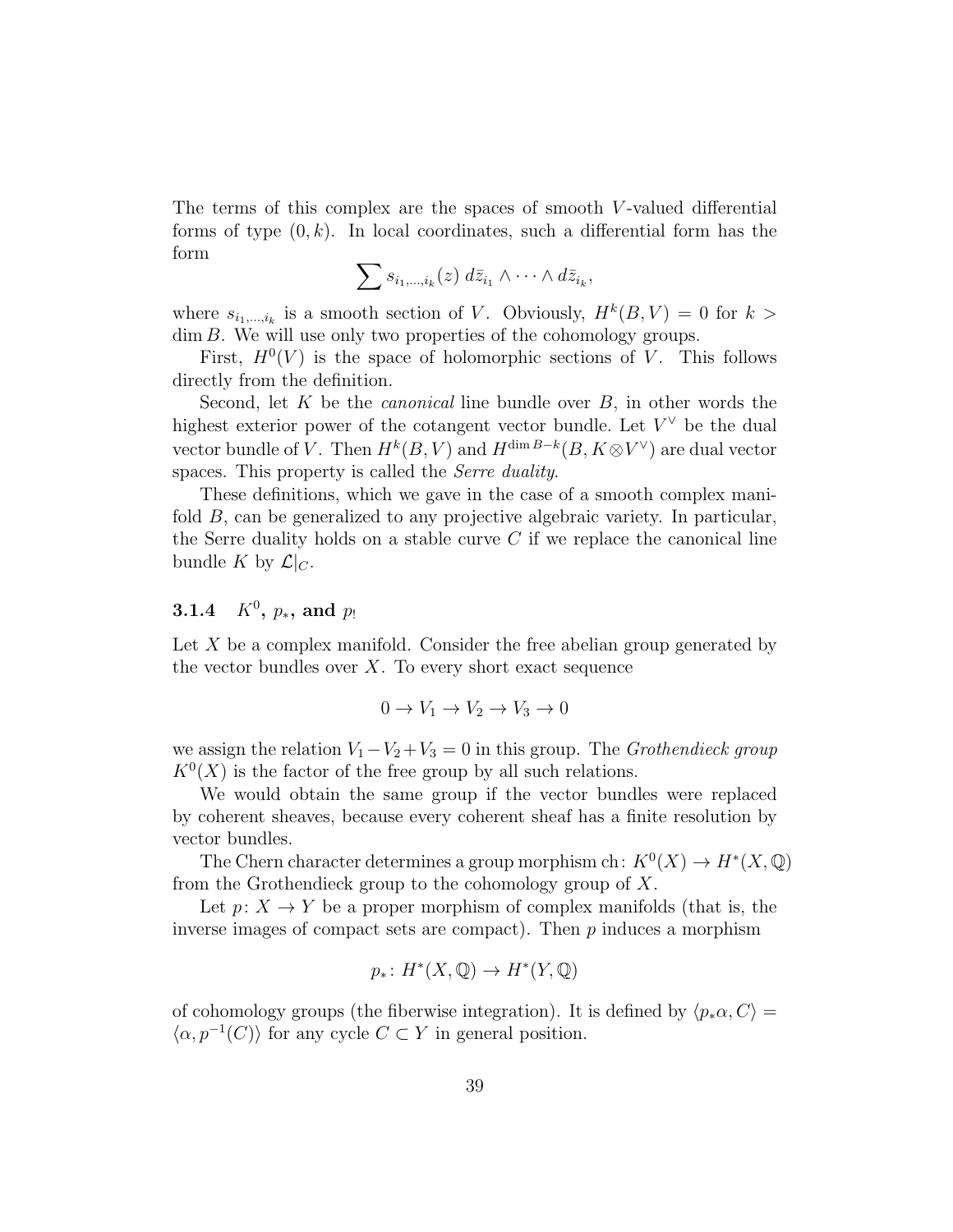<span id="page-39-1"></span>On the other hand, p also determines a morphism  $p_! \colon K^0(X) \to K^0(Y)$ , that we now describe.

Denote by  $X_y$  the fiber over a point  $y \in Y$ . Then we can consider the cohomology spaces  $H^k(X_y, V)$  (where V actually stands for the restriction of V to  $X_y$ ). For each k, the vector spaces  $H^k(X_y, V)$  can be glued together into a sheaf over Y. This sheaf is denoted by  $R^k p_*(V)$ . If the dimension of all cohomology groups  $H^k(X_y, V)$  do not depend on the point y, then the sheaves  $R^k p_*(V)$  are vector bundles and their fibers are actually equal to  $H^k(p, V)$ . We will only apply the GRR formula in this situation. In the general case, the construction of the sheaves  $R^k p_*(V)$  is more complicated and the fibers of  $R^k p_*(V)$  do not necessarily coincide with  $H^k(X_y, V)$  at every point (see [\[19\]](#page-63-6), Chapter III, Section 8).

The morphism  $p_1$  of Grothendieck groups is now defined by

$$
p_!(V) = R^0 p_*(V) - R^1 p_*(V) + \cdots.
$$

Now we have the following diagram of morphisms.



The question is: is it commutative? The answer, given by the GRR formula, is that it is not, but can be made to commute if we add a multiplicative factor  $td(p)$ .

#### <span id="page-39-0"></span>3.1.5 The Grothendieck–Riemann–Roch formula

Let  $p: X \to Y$  be a morphism of complex manifolds with compact fibers. Let  $V$  be a vector bundle over  $X$ . Denote by

$$
td(p) = \frac{td(T^{\vee}X)}{td(p^*(T^{\vee}Y))}.
$$

**Theorem 3.11** (GRR, see [\[13\]](#page-63-8), Chapter 9). We have

$$
ch(p_!\mathcal{F}) = p_* [ch(\mathcal{F})td(p)].
$$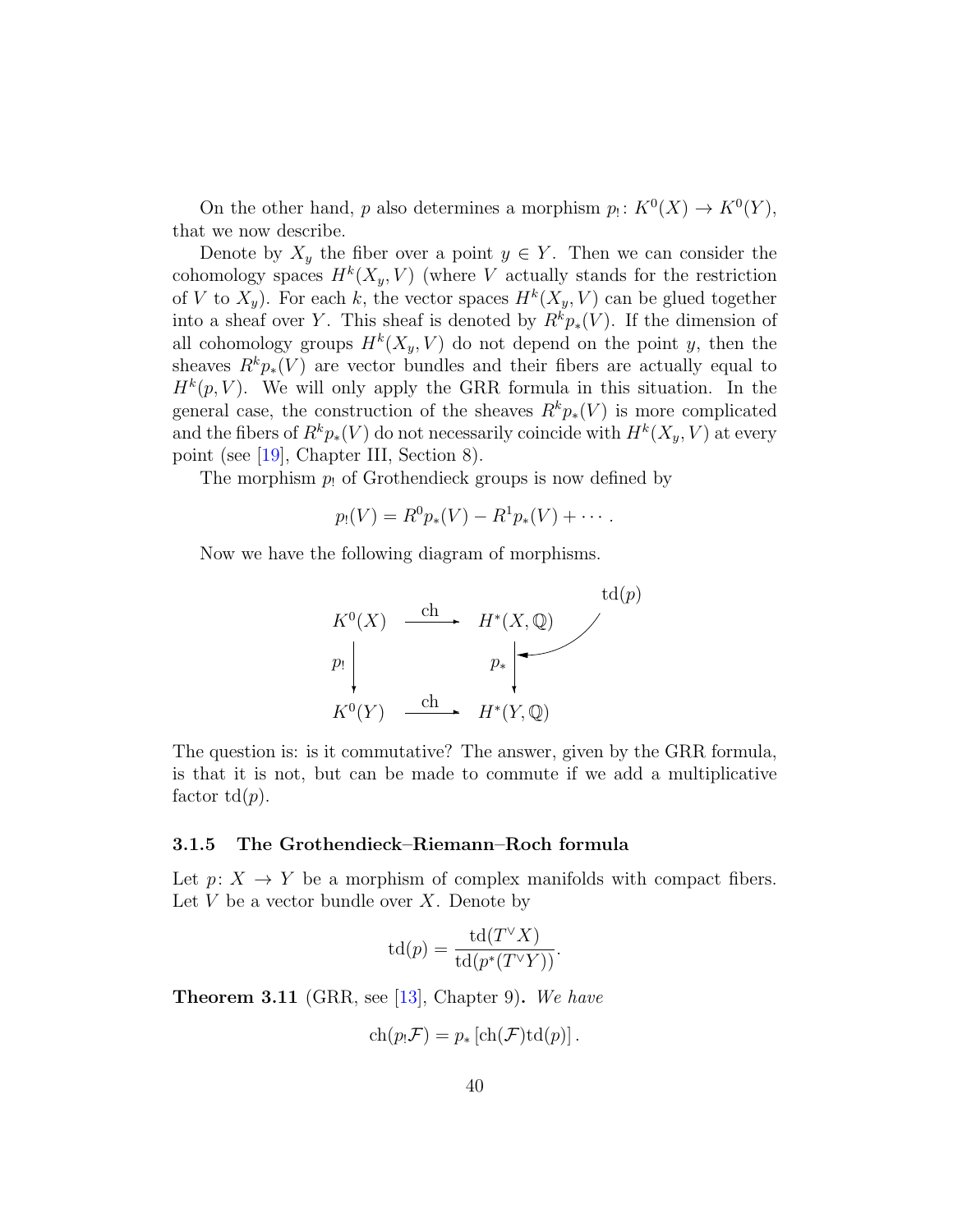<span id="page-40-1"></span>**Exercise 3.12.** Apply the GRR formula to the situation  $\mathcal{F} \to X \to \text{point}$ , where X is a compact Riemann surface and  $\mathcal F$  is a sheaf.

**Exercise 3.13.** Apply the GRR formula to the situation  $\mathcal{F} \to X \to X$ , where  $X$  is a smooth complex manifold and the map  $p$  is the identity.

**Exercise 3.14.** Suppose  $D \subset X$  is a divisor. Apply the GRR formula to the situation  $\mathcal{O}_D \to D \hookrightarrow X$ .

**Exercise 3.15.** Suppose  $x \in X$  is a point. Apply the GRR formula to the situation  $\mathcal{O}_x \to x \hookrightarrow X$ .

#### <span id="page-40-0"></span>3.1.6 The Koszul resolution

The Koszul resolution (see [\[7\]](#page-62-7), Chapter 17) is a tool that we will need to apply the GRR to the universal curve, so let's introduce it here.

Let  $p: V \to X$  be a vector bundle over a smooth complex manifold X. Then X is embedded in the total space of V by the zero section,  $X \subset V$ . On the total space V, consider the sheaf  $\mathcal{O}_X$  supported on X. Its sections over an open set  $U \subset V$  are the holomorphic functions on  $U \cap X$ . Thus the fiber of  $\mathcal{O}_X$  over a point of X is  $\mathbb{C}$ , while its fiber over a point outside X is 0.

It is always unpleasant to work with sheaves that are not vector bundles, therefore we would like to construct a *resolution* of  $\mathcal{O}_X$ , in other words, an exact sequence of sheaves that contains  $\mathcal{O}_X$ , but whose all other terms are vector bundles.

**Example 3.16.** Suppose V is a line bundle. Then over the total space of V there are two sheaves: the sheaf  $\mathcal{O}_V$  of holomorphic functions and the sheaf  $\mathcal{O}_V(X)$  of holomorphic functions vanishing on X. The short exact sequence

$$
0 \to \mathcal{O}_V(-X) \to \mathcal{O}_V \to \mathcal{O}_X \to 0
$$

is a resolution of  $\mathcal{O}_X$ .

Our aim is to generalize this example. Denote by  $V$  the pull-back of the vector bundle  $V$  to the total space of  $V$ :

$$
\begin{array}{ccc}\nV & \longrightarrow & V \\
\downarrow & & \downarrow \\
V & \longrightarrow & X\n\end{array}
$$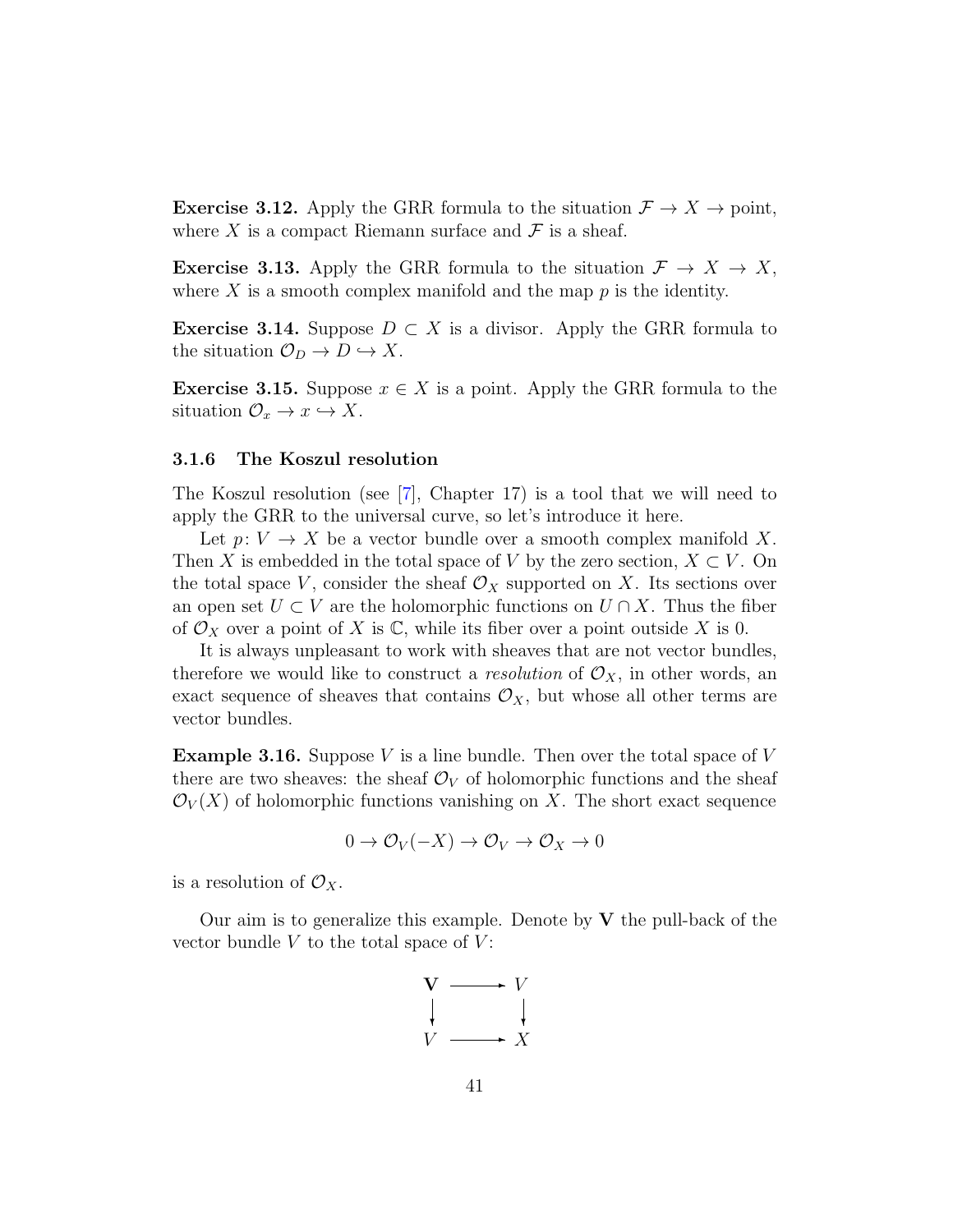Thus  $V$  is a vector bundle over the total space of  $V$ .

Denote by  $\mathcal{A}^k(\mathbf{V})$  the sheaf of skew-symmetric k-forms on V. In particular,  $\mathcal{A}^1(\mathbf{V})$  is the sheaf of sections of  $\mathbf{V}^\vee$ , while  $\mathcal{A}^0(\mathbf{V}) = \mathcal{O}_V$ .

Let x be a point in X,  $v \in V_x$  a point in the fiber  $V_x$  over x, and  $\alpha$  be a skew-symmetric k-form on  $V_x$ . Then the form  $i_v\alpha$  obtained by substituting v as the first entry of  $\alpha$  is a skew-symmetric  $(k-1)$ -form on  $V_x$ . Thus we obtain a natural sheaf morphism  $d: \mathcal{A}^k(\mathbf{V}) \to \mathcal{A}^{k-1}(\mathbf{V})$  by substituting v into  $\alpha$ .

Denote by  $p$  the rank of  $V$ .

<span id="page-41-0"></span>Theorem 3.17. The following sequence of sheaves in exact.

$$
0 \to \mathcal{A}^p(\mathbf{V}) \to \mathcal{A}^{p-1}(\mathbf{V}) \to \cdots \to \mathcal{A}^1(\mathbf{V}) \to \mathcal{O}_V \to \mathcal{O}_X \to 0.
$$

This exact sequence is called the *Koszul resolution* of the sheaf  $\mathcal{O}_X$ .

Proof of Theorem [3.17](#page-41-0) in the case of a rank 2 vector bundle. For simplicity we restrict ourselves to the case  $p = 2$ , since it is the only case that we will need.

Choose an open chart in  $X$  and a trivialization of the vector bundle  $V$ over this chart. Let  $t = (t_1, t_2, ...)$  be the local coordinates on the chart and  $(x, y)$  the coordinates in the fibers of V. The maps d of the Koszul resolution can be explicitly written out as

$$
0 \mapsto 0 \cdot dx \wedge dy,\tag{1}
$$

$$
f(t; x, y) dx \wedge dy \mapsto -y f(t; x, y) dx + x f(t; x, y) dy,
$$
 (2)

$$
g_x(t; x, y) dx + g_y(t; x, y) dy \mapsto xg_x(t; x, y) + yg_y(t; x, y), \tag{3}
$$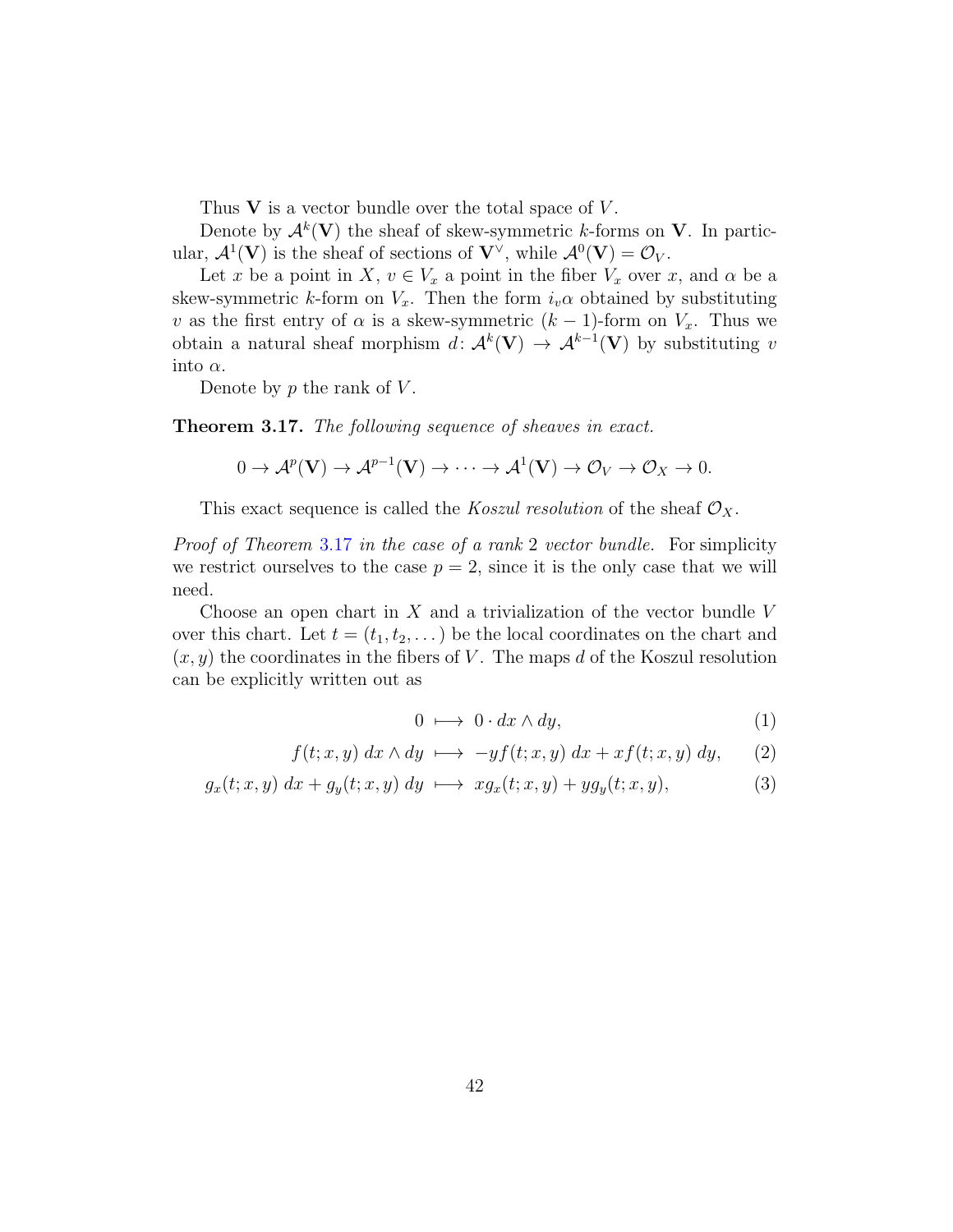$$
h(t; x, y) \longmapsto h(t; 0, 0), \tag{4}
$$

$$
h(t;0,0) \longmapsto 0. \tag{5}
$$

We must check that the image of each map coincides with the kernel of the next map.

The image of the map (1) and the kernel the map (2) vanish.

The kernel of the map (3) is given by the condition  $x g_x + y g_y = 0$ . In particular, this implies that  $g_x$  is divisible by y, while  $g_y$  is divisible by x. Hence an element of the kernel lies in the image of the first map, since we can take  $f = -g_x/y = g_y/x$ . Conversely, if  $g_x = -yf$  and  $g_y = xf$ , then  $xg_x + yg_y = 0$ , hence the image of the map (2) is included in the kernel of the map (3).

The kernel of map (4) and the image of the map (3) are composed of maps that vanish at  $x = y = 0$ .

Finally, the map (4) is surjective and the map (5) takes everything to  $\Box$ zero.

<span id="page-42-1"></span>Corollary 3.18. Let  $D \subset X$  be a smooth codimension 1 subvariety. We have

$$
\frac{1}{\operatorname{td}(\mathcal{O}_D)} = \frac{D}{1 - e^{-D}}.
$$

Proof. This is immediately obtained from the exact sequence

$$
0 \to \mathcal{O}(-D) \to \mathcal{O} \to \mathcal{O}_D \to 0
$$

by the multiplicative property of the Todd class.

<span id="page-42-0"></span>**Corollary 3.19.** Let  $\Delta \subset X$  be a smooth codimension 2 subvariety. Denote by  $\nu_1$  and  $\nu_2$  the Chern roots of its normal vector bundle. We have

$$
\frac{1}{\operatorname{td}(\mathcal{O}_{\Delta})} = 1 + \Delta \sum_{k \ge 1} \frac{B_{2k}}{(2k)!} \frac{\nu_1^{2k-1} + \nu_2^{2k-1}}{\nu_1 + \nu_2},
$$

where  $B_{2k}$  are the Bernoulli numbers (see Remark [3.7\)](#page-36-0).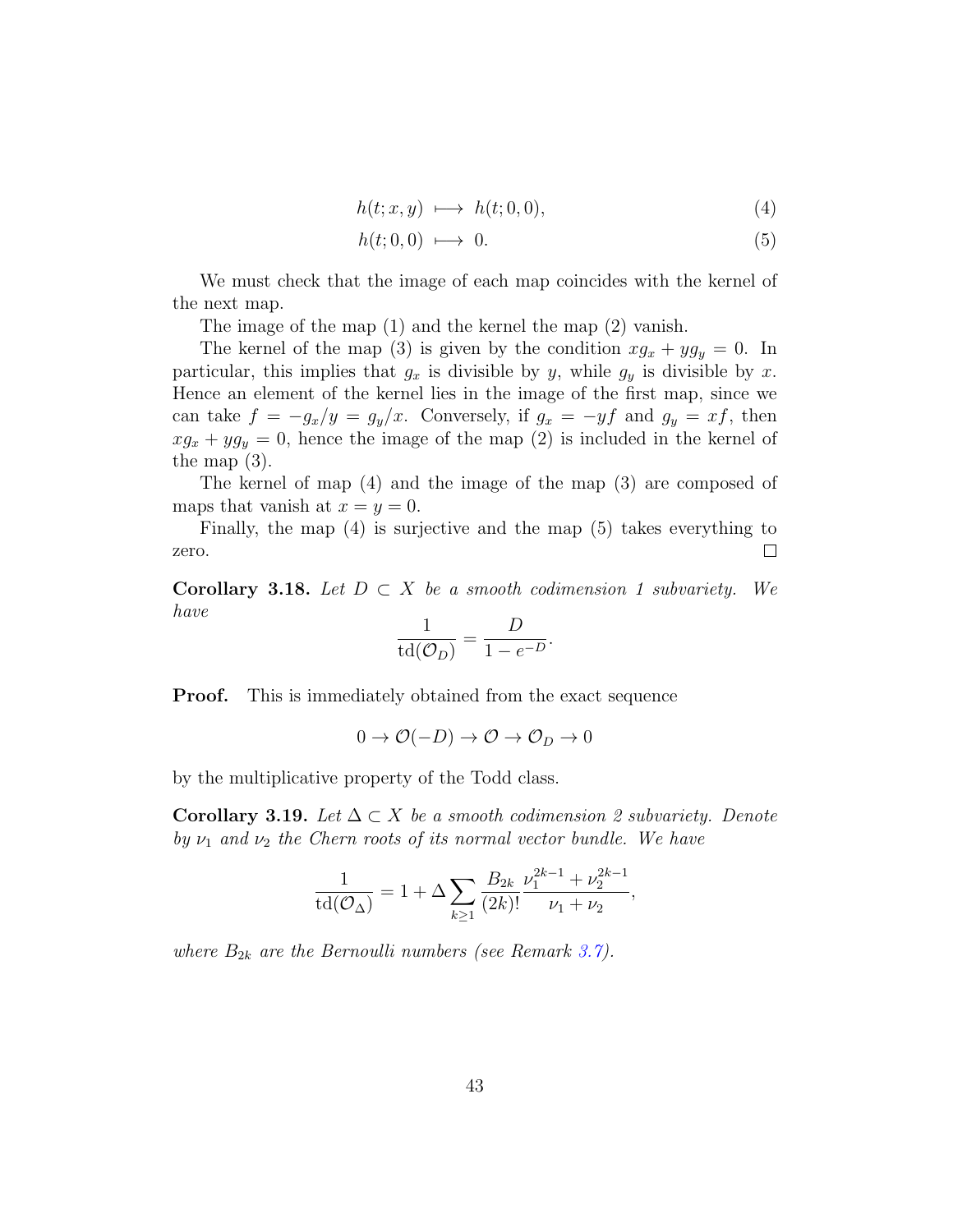**Proof.** It is enough to consider a tubular neighborhood of  $\Delta$ , which is isomorphic to a tubular neighborhood of  $\Delta$  in its normal bundle N. (As we mentioned, the characteristic classes are topological invariants of vector bundles. Therefore the characteristic classes of a sheaf supported on  $\Delta$  depend only on its resolution in the neighborhood of  $\Delta$  in  $\overline{\mathcal{C}}_{g,n}$ , which is topologically the same as the neighborhood of  $\Delta$  in the total space of N.)

The Koszul resolution gives us the following exact sequence of sheaves:

$$
0 \to \bigwedge^2 N^\vee \to N^\vee \to \mathcal{O}_N \to \mathcal{O}_\Delta \to 0,
$$

where  $\mathcal{O}_N$  is the sheaf of holomorphic functions on the total space of the vector bundle N. Hence we have

$$
\frac{1}{\text{td}(\mathcal{O}_{\Delta})} = \frac{\text{td}(N^{\vee})}{\text{td}(\Lambda^{2} N^{\vee})} = \frac{\nu_{1}}{1 - e^{-\nu_{1}}} \cdot \frac{\nu_{2}}{1 - e^{-\nu_{2}}} \cdot \frac{1 - e^{-(\nu_{1} + \nu_{2})}}{\nu_{1} + \nu_{2}}
$$
\n
$$
= \frac{\nu_{1} \nu_{2}}{\nu_{1} + \nu_{2}} \cdot \frac{1 - e^{-(\nu_{1} + \nu_{2})}}{(1 - e^{-\nu_{1}})(1 - e^{-\nu_{2}})}
$$
\n
$$
= \frac{\nu_{1} \nu_{2}}{\nu_{1} + \nu_{2}} \cdot \frac{1 - e^{-\nu_{1}} + e^{-\nu_{1}} - e^{-(\nu_{1} + \nu_{2})}}{(1 - e^{-\nu_{1}})(1 - e^{-\nu_{2}})}
$$
\n
$$
= \frac{\nu_{1} \nu_{2}}{\nu_{1} + \nu_{2}} \cdot \left[ \frac{1}{1 - e^{-\nu_{2}}} + \frac{e^{-\nu_{1}}}{1 - e^{-\nu_{1}}} \right]
$$
\n
$$
= \frac{\nu_{1} \nu_{2}}{\nu_{1} + \nu_{2}} \cdot \left[ \frac{1}{1 - e^{-\nu_{2}}} + \frac{1}{1 - e^{-\nu_{1}}} - 1 \right]
$$
\n
$$
= 1 + \Delta \cdot \sum_{k \ge 1} \frac{B_{2k}}{(2k)!} \cdot \frac{\nu_{1}^{2k-1} + \nu_{2}^{2k-1}}{\nu_{1} + \nu_{2}}.
$$

Exercise 3.20. Prove the Koszul resolution theorem for vector bundles of any rank. Hint: proceed by induction on  $n$  by decomposing each differential form  $\alpha$  as  $\alpha = \alpha' - dx_n \wedge \alpha''$ .

**Exercise 3.21.** Let  $p: X \hookrightarrow Y$  be an embedding of smooth manifolds and  $N \to X$  the normal vector bundle to X in Y. Let n be the rank of N.

- a) Show that  $p_*(\alpha) = c_n(N) \cdot \alpha$ .
- b) Apply GRR to the situation  $\mathcal{O}_X \to X \hookrightarrow Y$ .
- c) Express both sides of the equality obtained in (b) in terms of Chern roots of N and check that they do coincide.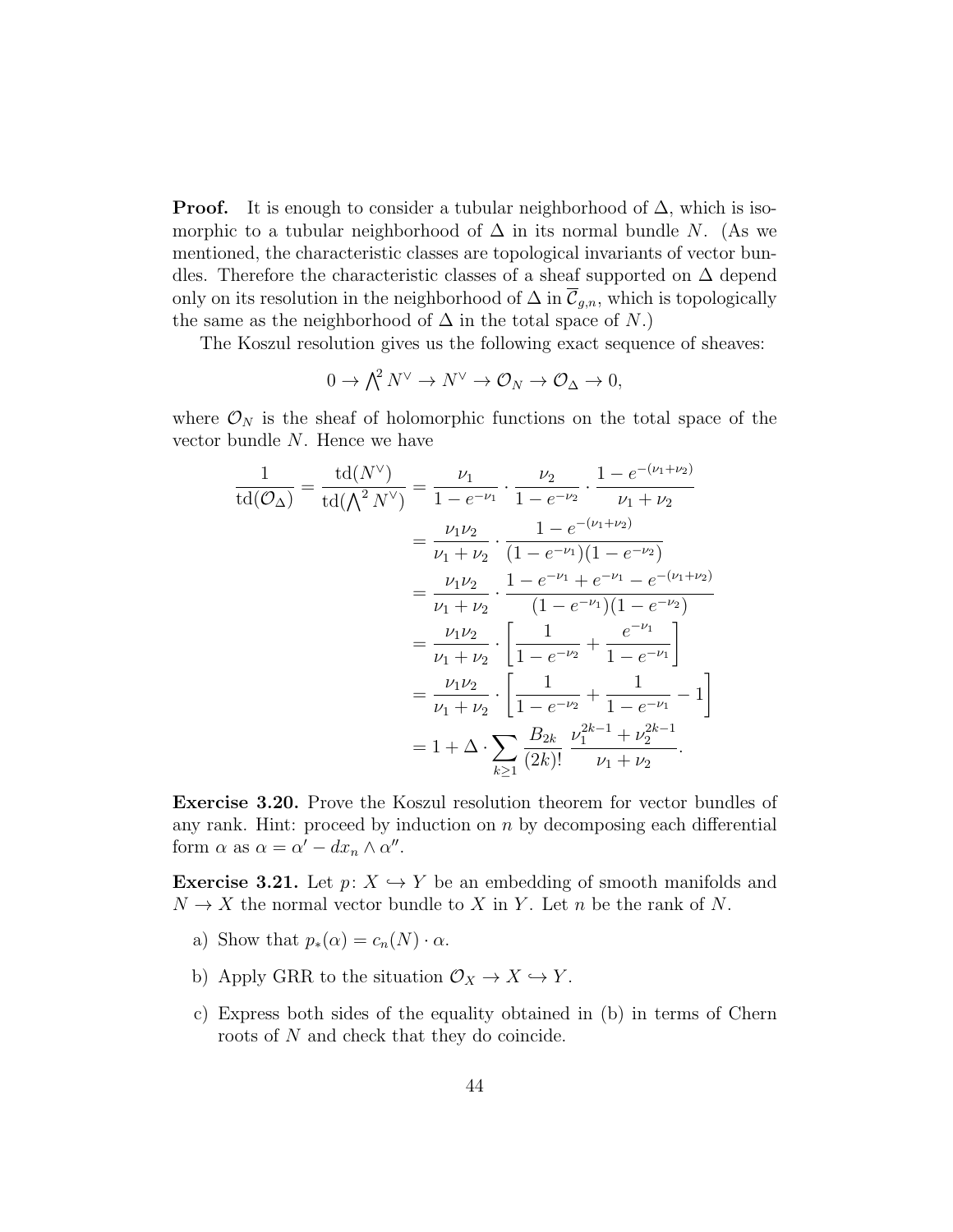## <span id="page-44-1"></span><span id="page-44-0"></span>3.2 Applying GRR to the universal curve

The aim of this section is to apply the GRR formula to the case where the morphism of complex manifolds is the universal curve  $p: \overline{C}_{g,n} \to \overline{\mathcal{M}}_{g,n}$ , while the vector bundle over  $\overline{\mathcal{C}}_{g,n}$  is the trivial line bundle  $\mathcal{O}$ . We follow Mumford's paper  $|31|$ .

A careful reader may wonder whether the GRR formula is applicable to orbifolds. Such worries are well-founded, because in general it is not. As an example, consider the line bundle  $\mathcal{L}_1$  over  $\overline{\mathcal{M}}_{1,1}$ . As we saw in Section [2.2.2,](#page-28-0) the holomorphic sections of  $\mathcal{L}_1^k$  are the modular forms of weight k. It is well-known (see, for instance, [\[32\]](#page-64-7), VII, 3, Theorem 4) that modular forms are homogeneous polynomials in  $E_4$  and  $E_6$ , which allows one to find the dimension of  $H^0(\mathcal{L}_1^k)$  and to work out the necessary modifications of the Riemann–Roch formula in this example.

However, the GRR formula applies without changes to a morphism between two *orbifolds* if every *fiber* of the morphism is a compact *manifold*, i.e., the orbifold structure of the fibers is trivial. This is, of course, true for the universal curve, because its fibers are stable curves. If the fibers have a nontrivial orbifold structure, the GRR formula must be modified to take into account the stabilizers of different points of the fibers.

Taking a look at the GRR formula, we see that we must compute two things: ch( $p_1$ O) and td( $p$ ). Here "compute" means express either via the  $\psi$ - $\kappa$ -,  $\delta$ -, and  $\lambda$ -classes (on the moduli space) or via the classes  $D_i$ ,  $K$ ,  $\Delta$  and  $\nu_1, \nu_2$  (on the universal curve).

**Proposition 3.22.** We have  $p_1 \mathcal{O} = \mathbb{C} - \Lambda^{\vee}$ , where  $\Lambda$  is the Hodge bundle (Definition [2.11\)](#page-24-1) and  $\mathbb C$  the trivial line bundle over  $\overline{\mathcal{M}}_{q,n}$ .

*Proof.* Let C be a stable curve. Obviously,  $H^0(C, \mathcal{O}) = \mathbb{C}$ . By Serre's duality, the space  $H^1(C, \mathcal{O})$  is dual to  $H^0(C, \mathcal{L} \otimes \mathcal{O}^{\vee}) = H^0(C, \mathcal{L}) = \Lambda$ . (In Section [3.1.3](#page-37-0) we only described the Serre duality over smooth manifolds, but it can be extended to stable curves by using the line bundle  $\mathcal L$  instead of the cotangent line bundle.) Thus  $R^1(p, \mathcal{O})$  is the dual of the Hodge bundle.  $\Box$ 

Corollary 3.23. We have

$$
ch(p_!\mathcal{O})=1-ch(\Lambda^\vee).
$$

Thus the left-hand side of the GRR formula involves  $\lambda$ -classes. Once we have computed the right-hand side we will be able to express the  $\lambda$ -classes via other classes.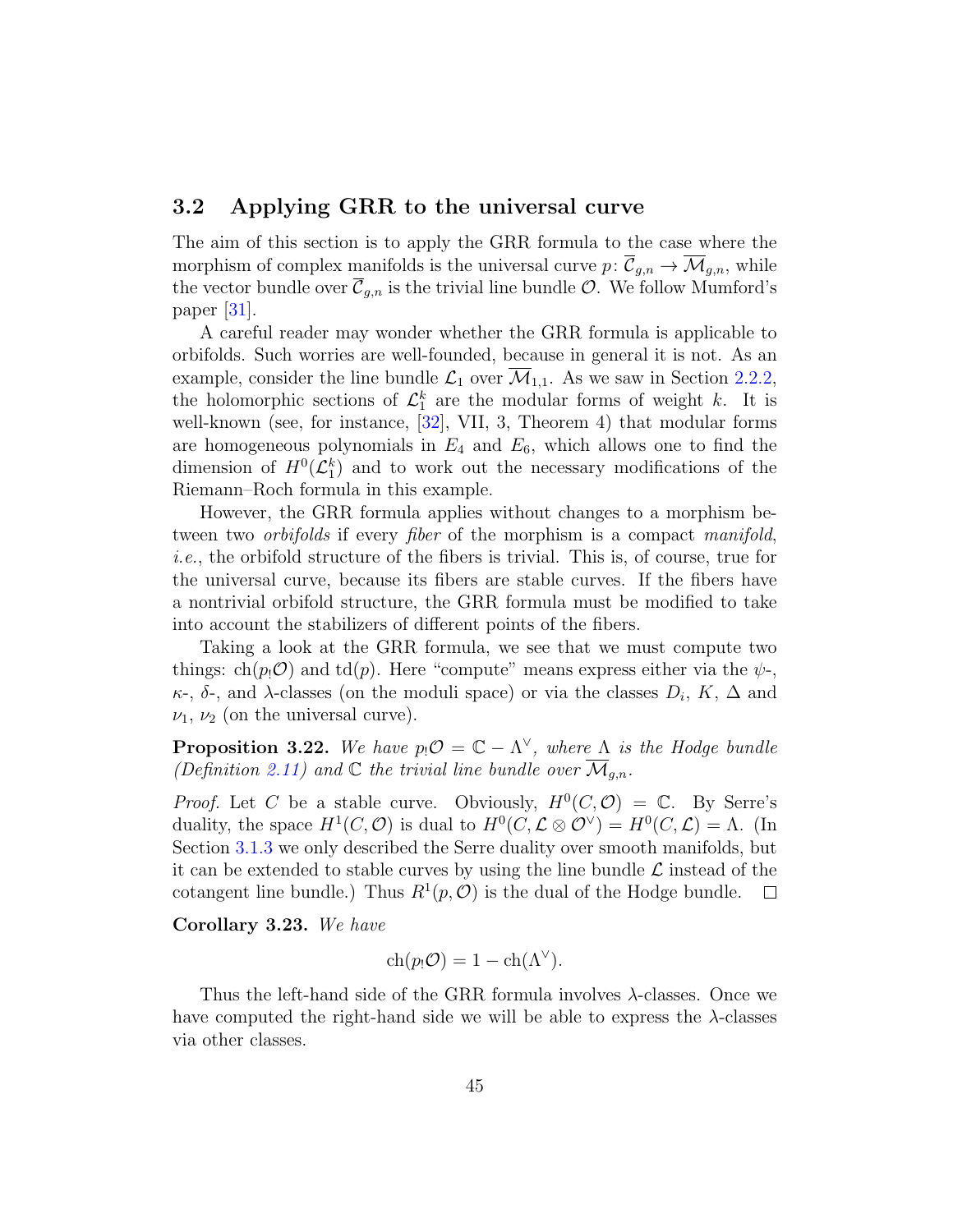#### <span id="page-45-0"></span>3.2.1 An exact sequence involving  $p$

Computing the first ingredient of the GRR formula was easy, but the computation of  $\text{td}(p)$  requires more work. If all the fibers of the universal curve were smooth, there would have been an exact sequence relating the vector bundles  $T^{\vee} \overline{\mathcal{M}}_{g,n}$ ,  $T^{\vee} \overline{\mathcal{C}}_{g,n}$  and  $\mathcal{L}$ . The Todd class  $\mathrm{td}(p)$  would then be equal to the Todd class of  $\mathcal{L}$ . In reality, however, some fibers of p are singular and the singularity locus is  $\Delta$ . Therefore we will get a more complicated expression for td(p), involving  $\mathcal L$  and the sheaf  $\mathcal O_{\Delta}$ . We will then compute use the expression for the Todd class of  $\mathcal{O}_{\Delta}$  obtained in Corollary [3.19.](#page-42-0)

Denote by  $\mathcal{L}^{\text{log}} = \mathcal{L}(D_1 + \cdots + D_n)$  the relative dualizing sheaf twisted by the divisors  $D_i$ .

#### <span id="page-45-1"></span>Proposition 3.24. The sequence

$$
0 \longrightarrow p^*(T^{\vee} \overline{\mathcal{M}}_{g,n}) \xrightarrow{(dp)^{\vee}} T^{\vee} \overline{\mathcal{C}}_{g,n} \longrightarrow \mathcal{L}^{\log} \longrightarrow \mathcal{L}^{\log} \otimes \left(\mathcal{O}_{\Delta} \oplus \bigoplus_{i=1}^n \mathcal{O}_{D_i}\right) \longrightarrow 0
$$

is an exact sequence of sheaves over  $\overline{\mathcal{C}}_{g,n}$ .

Proof. The maps in this exact sequence are (i) the adjoint map of the differential of p, (ii) the restriction of a 1-form on the tangent space to  $\overline{\mathcal{C}}_{q,n}$  to the tangent space of a fiber, and (iii) restricting a section of  $\mathcal L$  with allowed simple poles at the marked points to  $\Delta \cup D_1 \cup \cdots \cup D_n$ .

First consider the map p at the neighborhood of a point  $z \in \overline{\mathcal{C}}_{g,n}$  outside of  $\Delta$  and the  $D_i$ . Let  $t = p(z) \in \overline{\mathcal{M}}_{g,n}$  be its image in the moduli space. The cotangent space to  $\overline{\mathcal{M}}_{g,n}$  at t is injected in the cotangent space to  $\overline{\mathcal{C}}_{g,n}$  at z by  $dp^{\vee}$ . The cokernel is the cotangent space to the fiber, *i.e.*,  $\mathcal{L}$ .

Second, consider a point  $z \in D_i$ . The preceding paragraph would apply witout changes if we replaced  $\mathcal{L}^{\log}$  by  $\mathcal{L}$  in our sequence of sheaves. However, because we have  $\mathcal{L}^{\text{log}}$ , we get a cokernel equal to the restriction of  $\mathcal{L}^{\text{log}}$  to  $D_i$ .

Finally, take a point  $z \in \Delta$  and let  $t = p(z) \in \overline{\mathcal{M}}_{q,n}$  be its image in the moduli space. Consider the model local picture where  $p$  has the form  $p: (X, Y) \mapsto T = XY$ , where z is the point  $X = Y = 0$  and t is the point  $T = 0$ . According to Section [1.4.4,](#page-19-0) in the general case the local picture is the direct product of our model local picture with a trivial map  $p: B \to B$ .

In the model local picture, the vector bundle  $T^{\vee} \overline{\mathcal{M}}_{g,n}$  is the line bundle generated by dT. The vector bundle  $T^{\vee} \overline{\mathcal{C}}_{g,n}$  is generated by dX and dY. Finally, the line bundle  $\mathcal L$  is generated by the sections  $\frac{dX}{X}$  and  $\frac{dY}{Y}$  modulo the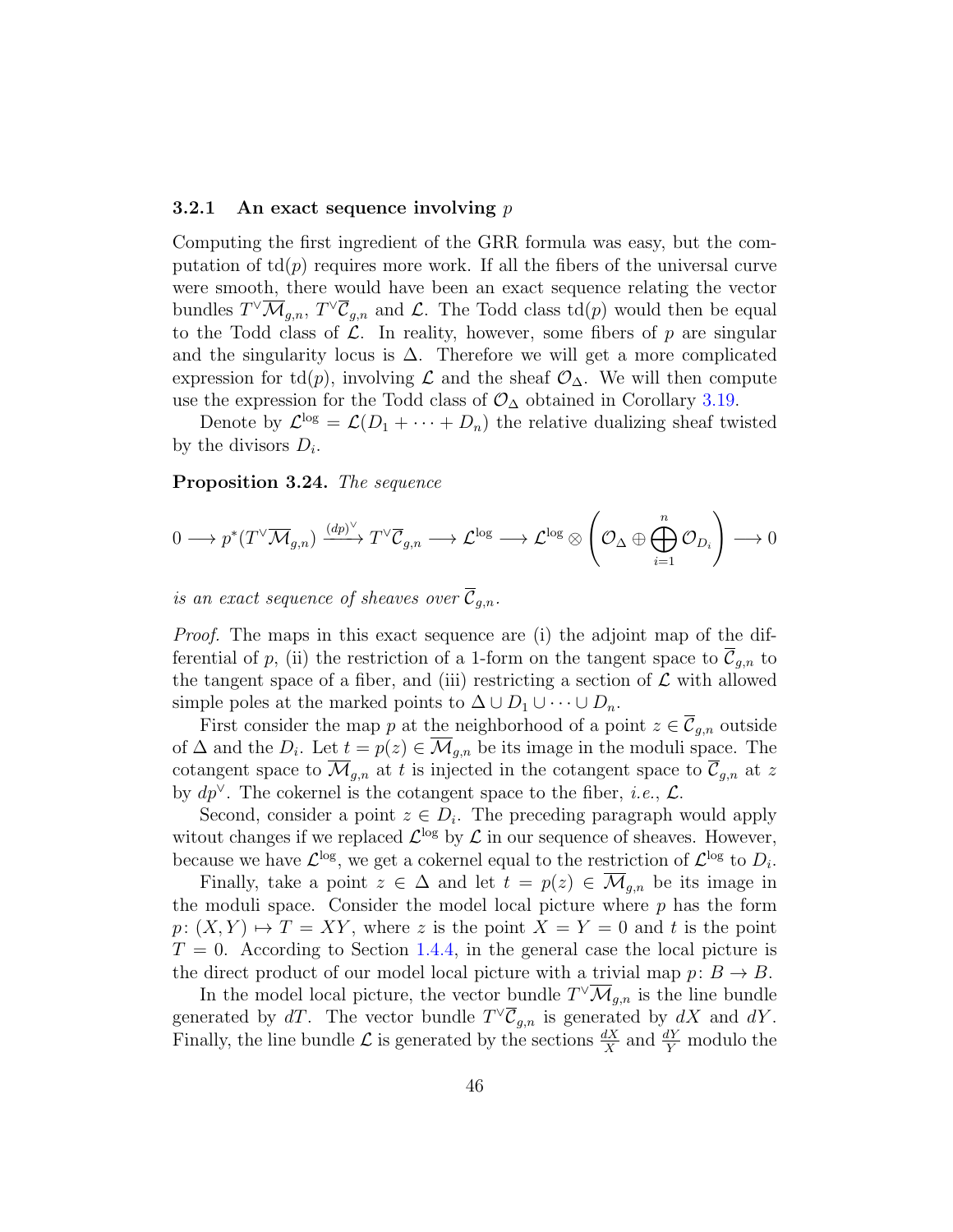relation  $\frac{dX}{X} + \frac{dY}{Y} = 0$ . The maps of the sequence can be explicitly written out as follows:

$$
f(T)dT \longmapsto Y f(XY) dX + X f(XY) dY,
$$
 (i)  

$$
g_X(X,Y) dX + g_Y(X,Y) dY \longmapsto (Xg_X(X,Y) - Yg_Y(X,Y)) \frac{dX}{X}
$$

$$
= (-Xg_X(X,Y) + Yg_Y(X,Y)) \frac{dY}{Y},
$$
 (ii)

$$
h(X,Y)\frac{dX}{X} \longrightarrow h(0,0). \tag{iii}
$$

.

These maps are very close to the maps of the Koszul resolution from Theorem [3.17](#page-41-0) and the proof of the exactness is literally the same.  $\Box$ 

Remark 3.25. It seems that we have complicated our exact sequence unnecessarily by writing  $\mathcal{L}^{\text{log}}$  instead of  $\mathcal{L}$ . The purpose of this is to simplify the subsequent computations. The author garantees that we gain more than we lose by using  $\mathcal{L}^{\log}$ .

<span id="page-46-0"></span>Corollary 3.26. We have

$$
\mathrm{td}(p) = \frac{\mathrm{td}(\mathcal{L}^{\mathrm{log}})}{\mathrm{td}(\mathcal{O}_{\Delta}) \prod_{i=1}^{n} \mathrm{td}(\mathcal{O}_{D_i})}
$$

Proof. Using Proposition [3.24,](#page-45-1) we obtain

$$
\mathrm{td}(p) = \frac{\mathrm{td}(\mathcal{L}^{\mathrm{log}})}{\mathrm{td}(\mathcal{O}_{\Delta}\otimes \mathcal{L}^{\mathrm{log}})\ \prod_{i=1}^n \mathrm{td}(\mathcal{O}_{D_i}\otimes \mathcal{L}^{\mathrm{log}})},
$$

because the Todd class is multiplicative. On the other hand, we have

$$
\operatorname{td}(\mathcal{O}_\Delta \otimes \mathcal{L}^{\log}) = \operatorname{td}(\mathcal{O}_\Delta), \quad \operatorname{td}(\mathcal{O}_{D_i} \otimes \mathcal{L}^{\log}) = \operatorname{td}(\mathcal{O}_{D_i}).
$$

Indeed, as we know, the restriction of the line bundle  $\mathcal{L}^{\log}$  to  $D_i$  is trivial, while its restriction to  $\Delta$  is rationally trivial. Hence all characteristic classes of  $\mathcal{L}^{\text{log}}$  on  $\Delta$  and  $D_i$  are the same as for a trivial line bundle.  $\Box$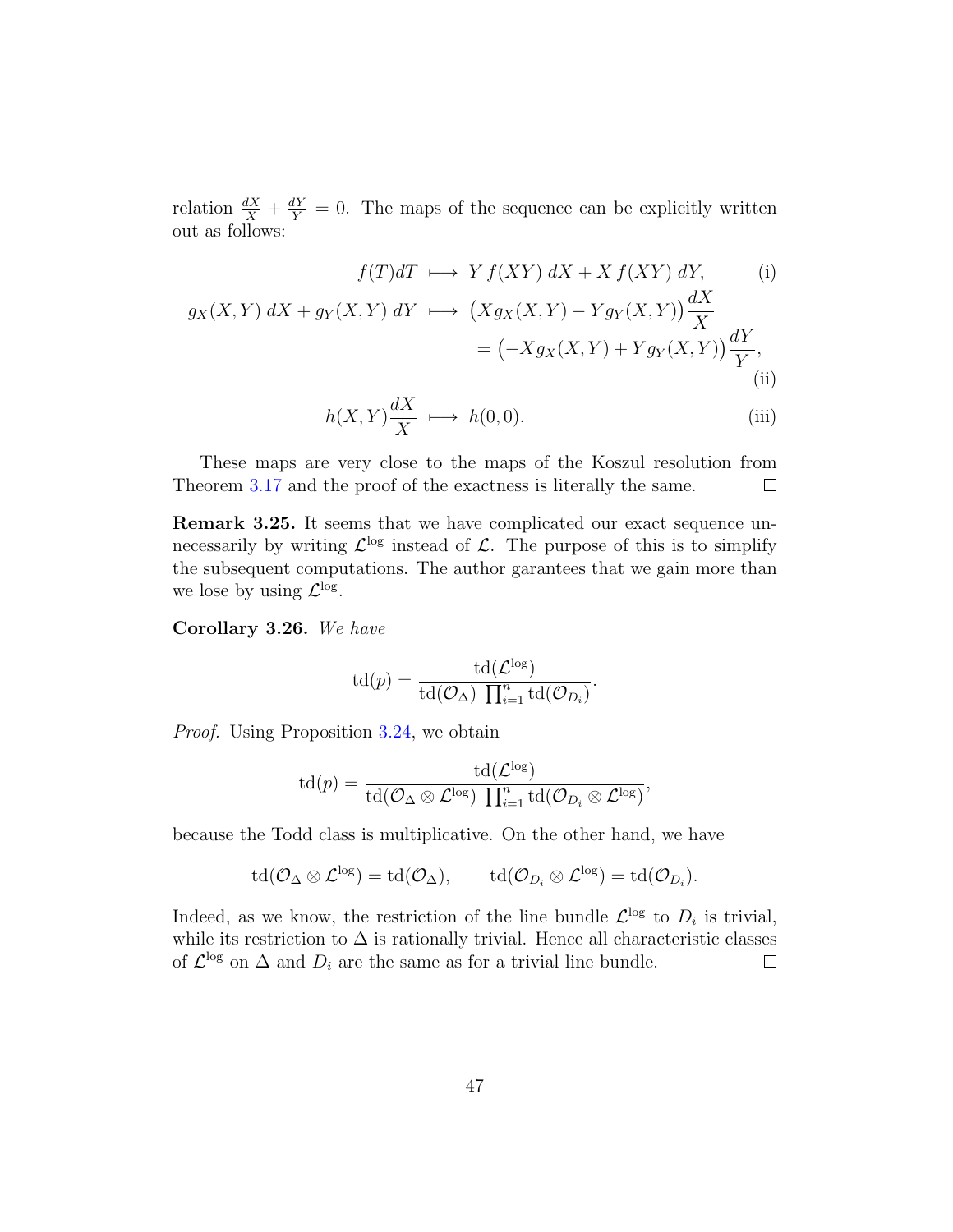#### <span id="page-47-0"></span>**3.2.2** Computing  $td(p)$

Now we can put together the results of our computations to obtain the final formula for  $td(p)$ .

According to Corollary [3.26](#page-46-0) we have

$$
\mathrm{td}(p) = \frac{\mathrm{td}(\mathcal{L}^{\mathrm{log}})}{\mathrm{td}(\mathcal{O}_{\Delta}) \prod_{i=1}^{n} \mathrm{td}(\mathcal{O}_{D_i})}.
$$

The todd class of  $\mathcal{L}^{\log}$  is immediately evaluated to be

$$
\mathrm{td}(\mathcal{L}^{\log}) = \frac{K}{e^K - 1}.
$$

The expressions for  $1/\text{td}(\mathcal{O}_{D_i})$  and  $1/\text{td}(\mathcal{O}_{\Delta})$  were given in Corollaries [3.18](#page-42-1) and [3.19.](#page-42-0) Putting everything together we get

$$
\operatorname{td}(p) = \frac{K}{e^{K} - 1} \prod_{i=1}^{n} \frac{D_i}{1 - e^{-D_i}} \left( 1 + \Delta \sum_{k=1}^{\infty} \frac{B_{2k}}{(2k)!} \frac{\nu_1^{2k-1} + \nu_2^{2k-1}}{\nu_1 + \nu_2} \right).
$$

Now, taking into account that  $D_iD_j = D_i\Delta = KD_i = K\Delta = 0$ , we see that the product in the expression for  $\text{td}(p)$  can be actually replaced by a sum:

$$
\operatorname{td}(p) = 1 + \left(\frac{K}{e^{K} - 1} - 1\right) + \sum_{i=1}^{n} \left(\frac{D_{i}}{1 - e^{-D_{i}}} - 1\right) + \left(\Delta \sum_{k=1}^{\infty} \frac{B_{2k}}{(2k)!} \frac{\nu_{1}^{2k-1} + \nu_{2}^{2k-1}}{\nu_{1} + \nu_{2}}\right).
$$

Expanding the power series we get

$$
\operatorname{td}(p) = 1 - \frac{1}{2}(K - \sum D_i) + \sum_{k \ge 1} \frac{B_{2k}}{(2k)!} \left[ K^{2k} - \sum_{i=1}^n D_i^{2k} + \Delta \cdot \frac{\nu_1^{2k-1} + \nu_2^{2k-1}}{\nu_1 + \nu_2} \right].
$$

#### <span id="page-47-1"></span>3.2.3 Assembling the GRR formula

Finally, according to the GRR formula, the push-forward  $p_*$  of td $(p)$  is equal to the class  $1 - \text{ch}(\Lambda^{\vee})$ . For clarity, we separate this equality into homogeneous parts. Note that

$$
\operatorname{ch}_k(\Lambda^\vee) = \begin{vmatrix} \operatorname{ch}_k(\Lambda) & \text{if } k \text{ is even,} \\ -\operatorname{ch}_k(\Lambda) & \text{if } k \text{ is odd.} \end{vmatrix}
$$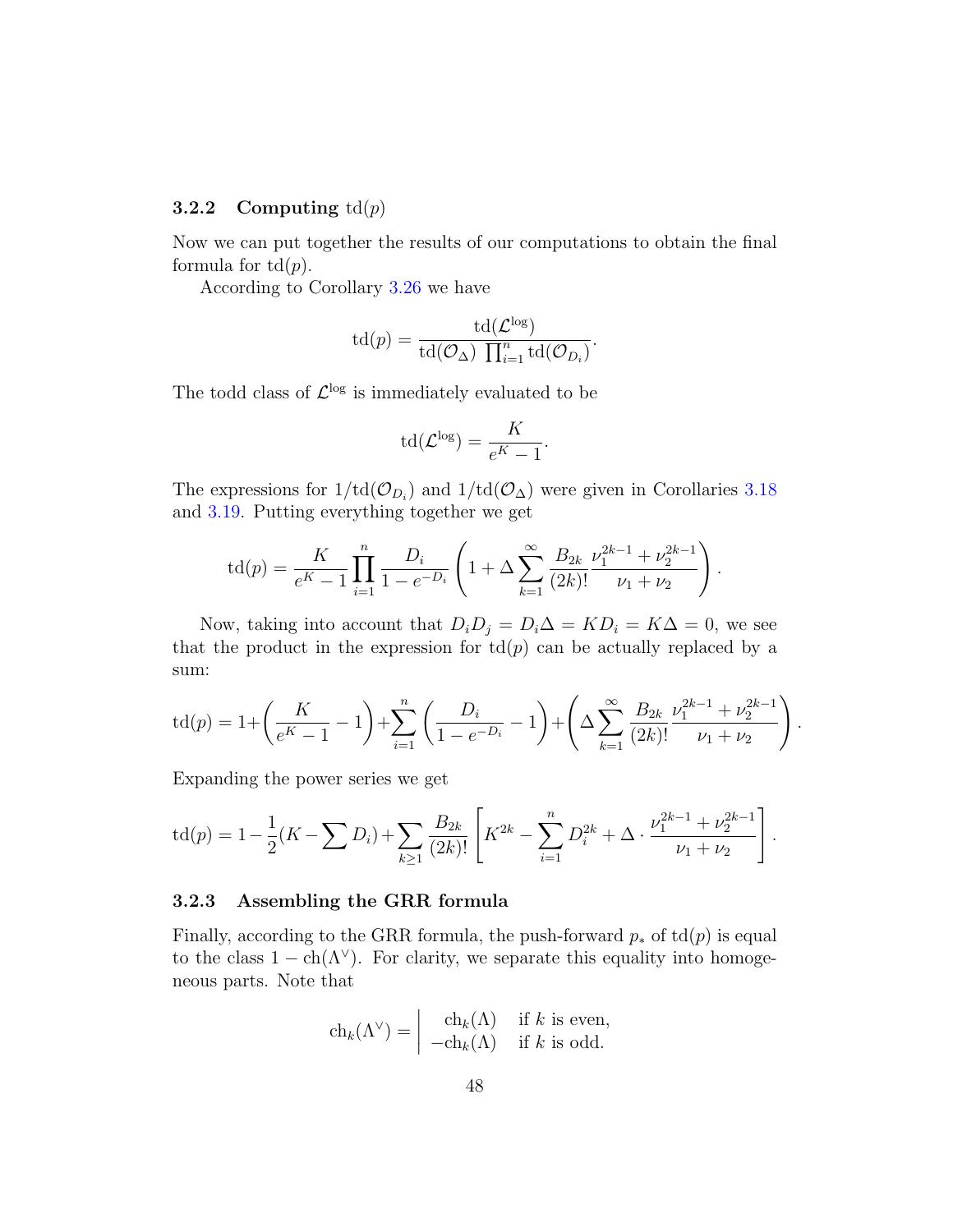Thus, for instance, in degree 0 we have

$$
1 - \mathrm{ch}_0(\Lambda^\vee) = 1 - \mathrm{ch}_0(\Lambda) = -\frac{1}{2}p_*(K - \sum D_i) = -\frac{1}{2}(2g - 2 + n - n) = 1 - g.
$$

We obtain the following theorem.

<span id="page-48-0"></span>Theorem 3.27. We have

$$
ch_0(\Lambda) = g,
$$
  
\n
$$
ch_{2k}(\Lambda) = 0,
$$
  
\n
$$
ch_{2k-1}(\Lambda) = \frac{B_{2k}}{(2k)!} \left[ \kappa_{2k-1} - \sum_{i=1}^n \psi_i^{2k-1} + \delta_{2k-1}^{\Lambda} \right],
$$

where  $\delta_{2k-1}^{\Lambda}$  is the push-forward  $p_*$  of the class  $\Delta \cdot (\nu_1^{2k-1} + \nu_2^{2k-1})/(\nu_1 + \nu_2)$ .

A curious reader can check that

$$
\nu_1^p + \nu_2^p = \sum_{l=0}^{[p/2]} (-1)^l \frac{p}{p-l} {p-l \choose l} (\nu_1 \nu_2)^l (\nu_1 + \nu_2)^{p-2l},
$$

and hence the class  $\delta_{2k-1}^{\Lambda}$  is expressed via the standard classes  $\delta_{k,l}$  as

$$
\delta_{2k-1}^{\Lambda} = \sum_{l=0}^{k-1} (-1)^l \frac{2k-1}{2k-1-l} {2k-1-l \choose l} \delta_{2k-2-2l,l}.
$$

Theorem [3.27](#page-48-0) expresses the Chern characters of the Hodge bundle via the  $\psi$ -,  $\kappa$ -, and  $\delta$ -classes. To conclude this section we show how to obtain similar expressions for the classes  $\lambda_i = c_i(\Lambda)$ .

Exercise 3.28. Prove the equality

$$
1 + \lambda_1 + \lambda_2 + \dots + \lambda_g = \exp\left( \text{ch}_1 - \text{ch}_2 + \frac{\text{ch}_3}{2!} - \frac{\text{ch}_4}{3!} + \dots \right)
$$
  
=  $\exp\left( \text{ch}_1 + \frac{\text{ch}_3}{2!} + \frac{\text{ch}_5}{4!} + \dots \right),$ 

where  $\ch_k = \ch_k(\Lambda)$ .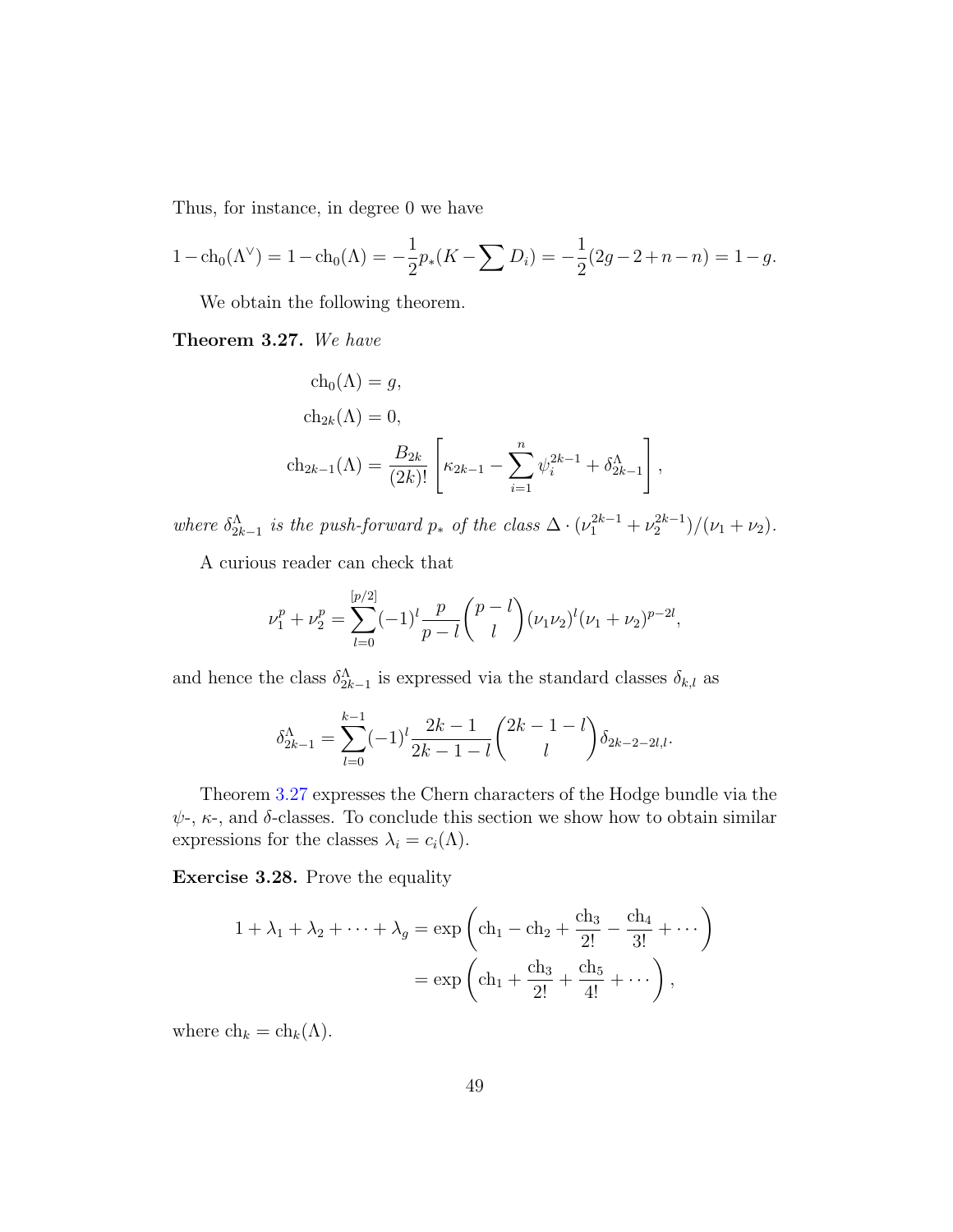**Exercise 3.29.** Deduce from the previous exercise that every class  $\lambda_i$  is a polynomial in the  $\psi$ -,  $\kappa$ -, and  $\delta$ -classes.

**Exercise 3.30.** Show that  $c(\Lambda)c(\Lambda^{\vee})=1$ .

Exercise 3.31. Show that

$$
\lambda_1 = \frac{1}{12} (\kappa_1 - \sum_{i=1}^n \psi_i + \delta_{0,0});
$$
  
\n
$$
\lambda_2 = \frac{1}{2} \lambda_1^2;
$$
  
\n
$$
\lambda_3 = \frac{1}{6} \lambda_1^3 - \frac{1}{360} (\kappa_3 - \sum_{i=1}^n \psi_i^3 + \delta_{2,0} - 3\delta_{0,1}).
$$

**Exercise 3.32.** Compute the integrals over  $\overline{\mathcal{M}}_{1,1}$  of the classes  $\lambda_1$ ,  $\kappa_1$ ,  $\psi_1$ , and  $\delta_{0,0}$ . Check the equality

$$
\lambda_1 = \frac{1}{12} (\kappa_1 - \sum_{i=1}^n \psi_i + \delta_{0,0})
$$

on  $\overline{\mathcal{M}}_{1,1}$  numerically.

## <span id="page-49-0"></span>3.3 Eliminating  $\kappa$ - and  $\delta$ -classes

In the previous section we expressed the  $\lambda$ -classes in terms of  $\psi$ -,  $\kappa$ -, and  $\delta$ -classes.

Now we will reduce any integral over  $\overline{\mathcal{M}}_{g,n}$  involving  $\psi$ -,  $\kappa$ -, and  $\delta$ -classes to a combination of integrals involving only  $\psi$ -classes. This does not mean that the  $\kappa$ - and  $\delta$ -classes can be expressed in terms of  $\psi$ -classes. Indeed, the integrals that we will obtain involve moduli spaces  $\overline{\mathcal{M}}_{g',n'}$  with  $g'$  and  $n'$  not necessarily equal to q and  $n$ . To do that, we will use computations with attaching and forgetful maps.

Before going into our computations, recall the following basic property that we will use.

Let  $f: X \to Y$  be a morphism of smooth compact manifolds. Then f induces two maps in cohomology: the pull-back  $f^*: H^*(Y, \mathbb{Q}) \to H^*(X, \mathbb{Q})$ and the fiberwise integration  $f_*: H^*(X, \mathbb{Q}) \to H^*(Y, \mathbb{Q})$ . If the cohomology classes are represented by generic Poincaré dual cycles, then  $f^*$  and  $f_*$  are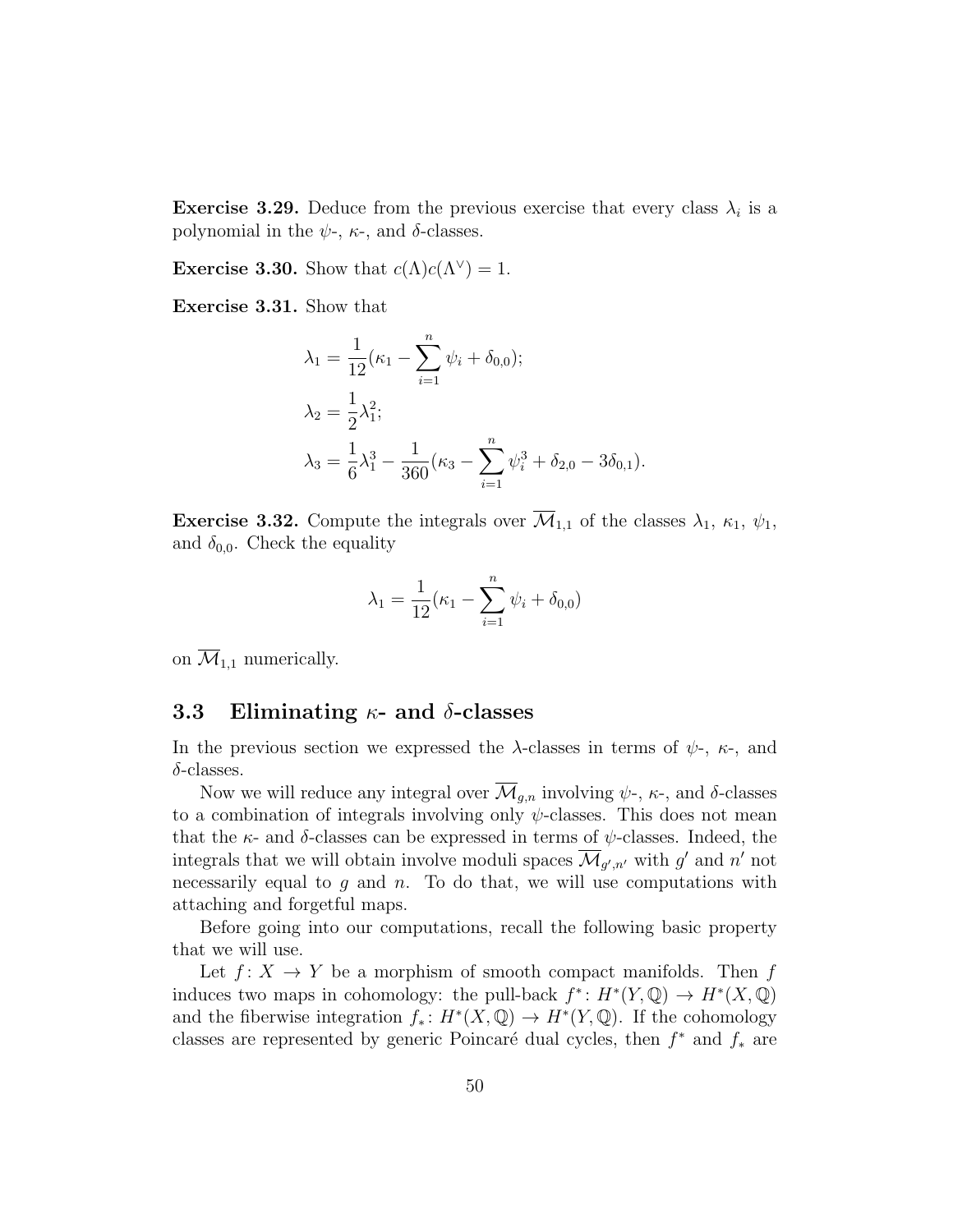the geometric preimage and image of cycles. Let  $\alpha \in H^*(X, \mathbb{Q})$  and  $\beta \in$  $H^*(Y, \mathbb{Q})$ . In general  $f^*(f_*(\alpha)) \neq \alpha$  (and these classes have different degrees). Similarly, in general  $f_*(f^*(\beta)) \neq \beta$  (and these classes also have different degrees). Instead, the following equality is true:

$$
f_*(\alpha f^*(\beta)) = f_*(\alpha)\beta
$$

and therefore

$$
\int_X \alpha f^*(\beta) = \int_Y f_*(\alpha)\beta.
$$

This property is called the projection formula.

# <span id="page-50-0"></span>**3.3.1** Equivalence between  $\overline{\mathcal{M}}_{g,n+1}$  and  $\overline{\mathcal{C}}_{g,n}$

Recall that  $\overline{\mathcal{M}}_{g,n+1}$  and  $\overline{\mathcal{C}}_{g,n}$  are naturally isomorphic as families over  $\overline{\mathcal{M}}_{g,n}$ (see Proposition [2.2\)](#page-21-0). Let us make a small dictionary between the tautological classes defined on this family viewed as a moduli space and as a universal curve.

Consider the set of stable curves that contain a spherical component with exactly three special points: a node and the marked points number i and  $n+1$ .



The points encoding such curves form a divisor  $\delta_{(i,n+1)}$  of  $\overline{\mathcal{M}}_{q,n+1}$ .

Further, consider the set of stable curves that contain a spherical component with exactly three special points: two nodes and the marked point number  $n + 1$ .



The points encoding such curves form a codimension 2 subvariety  $\delta_{(n+1)}$  of  $\mathcal{M}_{q,n+1}.$ 

<span id="page-50-1"></span>**Lemma 3.33.** Under the identification of  $\overline{\mathcal{M}}_{g,n+1}$  with  $\overline{\mathcal{C}}_{g,n}$ , the divisor  $\delta_{(i,n+1)}$  is identified with the divisor  $D_i$ , the subvariety  $\delta_{(n+1)}$  is identified with  $\Delta$ , while the class  $\psi_{n+1}$  is identified with K.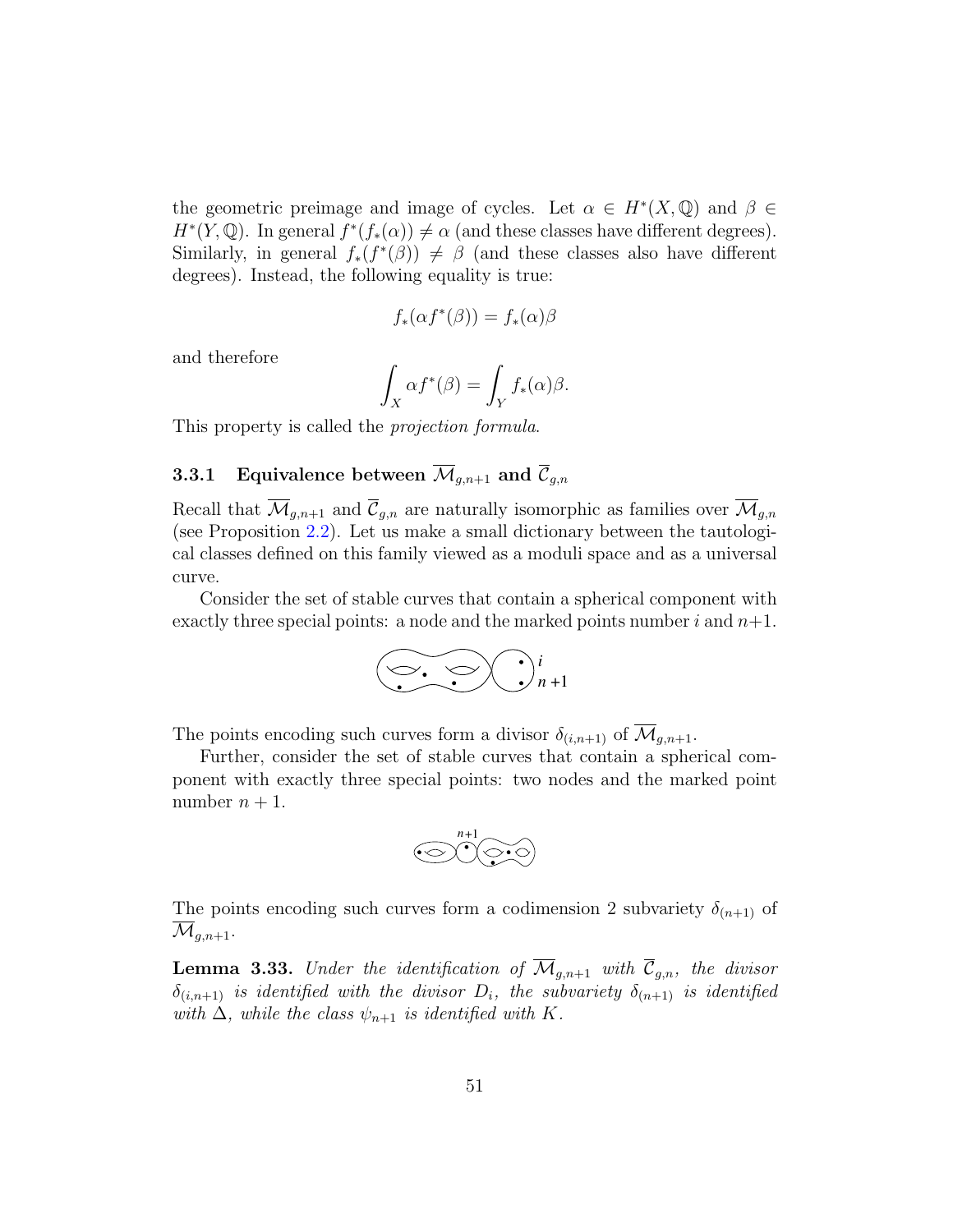<span id="page-51-3"></span>Proof. The first two identifications follow immediately from the proof of Proposition [2.2:](#page-21-0) they correspond to cases (ii) and (iii).

The identification of  $\psi_{n+1}$  with K is more delicate. Recall that K is the first Chern class of  $\mathcal{L}(D)$ . In case (i) of Proposition [2.2,](#page-21-0) the fiber of  $\mathcal{L}_{n+1}$ over  $\mathcal{M}_{q,n+1}$  is naturally identified with the fiber of  $\mathcal L$  over  $\mathcal C_{q,n}$ .

This identification fails in cases (ii) and (iii). However, case (iii) is not important, since it only occurs on a codimension 2 subvariety, hence does not influence the first Chern class. Case (ii), on the other hand, must be inspected more closely.

A holomorphic section of  $\mathcal L$  at the neighborhood of  $\hat x_i$  in the figure on page [22](#page-21-0) is a holomorphic 1-form on the fibers of  $\overline{\mathcal{C}}_{g,n}$ . It is naturally extended by 0 on the genus 0 component containing  $x_i$  and  $x_{n+1}$  (cf. Exercise [2.22\)](#page-28-2). Thus the sections of  $\mathcal{L}_{n+1}$  acquire an additional zero whenever we are in case (ii). Thus  $\mathcal{L}_{n+1}$  is identified not with  $\mathcal{L}$  but with  $\mathcal{L}^{\text{log}} = \mathcal{L}(D)$ .  $\Box$ 

#### <span id="page-51-0"></span>3.3.2 Eliminating  $\kappa$ -classes: the forgetful map

The contents of this and the next section are a reformulation of certain results of [\[2\]](#page-62-8).

Let  $p: \overline{\mathcal{M}}_{g,n+1} \to \overline{\mathcal{M}}_{g,n}$  be the forgetful map. Our aim is to compare the tautological classes on  $\overline{\mathcal{M}}_{g,n+1}$  and the pull-backs of analogous tautological class from  $\mathcal{M}_{q,n}$ . It turns out that the difference is easily expressed if we consider  $\mathcal{M}_{g,n+1}$  as the universal curve over  $\mathcal{M}_{g,n}$ .

<span id="page-51-2"></span>Theorem 3.34. We have

$$
\psi_{n+1} = K,\tag{1}
$$

$$
\psi_i^d - p^* \psi_i^d = (-D_i)^{d-1} D_i,\tag{2}
$$

$$
\kappa_m - p^* \kappa_m = K^m,\tag{3}
$$

$$
\delta_{k,0} - p^* \delta_{k,0} = (-D)^k D + (\nu_1 + \nu_2)^{k+1} - \nu_1^{k+1} - \nu_2^{k+1},\tag{4}
$$

$$
\delta_{k,l} - p^* \delta_{k,l} = (\nu_1 + \nu_2)^{k+1} \Delta^l \quad \text{for } l \neq 0.
$$
\n
$$
(5)
$$

*Proof.* We are going to prove Equalities  $(1), (2),$  and  $(3),$  leaving the last two equalities as an exercise<sup>[1](#page-51-1)</sup>.

<span id="page-51-1"></span>(1) According to Lemma [3.33,](#page-50-1) we have  $\psi_{n+1} = K$ .

<sup>&</sup>lt;sup>1</sup>The last two equalities are not more complicated than then first three, but require some juggling between  $\Delta \subset \overline{\mathcal{C}}_{g,n}$ ,  $\Delta \subset \overline{\mathcal{C}}_{g,n+1}$ , and  $\overline{\mathcal{M}}_{g,n+1}$  identified with  $\overline{\mathcal{C}}_{g,n}$ , which makes the text of the proof rather ugly.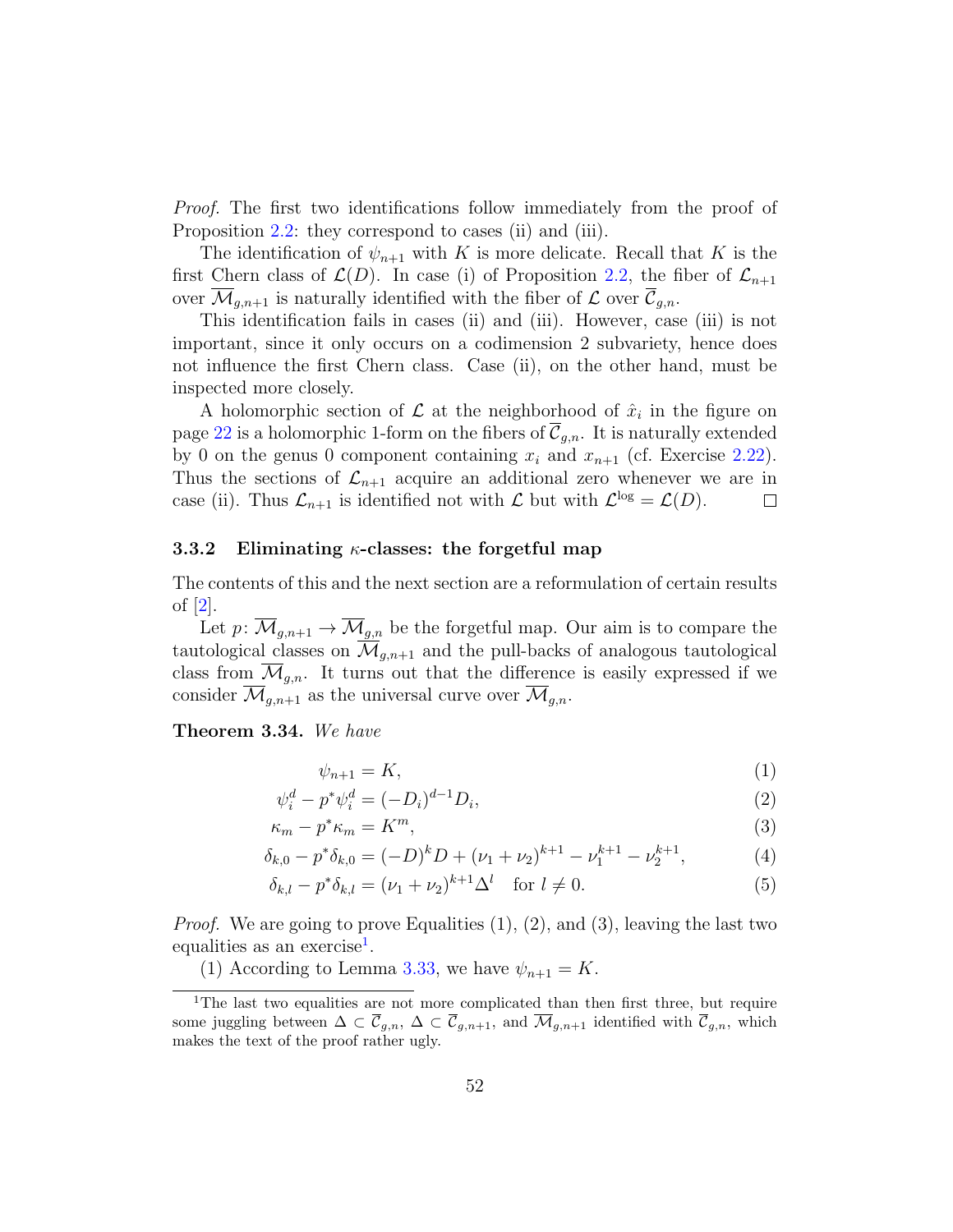(2) According to Exercise [2.22,](#page-28-2) we have  $\psi_i - p^* \psi_i = \delta_{(i,n+1)} \iff \psi_i - p^* \psi_i$  $\delta_{(i,n+1)} = p^* \psi_i$ . On the other hand, the line bundle  $\mathcal{L}_i$  restricted to  $\delta_{(i,n+1)}$  is trivial, hence  $\psi_i \delta_{(i,n+1)} = 0$ . Thus

$$
(\psi_i - \delta_{(i,n+1)})^d = p^* \psi_i^d \iff \psi_i^d + (-\delta_{(i,n+1)})^d = p^* \psi_i^d
$$
  

$$
\iff \psi_i^d - p^* \psi_i^d = -(-\delta_{(i,n+1)})^d.
$$

It remains to note that, according to Lemma [3.33,](#page-50-1)  $\delta_{(i,n+1)}$  is identified with  $D_i$ .

(3) If  $\tilde{p}$ :  $\overline{\mathcal{C}}_{g,n+1} \to \overline{\mathcal{C}}_{g,n}$  is the forgetful map for universal curves, we have  $\tilde{p}^*K = K - D_{n+1}$ . On the other hand,  $KD_{n+1} = 0$ . Hence

$$
(K - D_{n+1})^{m+1} = \tilde{p}^* K^{m+1} \Longleftrightarrow K^{m+1} - D_{n+1}^{m+1} = \tilde{p}^* K^{m+1}.
$$

The push-forward of this equality to the moduli spaces gives

$$
\kappa_m - p^* \kappa_m = \psi_{n+1}^m = K^m.
$$

<span id="page-52-0"></span>**Corollary 3.35.** Let Q be a polynomial in the variables  $\kappa_m$ ,  $\delta_{k,l}$ ,  $\psi_1, \ldots, \psi_n$ . Let  $\tilde{Q}$  be the polynomial obtained from Q by the substitution  $\kappa_i \mapsto \kappa_i - \psi_{n+1}^i$ . Then we have

$$
\int\limits_{\overline{\mathcal{M}}_{g,n}} \kappa_m Q = \int\limits_{\overline{\mathcal{M}}_{g,n+1}} \psi_{n+1}^{m+1} \tilde{Q}.
$$

*Proof.* By definition,  $\kappa_m = p_*(K^{m+1})$ . By the projection formula, we obtain

$$
\int\limits_{\overline{\mathcal{M}}_{g,n}} p_*(K^{m+1}) \cdot Q = \int\limits_{\overline{\mathcal{C}}_{g,n} = \overline{\mathcal{M}}_{g,n+1}} K^{m+1} \cdot p^* Q.
$$

According to Theorem [3.34,](#page-51-2) the pull-back  $p^*$  modifies each term of the polynomial Q. However most of these modifications play no role, because they vanish when we multiply them by  $K^{m+1}$ .

Indeed, the difference between  $\psi_i^d$  and  $p^*\psi_i^d$  is a multiple of  $D_i$ , and we know that  $D_i K = 0$ . Similarly, the difference between  $\delta_{k,l}$  and  $p^* \delta_{k,l}$  is either a multiple of  $\Delta$  (if  $l \neq 0$ ), or a sum of a multiple of  $\Delta$  and a multiple of D (if  $l = 0$ ). But we know that  $K\Delta = KD = 0$ .

The only remaining terms are  $\kappa_i$ , and for these the difference is important. According to Theorem [3.34,](#page-51-2) we have  $p^*\kappa_i = \kappa_i - K^i$ . Recalling that K (on  $\overline{\mathcal{C}}_{g,n}$  is the same as  $\psi_{n+1}$  (on  $\overline{\mathcal{M}}_{g,n+1}$ ), we obtain that we must replace every  $\kappa_i$  in Q by  $\kappa_i - \psi_{n+1}^i$ . Thus we obtain exactly the polynomial  $\tilde{Q}$  and the assertion of the corollary.  $\Box$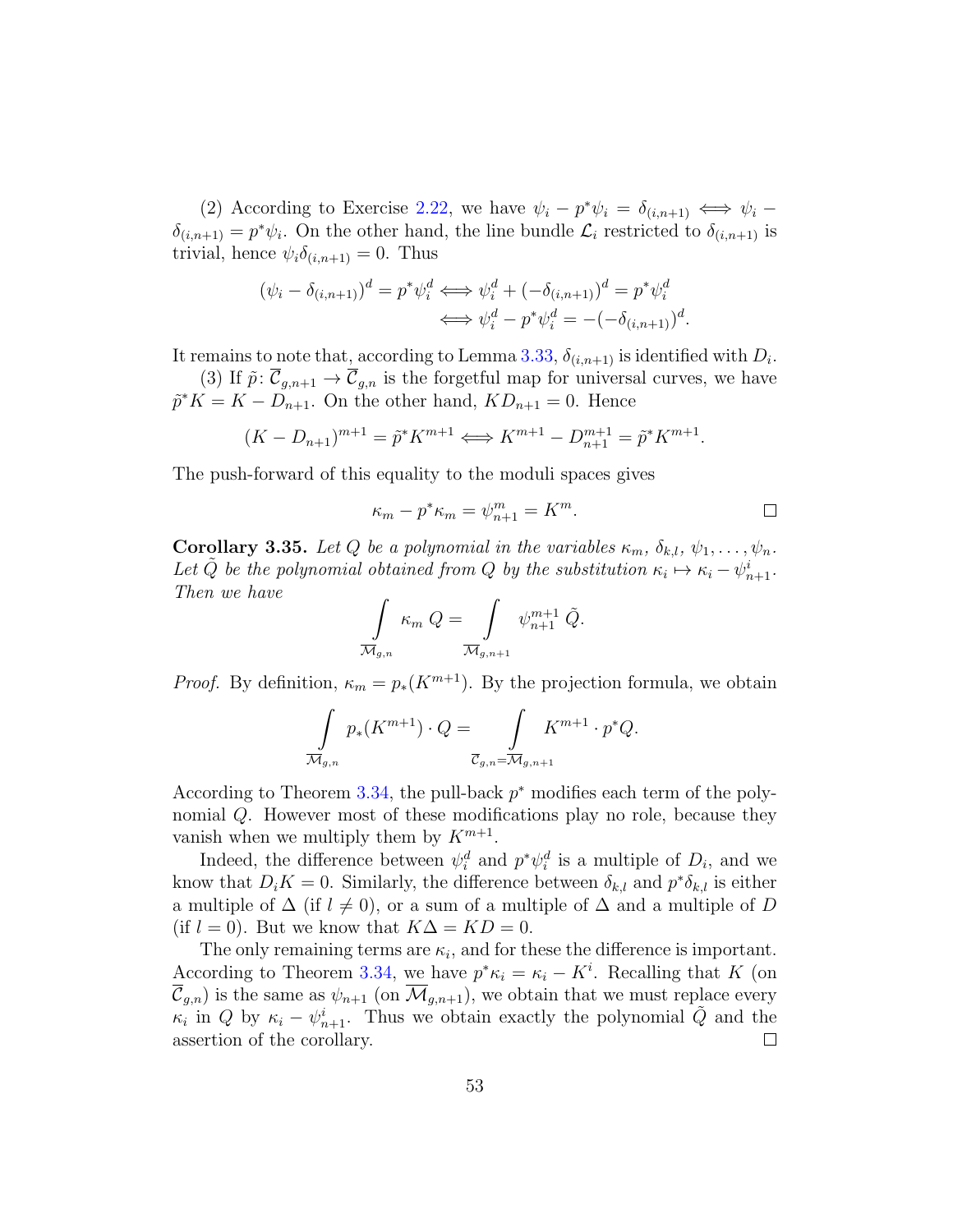Corollary [3.35](#page-52-0) allows us to express an integral involving at least one  $\kappa$ class as a combination of integrals with fewer  $\kappa$ -classes.

#### Exercise 3.36. Compute

$$
\int_{\overline{\mathcal{M}}_{0,4}} \kappa_1, \qquad \int_{\overline{\mathcal{M}}_{0,5}} \kappa_1^2, \qquad \int_{\overline{\mathcal{M}}_{0,5}} \kappa_2, \qquad \int_{\overline{\mathcal{M}}_{0,5}} \kappa_1 \psi_1, \qquad \int_{\overline{\mathcal{M}}_{0,6}} \kappa_1 \kappa_2.
$$

**Exercise 3.37.** Express the class  $\kappa_1 \in H^2(\overline{\mathcal{M}}_{1,2})$  in terms of boundary divisors.

**Exercise 3.38.** Show that in  $H^2(\overline{\mathcal{M}}_{0,n})$  the sum  $\psi_i + \psi_j + \psi_k$  does not depend on  $i, j, k$ .

#### <span id="page-53-0"></span>3.3.3 Eliminating  $\delta$ -classes: the attaching map

Recall that  $\Delta \subset \overline{\mathcal{C}}_{g,n}$  is the set of nodes of the singular fibers. Take a singular stable curve, choose a node, unglue the branches of the curve at the node and number the two preimages of the node (there are two ways of doing that). We obtain a new stable curve that has two new marked points. It can either be connected of genus  $g - 1$ , or composed of two connected components of genera  $g_1$  and  $g_2$ ,  $g_1 + g_2 = g$ . Denote by  $\overline{\mathcal{M}}_{split}$  the disjoint union

$$
\overline{\mathcal{M}}_{split} = \bigcup_{\substack{I_1 \cup I_2 = \{1,\ldots,n\} \\ g_1 + g_2 = g}} \overline{\mathcal{M}}_{g_1, I_1 \cup \{n+1\}} \times \overline{M}_{g_2, I_2 \cup \{n+2\}} \sqcup \overline{\mathcal{M}}_{g-1, n+2}.
$$

We have actually proved the following statement.

## **Lemma 3.39.**  $\overline{\mathcal{M}}_{\text{split}}$  is a 2-sheeted covering of  $\Delta$ .

The same 2-sheeted covering was previously denoted by  $\tilde{\Delta}$ .

Denote by  $j: \overline{\mathcal{M}}_{split} \to \overline{\mathcal{M}}_{g,n}$  the composition  $\overline{\mathcal{M}}_{split} \stackrel{c}{\to} \Delta \stackrel{p}{\to} \overline{\mathcal{M}}_{g,n}$ . The image of j is the boundary  $\delta_{0,0} = \overline{\mathcal{M}}_{g,n} \setminus \mathcal{M}_{g,n}$  of the moduli space.

A tautological class on  $\overline{\mathcal{M}}_{\text{split}}$  is defined by taking the same tautological class on every component of  $\mathcal{M}_{\text{split}}$ .

Our aim is now to study the difference between a tautological class on  $\overline{\mathcal{M}}_{\text{split}}$  and the pull-back of the analogous class from  $\overline{\mathcal{M}}_{q,n}$ .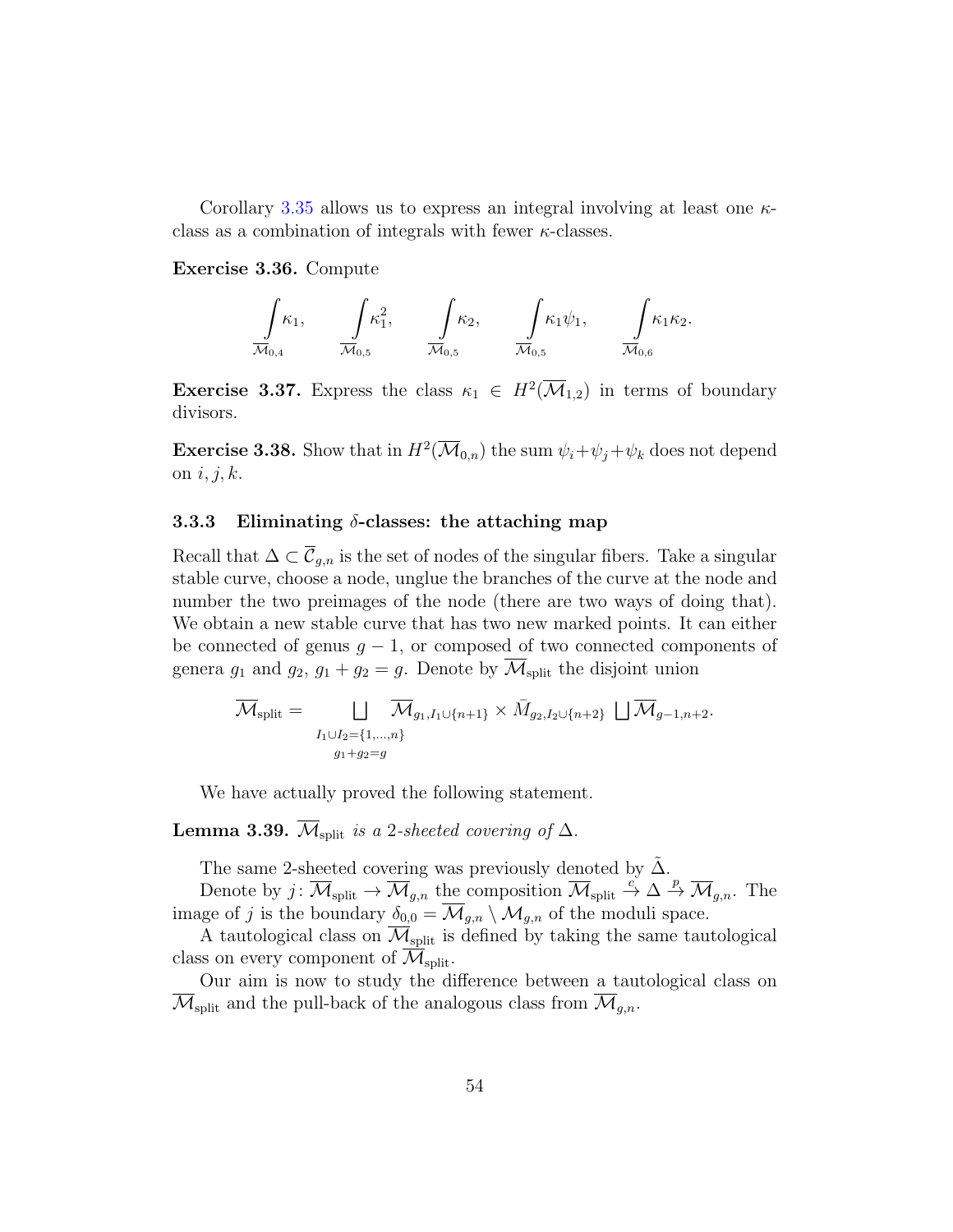<span id="page-54-0"></span>Theorem 3.40. We have

$$
\kappa_m - j^* \kappa_m = 0, \tag{1}
$$

$$
\psi_i^d - j^* \psi_i^d = 0,\tag{2}
$$

$$
\delta_{k,l} - j^* \delta_{k,l} = (\psi_{n+1} + \psi_{n+2})^{k+1} (\psi_{n+1} \psi_{n+2})^l.
$$
 (3)

*Proof.* Equalities (1) and (2) follow from the obvious fact that  $\tilde{j}^*K = K$  and  $\tilde{\jmath}^*D_i = D_i$ , where  $\tilde{\jmath}$  is the map of universal curves associated with j.

For Equality (3) we only sketch the argument.

First consider the case  $k = l = 0$ . Rewrite the equality as

$$
j^*\delta_{0,0} = \delta_{0,0} - (\psi_{n+1} + \psi_{n+2}).
$$

The class  $j^*\delta_{0,0}$  is almost the same as the self-intersection of the boundary  $\delta_{0,0}$  of the moduli space. More precisely, different connected components of  $\mathcal{M}_{split}$  are degree 2 coverings of irreducible components of  $\delta_{0,0}$ , and we are interested in the pull-backs of the intersections of these components with  $\delta_{0,0}$ .

Some of the intersection points encode stable curves with two nodes. Such intersections are transversal and they give rise to the term  $\delta_{0,0}$  in the right-hand side.

But when we try to intersect a component of  $\delta_{0,0}$  with itself we obtain a nontransversal intersection. To determine the intersection in cohomology we need to know the first Chern class of the normal line bundle to  $\delta_{0,0}$  in  $\mathcal{M}_{q,n}$ . It turns out that this first Chern class equals  $-j_*(\psi_{n+1} + \psi_{n+2})$ .

This can be seen using a local model of the smoothening of a node. Let B be a base manifold and  $T_1$ ,  $T_2$  two line bundles over B. Let  $T = T_1 \otimes T_2$ . Then we have a natural map  $(x, y) \mapsto t = xy$  between the total spaces of the bundles  $T_1 \oplus T_2$  and T. In this local model the zero section of T corresponds to  $\delta_{0,0}$ , the total space of T represents the neighborhood of  $\delta_{0,0}$  in  $\mathcal{M}_{g,n}$ , and T is the normal line bundle to  $\delta_{0,0}$  in  $\mathcal{M}_{q,n}$ . The line bundles  $T_1$  and  $T_2$  are the tangent line bundles to the branches of the universal curve at the node. Thus we see that  $c_1(T) = c_1(T_1) + c_1(T_2)$ .

Thus the nontransversal intersection gives us the correction term  $-(\psi_{n+1}+$  $\psi_{n+2}$ ) in the right-hand side of (3).

The case of general k and l is similar, since  $\delta_{k,l}$  is the intersection of  $\delta_{0,0}$ with  $(\nu_1 + \nu_2)^k (\nu_1 \nu_2)^l$ , which is transformed into  $(\psi_{n+1} + \psi_{n+2})^k (\psi_{n+1} \psi_{n+2})^l$ on  $\mathcal{M}_{\text{split}}$ .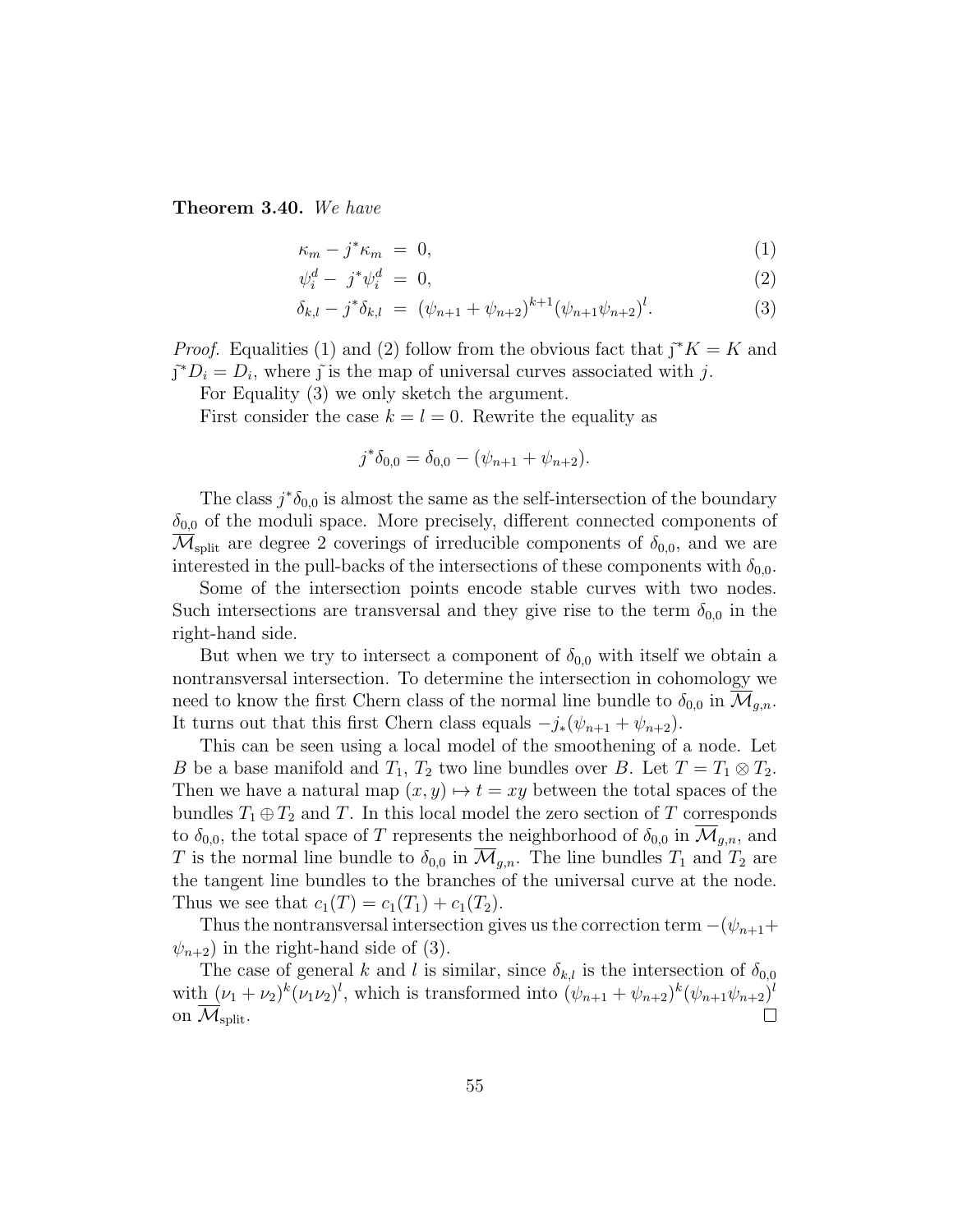<span id="page-55-0"></span>**Corollary 3.41.** Let Q be a polynomial in variables  $\kappa_m$ ,  $\delta_{k,l}$ ,  $\psi_1, \ldots, \psi_n$ . Let  $\tilde{Q}$  be the polynomial obtained from  $Q$  by the substitution

$$
\delta_{i,j} \mapsto \delta_{i,j} - (\psi_{n+1} + \psi_{n+2})^{i+1} (\psi_{n+1} \psi_{n+2})^j.
$$

Then we have

$$
\int_{\overline{\mathcal{M}}_{g,n}} \delta_{k,l} Q = \frac{1}{2} \int_{\overline{\mathcal{M}}_{\text{split}}} (\psi_{n+1} + \psi_{n+2})^k (\psi_{n+1} \psi_{n+2})^l \tilde{Q}.
$$

Proof. By definition,

$$
\delta_{k,l} = \frac{1}{2} j_* \left( (\psi_{n+1} + \psi_{n+2})^k (\psi_{n+1} \psi_{n+2})^l \right),
$$

where the factor 1/2 appears because  $\overline{\mathcal{M}}_{split}$  is a double covering of  $\Delta$ . The projection formula implies that

$$
\frac{1}{2} \int_{\overline{\mathcal{M}}_{g,n}} j_* \left( (\psi_{n+1} + \psi_{n+2})^k (\psi_{n+1} \psi_{n+2})^l \right) \cdot Q
$$
\n
$$
= \frac{1}{2} \int_{\overline{\mathcal{M}}_{\text{split}}} (\psi_{n+1} + \psi_{n+2})^k (\psi_{n+1} \psi_{n+2})^l \cdot j^* Q.
$$

According to Theorem [3.40,](#page-54-0) every term of Q remains unchanged after a pullback by j, except for the terms  $\delta_{k,l}$ , that are transformed according to the rule

$$
j^*\delta_{k,l} = \delta_{k,l} - (\psi_{n+1} + \psi_{n+2})^{k+1} (\psi_{n+1}\psi_{n+2})^l.
$$

 $\Box$ 

In other words,  $j^*Q = \tilde{Q}$ , so we obtain the claim of the corollary.

Exercise 3.42. Compute the integrals

$$
\int_{\overline{\mathcal{M}}_{1,1}} \delta_{0,0}, \qquad \int_{\overline{\mathcal{M}}_{1,2}} \delta_{0,0}^2, \qquad \int_{\overline{\mathcal{M}}_{1,2}} \delta_{0,1}, \qquad \int_{\overline{\mathcal{M}}_{1,2}} \delta_{0,0} \kappa_1.
$$

Corollary [3.41](#page-55-0) allows us to express an integral involving at least one  $\delta$ class as a combination of integrals with fewer  $\delta$ -classes.

Applying Corollaries [3.35](#page-52-0) and [3.41](#page-55-0) several times allow us to reduce any integral involving  $\psi$ -,  $\kappa$ -, and  $\delta$ -classes to a combination of integrals involving only  $\psi$ -classes. These integrals are the subject of the next section.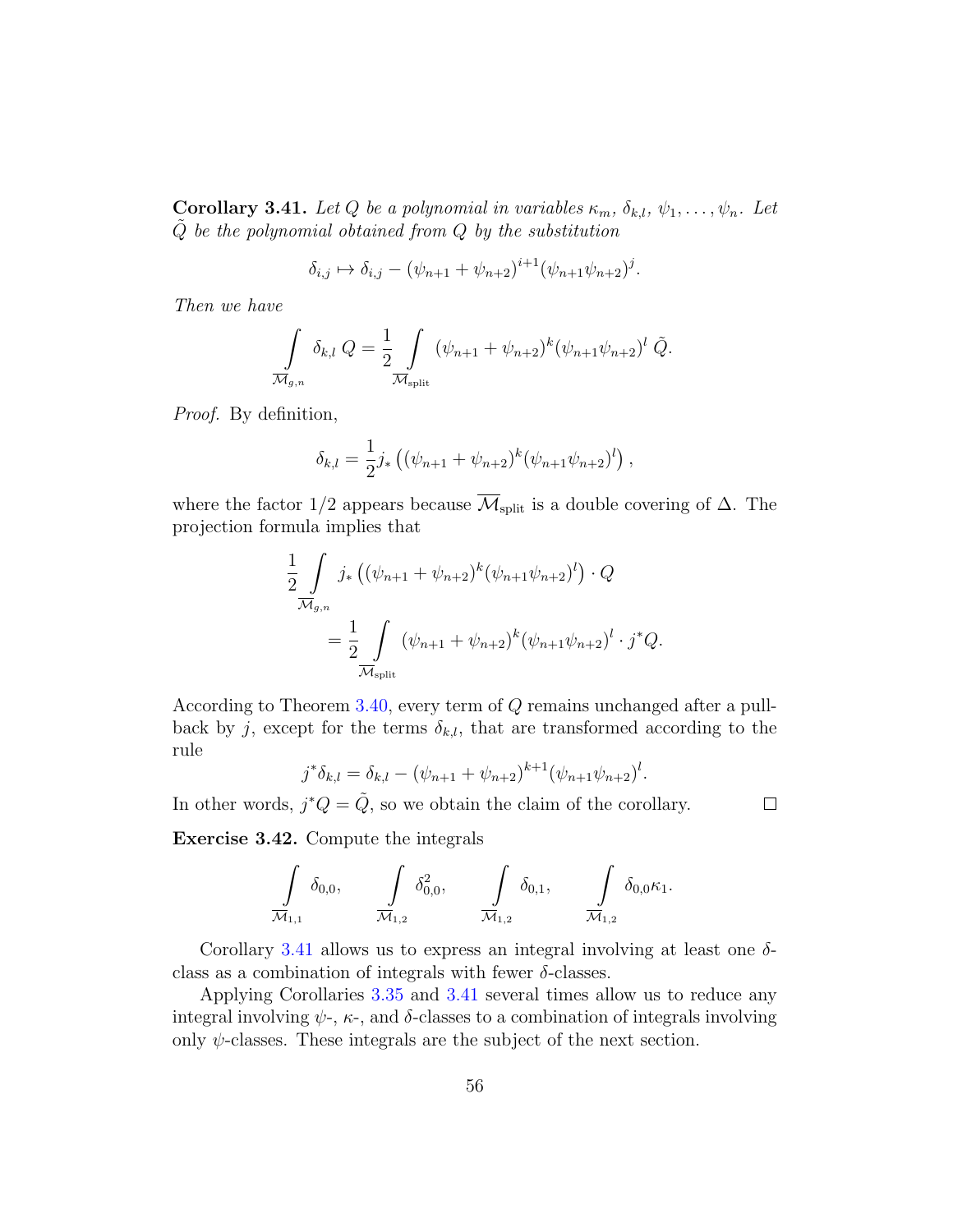## <span id="page-56-2"></span><span id="page-56-0"></span>4 Around Witten's conjecture

Now our aim is to compute the integrals

$$
\int\limits_{\overline{\mathcal{M}}_{g,n}}\psi_1^{d_1}\cdots \psi_n^{d_n}
$$

.

## <span id="page-56-1"></span>4.1 The string and dilaton equations

**Proposition 4.1.** For  $2 - 2g - n < 0$  we have

$$
\int_{\overline{\mathcal{M}}_{g,n+1}} \psi_1^{d_1} \dots \psi_n^{d_n} = \sum_{i=1}^n \int_{\overline{\mathcal{M}}_{g,n}} \psi_1^{d_1} \dots \psi_i^{d_i-1} \dots \psi_n^{d_n};
$$
  

$$
\int_{\overline{\mathcal{M}}_{g,n+1}} \psi_1^{d_1} \dots \psi_n^{d_n} \psi_{n+1} = (2g - 2 + n) \int_{\overline{\mathcal{M}}_{g,n}} \psi_1^{d_1} \dots \psi_n^{d_n}.
$$

These equations are called the *string* and the *dilaton* equations. We borrowed their proof from Witten's paper [\[35\]](#page-64-6).

*Proof.* We will need to consider the line bundles  $\mathcal{L}_i$  both on  $\overline{\mathcal{M}}_{g,n}$  and on  $\overline{\mathcal{M}}_{g,n+1}$ . We momentarily denote the former by  $\mathcal{L}'_i$ ,  $1 \leq i \leq n$ , the latter retaining the notation  $\mathcal{L}_i$ ,  $1 \leq i \leq n+1$ . Further, denote by  $\psi'_i$  the first Chern class of the line bundle  $\mathcal{L}'_i$  on  $\overline{\mathcal{M}}_{g,n}$  and, by abuse of notation, its pull-back to  $\overline{\mathcal{M}}_{g,n+1}$  by the map forgetting the  $(n + 1)$ st marked point. Let  $\psi_i$  be the first Chern class of  $\mathcal{L}_i$  on  $\overline{\mathcal{M}}_{g,n+1}$ .

According to Exercise [2.22,](#page-28-2) we have

$$
\psi_i = \psi'_i + \delta_{(i, n+1)}.\tag{4}
$$

Moreover, we have

$$
\psi_i \cdot \delta_{(i,n+1)} = \psi_{n+1} \cdot \delta_{(i,n+1)} = 0 \tag{5}
$$

(because the line bundles  $\mathcal{L}_i$  and  $\mathcal{L}_{n+1}$  are trivial over  $\delta_{(i,n+1)}$ ) and

$$
\delta_{(i,n+1)} \cdot \delta_{(j,n+1)} = 0 \quad \text{for } i \neq j \tag{6}
$$

(because the divisors have an empty geometric intersection).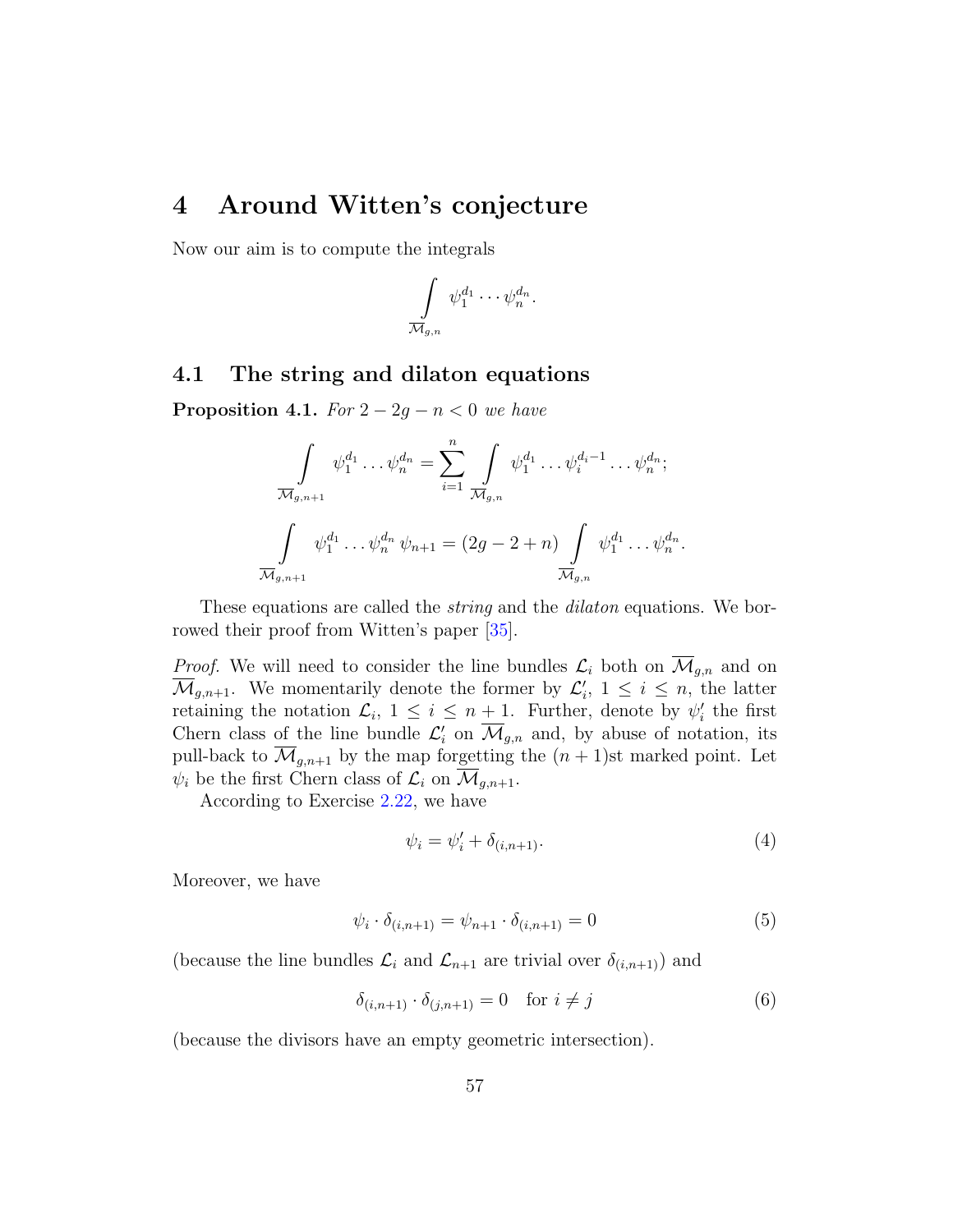Let us first prove the string relation. We have

$$
\psi_i^d - (\psi_i')^d \stackrel{(1)}{=} \delta_{(i,n+1)} (\psi_i^{d-1} + \cdots + (\psi_i')^{d-1}) \stackrel{(2)}{=} \delta_{(i,n+1)} (\psi_i')^{d-1},
$$

where we set by convention  $(\psi_i')^{-1} = 0$ . Thus

$$
\psi_i^d = (\psi_i')^d + \delta_{(i, n+1)} (\psi_i')^{d-1}.
$$

It follows that

$$
\int_{\overline{\mathcal{M}}_{g,n+1}} \psi_1^{d_1} \dots \psi_n^{d_n} = \int_{\overline{\mathcal{M}}_{g,n+1}} \left[ (\psi_1')^{d_1} + \delta_{(1,n+1)} (\psi_1')^{d_1-1} \right] \dots \left[ (\psi_n')^{d_n} + \delta_{(n,n+1)} (\psi_n')^{d_n-1} \right]
$$
\n
$$
\stackrel{\text{(3)}}{=} \int_{\overline{\mathcal{M}}_{g,n+1}} (\psi_1')^{d_1} \dots (\psi_n')^{d_n} + \sum_{i=1}^n \int_{\overline{\mathcal{M}}_{g,n+1}} (\psi_1')^{d_1} \dots \delta_{(i,n+1)} (\psi_i')^{d_i-1} \dots (\psi_n')^{d_n}.
$$

The first integral is equal to 0, because the integrand is a pull-back from  $\mathcal{M}_{g,n}$ . As for the integrals composing the sum, we integrate the class  $\delta_{(i,n+1)}$ over the fibers of the projection  $\overline{\mathcal{M}}_{g,n+1} \to \overline{\mathcal{M}}_{g,n}$ . This is equivalent to restricting the integral to the divisor  $\delta_{(i,n+1)}$ , which is naturally isomorphic to  $\overline{\mathcal{M}}_{g,n}$ . Finally, we obtain

$$
\int_{\overline{\mathcal{M}}_{g,n+1}} \psi_1^{d_1} \dots \psi_n^{d_n} = \sum_{i=1}^n \int_{\overline{\mathcal{M}}_{g,n}} (\psi_1')^{d_1} \dots (\psi_i')^{d_i-1} \dots (\psi_n')^{d_n}.
$$

This proves the string relation.

Now let us prove the dilaton relation. We have

$$
\int_{\overline{\mathcal{M}}_{g,n+1}} \psi_1^{d_1} \cdots \psi_n^{d_n} \psi_{n+1}
$$
\n
$$
\stackrel{(1)}{=} \int_{\overline{\mathcal{M}}_{g,n+1}} (\psi_1' + \delta_{(1,n+1)})^{d_1} \cdots (\psi_n' + \delta_{(n,n+1)})^{d_n} \psi_{n+1}
$$
\n
$$
\stackrel{(2)}{=} \int_{\overline{\mathcal{M}}_{g,n+1}} (\psi_1')^{d_1} \cdots (\psi_n')^{d_n} \psi_{n+1}
$$
\n
$$
= (2g - 2 + n) \int_{\overline{\mathcal{M}}_{g,n}} (\psi_1')^{d_1} \cdots (\psi_n')^{d_n}.
$$

The last equality is obtained by integrating the factor  $\psi_{n+1}$  over the fibers of the projection  $\overline{\mathcal{M}}_{g,n+1} \to \overline{\mathcal{M}}_{g,n}$ . This proves the dilaton relation.  $\Box$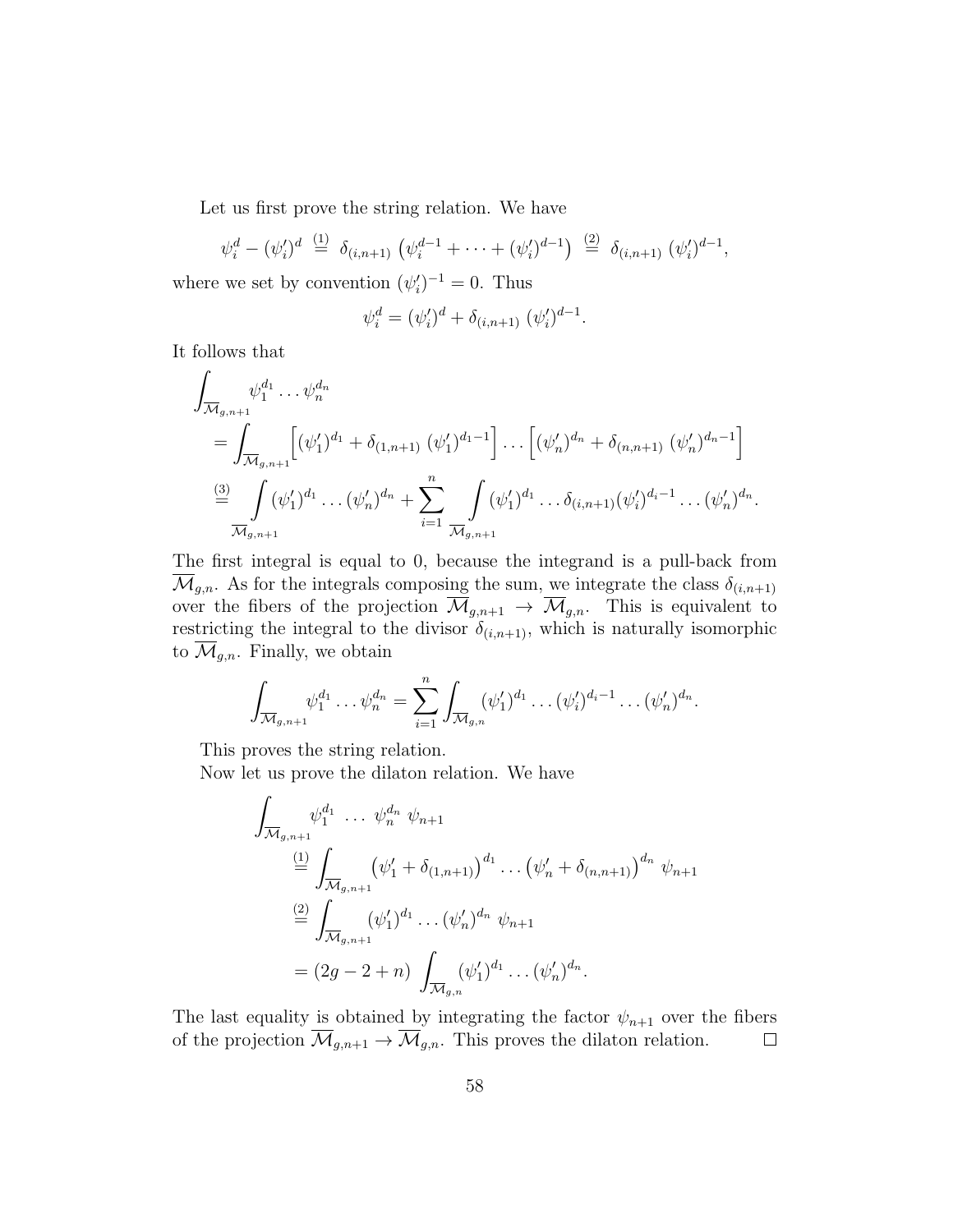Exercise 4.2. Show that the string and the dilaton equations, together with the initial conditions

$$
\int_{\overline{\mathcal{M}}_{0,3}} 1 = 1 \text{ and } \int_{\overline{\mathcal{M}}_{1,1}} \psi_1 = \frac{1}{24}
$$

allow one to compute all integrals

$$
\int\limits_{\overline{\mathcal{M}}_{g,n}} \psi_1^{d_1} \cdots \psi_n^{d_n}
$$

for  $q=0,1$ .

Exercise 4.3. Compute the integrals

$$
\int_{\overline{\mathcal{M}}_{1,2}} \psi_1^2, \qquad \int_{\overline{\mathcal{M}}_{1,2}} \psi_1 \psi_2, \qquad \int_{\overline{\mathcal{M}}_{1,3}} \psi_1^2 \psi_2, \qquad \int_{\overline{\mathcal{M}}_{1,2}} \psi_1 \kappa_1, \qquad \int_{\overline{\mathcal{M}}_{2,0}} \delta_{0,1} \kappa_1.
$$

## <span id="page-58-0"></span>4.2 KdV and Virasoro

It looks like we are very close to our goal of computing all intersection numbers of  $\psi$ -classes and thus of all tautological classes. However the last step is actually quite hard; therefore we only formulate the theorems that make it possible to compute the remaining integrals, but do not give the proofs.

Introduce the following generating series:

$$
F(t_0, t_1, \dots) = \sum_{\substack{g \ge 0, n \ge 1 \\ 2-2g-n < 0}} \sum_{d_1, \dots, d_n} \int_{\overline{\mathcal{M}}_{g,n}} \psi_1^{d_1} \dots \psi_n^{d_n} \frac{t_{d_1} \dots t_{d_n}}{n!}.
$$

The coefficients of this series encode all possible integrals involving  $\psi$ -classes.

<span id="page-58-1"></span>**Theorem 4.4.** The series  $F$  satisfies the following partial differential equation:

$$
\frac{\partial^2 F}{\partial t_0 \partial t_1} = \frac{1}{2} \left( \frac{\partial^2 F}{\partial t_0^2} \right)^2 + \frac{1}{12} \frac{\partial^4 F}{\partial t_0^4}.
$$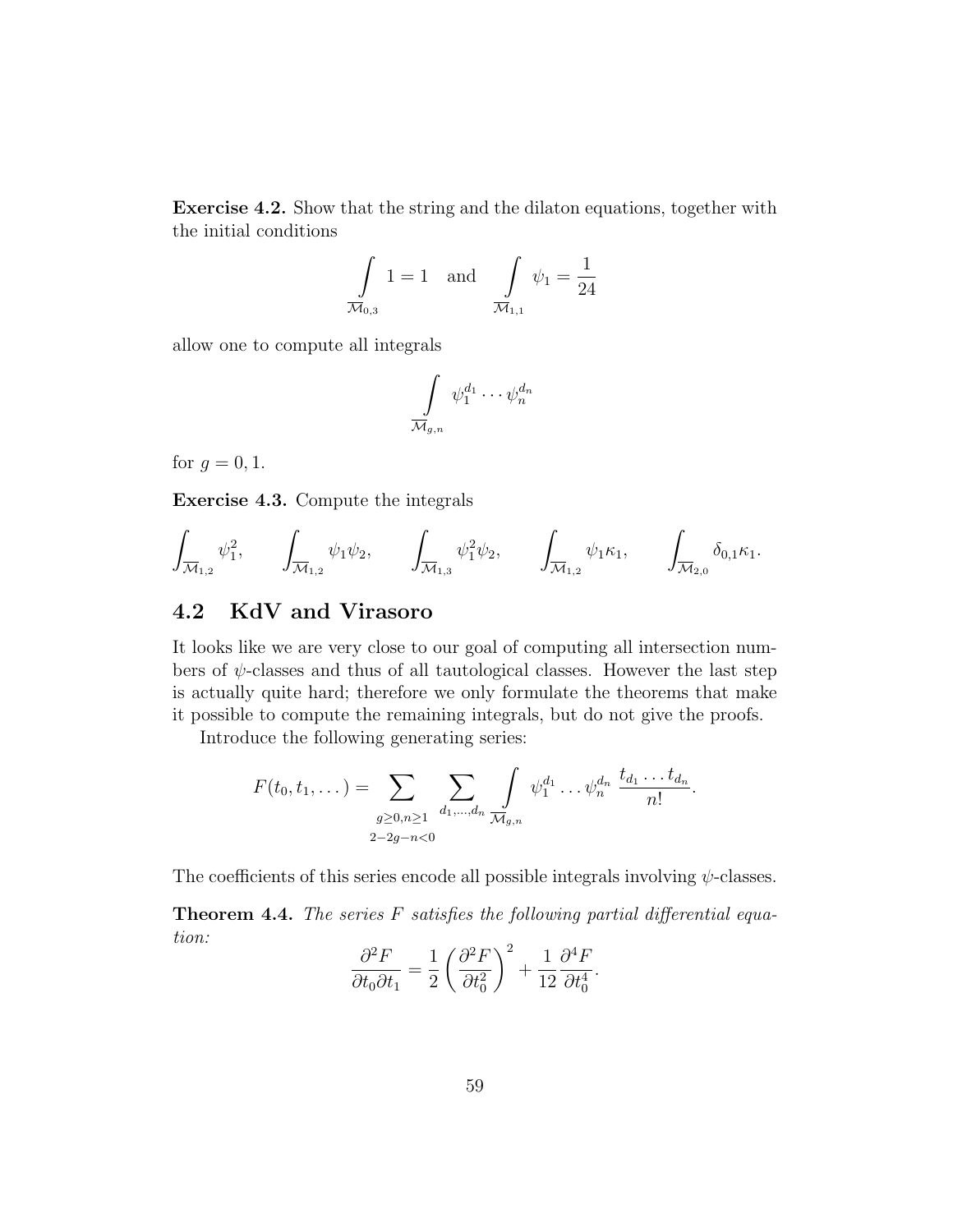<span id="page-59-2"></span>This partial differential equation is one of the forms of the Korteweg– de Vries or  $KdV$  equation<sup>[2](#page-59-1)</sup>. The result of Theorem [4.4](#page-58-1) was conjectured by E. Witten in [\[35\]](#page-64-6) and proved by M. Kontsevich [\[24\]](#page-63-10). Today several other proofs exist, [\[22\]](#page-63-7) being, probably the simplest one.

Let  $G(p_1, p_3, p_5, \dots)$  be the power series obtained from F by the substitution  $t_d = (2d - 1)! p_{2d+1}$ .

For  $k \geq 1$ , denote by  $a_k$  the operator of multiplication by  $p_k$  and by  $a_{-k}$ the operator  $k\frac{\partial}{\partial n}$  $\frac{\partial}{\partial p_k}$ . Let  $a_0 = 0$ .

Further, for any integer  $k$  define an operator  $b_k$  by

$$
b_k = \frac{1}{2} \sum_{i+j=k} a_i a_j \quad (k \neq 0), \qquad b_0 = \frac{1}{8} + \sum_{i \geq 0} a_i a_{-i}.
$$

<span id="page-59-0"></span>**Theorem 4.5.** For every integer  $m \geq -1$  we have

$$
(a_{-(2m+3)} - b_{-2m})e^G = 0.
$$

These equations are called the Virasoro constraints.

**Example 4.6.** The Virasoro constraints corresponding to  $m = -1$  and  $m =$ 0 are equivalent to the string and the dilaton equations.

For completeness let us also write out the Virasoro constraints for  $m \geq 1$ in terms of integrals of  $\psi$ -classes over moduli spaces. The concise expression of Theorem [4.5](#page-59-0) translates, for  $m \geq 1$ , into the following identity:

$$
(2m+3)!! \int_{\overline{\mathcal{M}}_{g,n+1}} \psi_1^{d_1} \cdots \psi_n^{d_n} \psi_{n+1}^{m+1}
$$
  
\n
$$
= \sum_{i=1}^n \frac{(2d_i + 2m + 1)!!}{(2d_i - 1)!!} \int_{\overline{\mathcal{M}}_{g,n}} \psi_1^{d_1} \cdots \psi_i^{d_i + m} \cdots \psi_n^{d_n}
$$
  
\n
$$
+ \frac{1}{2} \sum_{a+b=m-1} (2a+1)!! (2b+1)!! \int_{\overline{\mathcal{M}}_{g-1,n+2}} \psi_1^{d_1} \cdots \psi_n^{d_n} \psi_{n+1}^{a} \psi_{n+2}^{b}
$$
  
\n
$$
+ \frac{1}{2} \sum_{\substack{a+b=m-1 \\ a+b=m-1 \\ a+b=m-1 \\ a \text{ odd}}} (2a+1)!! (2b+1)!! \int_{\substack{i \in I \\ \overline{\mathcal{M}}_{g_1, I \cup \{n+1\}}} \psi_i^{d_i} \psi_{n+1}^{a} \int_{\overline{\mathcal{M}}_{g_2, J \cup \{n+2\}}} \psi_i^{d_i} \psi_{n+2}^{b},
$$

<span id="page-59-1"></span><sup>&</sup>lt;sup>2</sup>The usual form of the KdV equation is  $\partial U/\partial t_1 = U \partial U/\partial t_0 + \frac{1}{12} \partial^3 U/\partial t_0^3$  obtained by differentiating our equation once with respect to  $t_0$  and letting  $U = \frac{\partial^2 F}{\partial t_0^2}$ .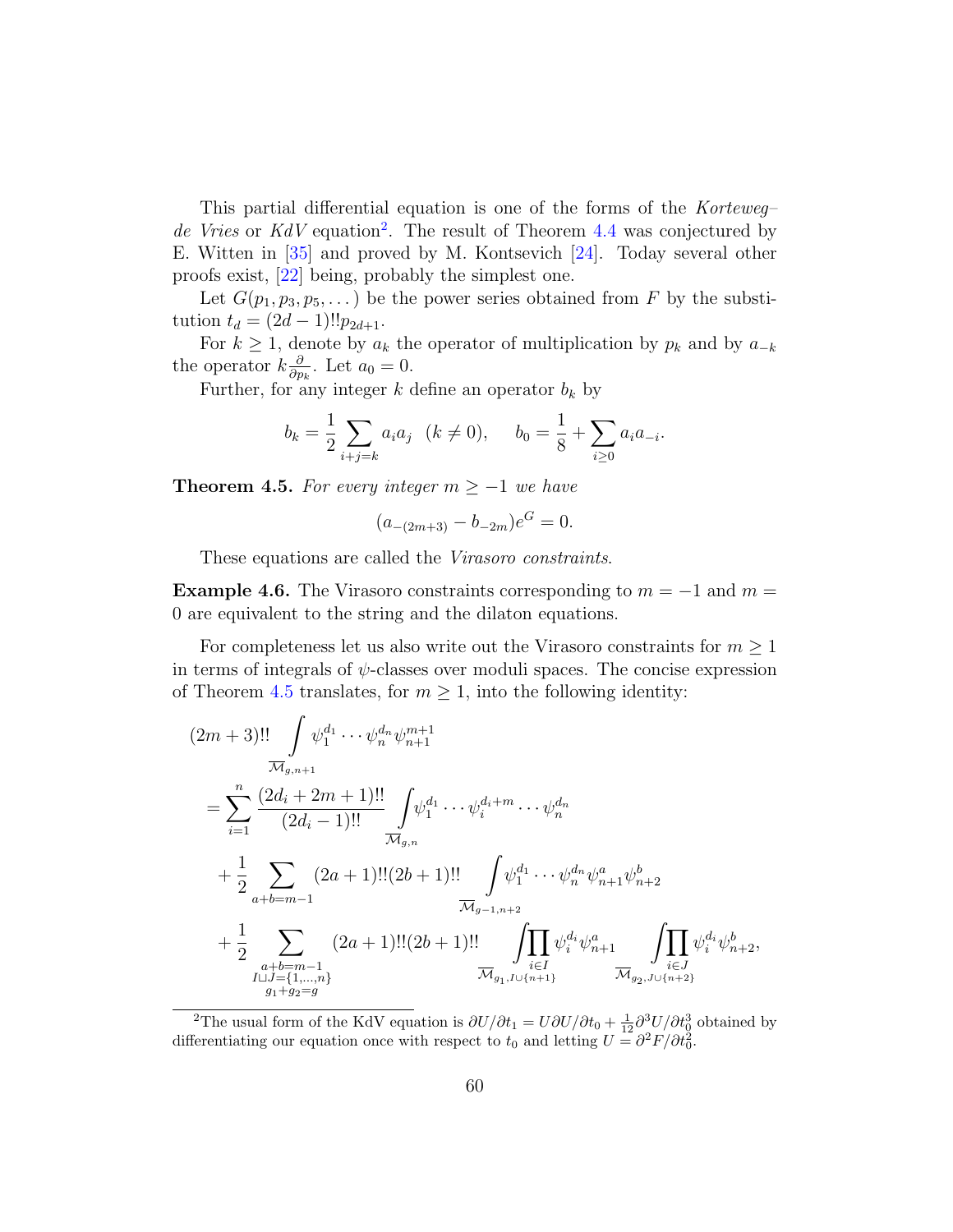<span id="page-60-0"></span>where  $a, b \geq 0$ .

It is straightforward to see that the Virasoro constraints together with the initial condition  $F = t_0^3/6 + \ldots$  determine the series F completely. Indeed, the above equality expresses an integral over some moduli space via integrals over other moduli spaces with smaller values of  $2g - 2 + n$ .

A slightly more ingenious argument shows that the KdV and the string equation, together with the initial condition  $F = t_0^3/6 + \cdots$ , determine F uniquely. (For a proof see [\[35\]](#page-64-6), Section 2a.) Thus Theorems [4.4](#page-58-1) and [4.5](#page-59-0) describe the same series  $F$  in two different ways. The equivalence between these two theorems was first established in  $[6]$  and  $[12]$  before either of them was proved.

A modern proof of both theorems can be found in [\[20\]](#page-63-11). We do not give it here; instead we will say a few words about the origins of Witten's conjecture in 2-dimensional quantum gravity.

In general relativity, the gravitational field is a quadratic form of signature (1, 3) on the 4-dimensional space-time. Since the problem of constructing a quantum theory of gravity is extremely difficult, physicists started with a simpler model of 2-dimensional gravity. In this model, the space-time is a surface, while the gravitational field is a Riemannian metric on this surface.

The aim of a quantum theory of gravity is then to define and compute certain integrals over the space of all possible Riemannian metrics on all possible surfaces. The space of metrics is infinite-dimensional and does not carry a natural measure, therefore the definition of such integrals is problematic. Physicists found two ways to give a meaning to integrals over the space of metrics.

The first way is to replace Riemannian metrics by a discrete approximation, namely, surfaces obtained by glueing together very small equilateral triangles. In this method, integrals over the space of metrics are replaced by sums over triangulations. This leads to combinatorial problems of enumerating triangulations. These problems, although difficult, can be solved, and the KdV equation appeared in the works devoted to the enumeration of triangulations.

The second way to define infinite-dimensional integrals is to first perform the integration over the space of conformally equivalent metrics.

Two Riemannian metrics are *conformally equivalent* if one is obtained from the other by multiplication by a positive function. An equivalence class of conformally equivalent metrics is exactly the same thing as a Riemann surface. Indeed, one of the ways to introduce a complex structure on a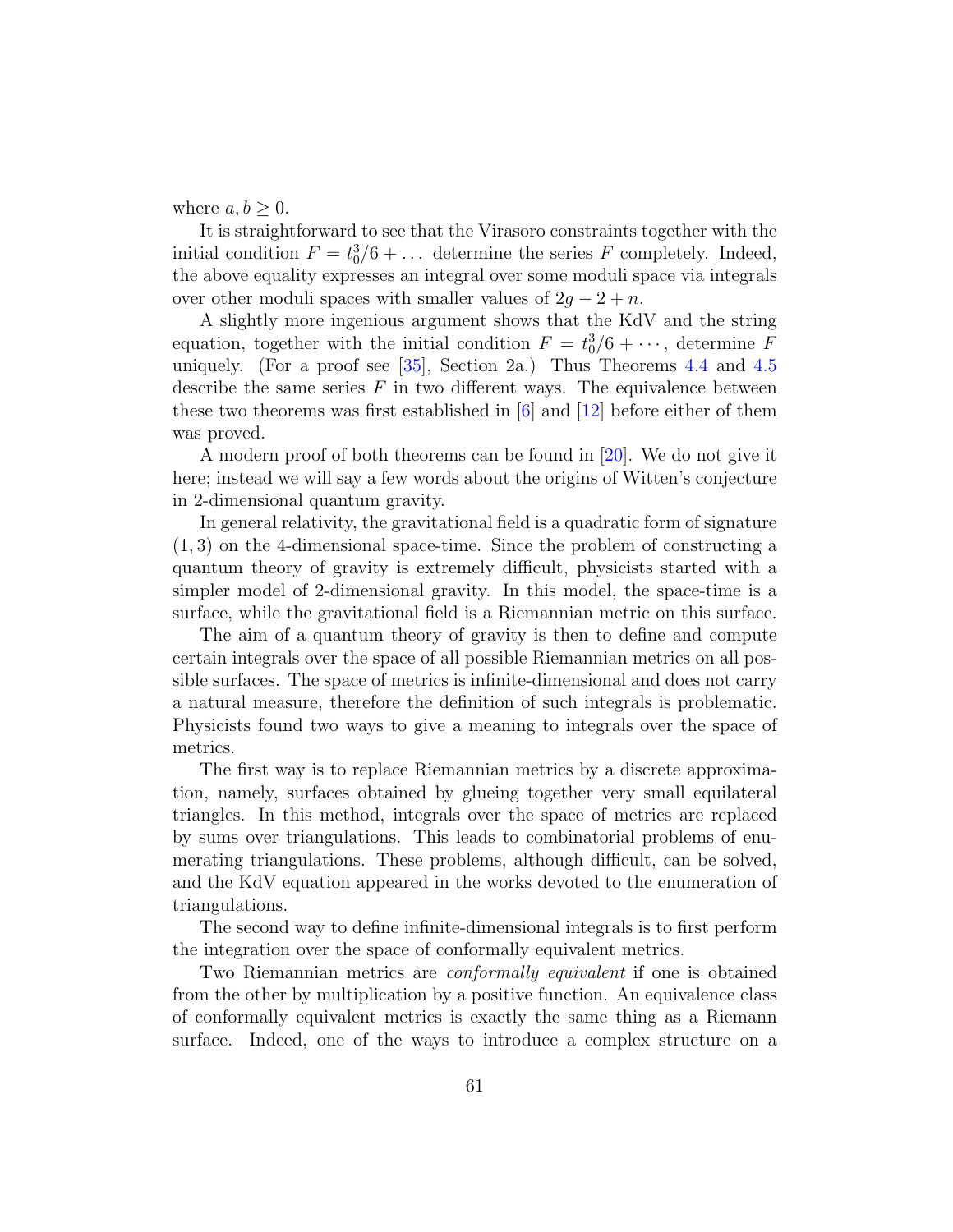surface is to define a linear operator J acting on its tangent bundle such that  $J^2 = -1$ . The action of the operator is then interpreted as multiplication of the tangent vectors by  $i$ . In the case where the surface is endowed with a Riemannian metric, the operator  $J$  is simply the rotation by  $90^{\circ}$ , and this does not change if we multiply the metric by a positive function.

The space of positive functions is still infinite-dimensional, but it turns out that one can perform the integration over this space by a formal trick. (It would be more precise to say that the integral is *defined* in a meaningful way and the trick serves as a motivation.) After that, there remains an integral over the moduli space of Riemann surfaces. It so happens that this integral is

$$
\int\limits_{\overline{\mathcal{M}}_{g,n}}\psi_1^{d_1}\ldots \psi_n^{d_n}.
$$

What Witten's conjecture actually says is that we obtain the same answer using the two methods of defining infinite-dimensional integrals.

Solutions of exercises

Example .7. Recall the first equality of Example ??:

$$
\lambda_1 = \frac{1}{12}(\kappa_1 - \sum \psi_i + \delta_{0,0}).
$$

This equality is true for all g and n, but let us consider the case  $g = n = 1$ . We have (cf. Example ??)

$$
\int_{\overline{\mathcal{M}}_{1,1}} \lambda_1 = \frac{1}{24}; \quad \int_{\overline{\mathcal{M}}_{1,1}} \kappa_1 = \int_{\overline{\mathcal{M}}_{1,2}} \psi_2^2 = \int_{\overline{\mathcal{M}}_{1,1}} \psi_1 = \frac{1}{24}; \quad \int_{\overline{\mathcal{M}}_{1,1}} \delta_{0,0} = \frac{1}{2}.
$$

Thus we have checked that the expression for  $\lambda_1$  over  $\overline{\mathcal{M}}_{1,1}$  is indeed correct:  $1/24 = 1/12 \cdot (1/24 - 1/24 + 1/2).$ 

# <span id="page-61-0"></span>References

<span id="page-61-1"></span>[1] E. Arbarello and M. Cornalba, Combinatorial and algebro-geometric cohomology classes on the moduli spaces of curves. J. Algebraic Geom. 5 (1996), 705–749. [34](#page-33-1)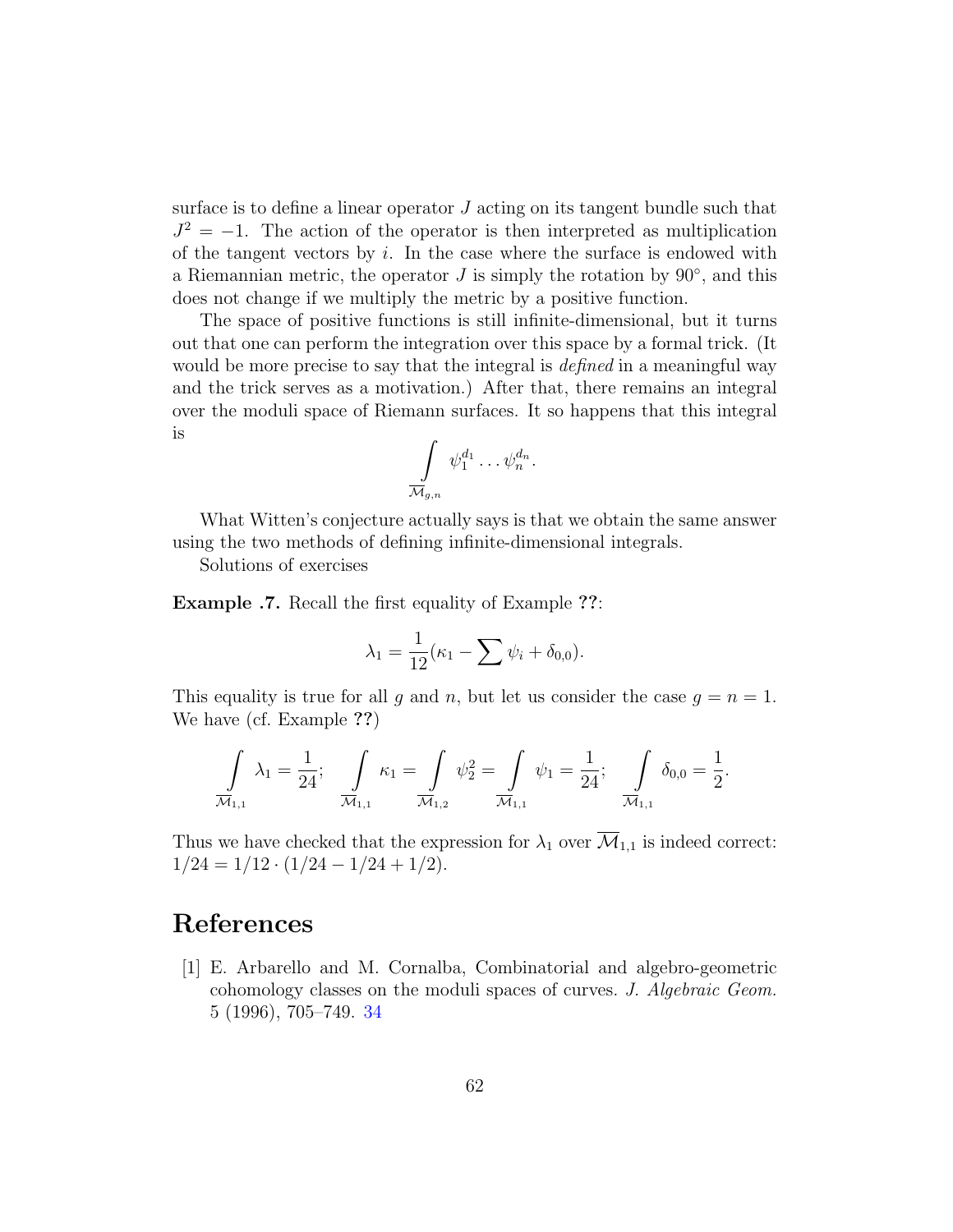- <span id="page-62-8"></span>[2] E. Arbarello and M. Cornalba, Calculating cohomology groups of moduli spaces of curves via algebraic geometry. *Inst. Hautes Etudes Sci. Publ.* Math. 88 (1998), 97–127. [52](#page-51-3)
- <span id="page-62-4"></span>[3] K. Behrend, Localization and Gromov-Witten invariants. In Quantum cohomology, Lecture Notes in Math. 1776, Springer-Verlag, Berlin 2002, 3–38 [http://www.math.ubc.ca/˜behrend/preprints.html.](http://www.math.ubc.ca/~behrend/preprints.html) [8](#page-7-2)
- <span id="page-62-5"></span>[4] K. Behrend, On the de Rham cohomology of differential and algebraic stacks. Adv. Math. 198 (2005), no. 2, 583–622. [arXiv:arXiv:math/0410255.](http://arxiv.org/abs/arXiv:math/0410255) [12](#page-11-2)
- <span id="page-62-6"></span>[5] P. Deligne and D. Mumford, The irreducibility of the space of curves of given genus. *Inst. Hautes Etudes Sci. Publ. Math.* 36 (1969), no. 1, 75–109. [18](#page-17-3)
- <span id="page-62-9"></span>[6] R. Dijkgraaf, E. Verlinde, and H. Verlinde, Loop equations and Virasoro constraints in nonperturbative two-dimensional quantum gravity. Nuclear Phys. B 348 1991, no. 3, 43–456. [61](#page-60-0)
- <span id="page-62-7"></span>[7] D. Eisenbud, Commutative algebra. Grad. Texts in Math. 150, Springer-Verlag, New York 1995. [41](#page-40-1)
- <span id="page-62-2"></span>[8] C. Faber, Algorithms for computing intersection numbers on moduli spaces of curves, with an application to the class of the locus of Jacobians. In New trends in algebraic geometry, London Math. Soc. Lecture Note Ser. 264, Cambridge University Press, Cambridge 1999, 93–109. [3](#page-2-1)
- <span id="page-62-0"></span>[9] C. Faber, A conjectural description of the tautological ring of the moduli space of curves. In Moduli of curves and abelian varieties, Aspects Math. E33, Vieweg, Braunschweig 1999, 109–129. [3](#page-2-1)
- <span id="page-62-1"></span>[10] C. Faber and R. Pandharipande, Logarithmic series and Hodge integrals in the tautological ring. With an appendix by Don Zagier. Michigan Math. J. 48 (2000), 215–252. [3](#page-2-1)
- <span id="page-62-3"></span>[11] H. M. Farkas and I. Kra, Riemann surfaces. 2nd edition, Grad. Texts in Math. 71, Springer-Verlag, New York 1992 [5,](#page-4-3) [6,](#page-5-3) [7](#page-6-1)
- <span id="page-62-10"></span>[12] M. Fukama, H. Kawai, and R. Nakayama, Continuum Schwinger-Dyson equations and universal structures in two-dimensional quantum gravity: conformal gauge. Int. J. Mod. Phys. A 6 (1991), 1385–1406. [61](#page-60-0)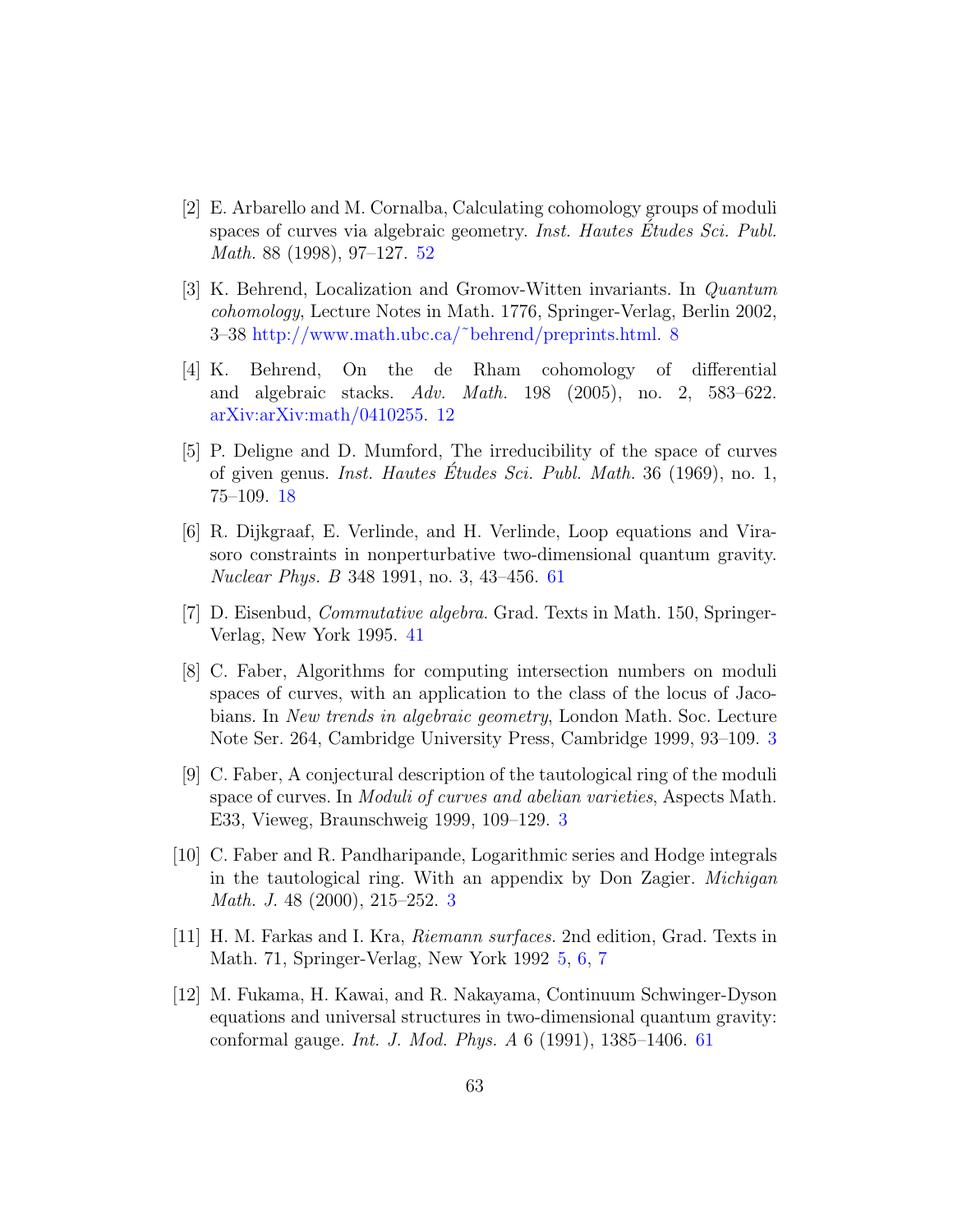- <span id="page-63-8"></span> $[13]$  W. Fulton, *Introduction to intersection theory in algebraic geometry.* CBMS Regional Conf. Ser. in Math. 54, Amer. Math. Soc., Providence, R.I., 1984. [38,](#page-37-1) [40](#page-39-1)
- <span id="page-63-1"></span>[14] I. P. Goulden, D. M. Jackson, and R. Vakil, The moduli space of curves, double Hurwitz numbers, and Faber's intersection number conjecture. Ann. Comb. 15 (2011), no. 3, 381–436. [3](#page-2-1)
- <span id="page-63-0"></span>[15] T. Graber and R. Pandharipande, Constructions of nontautological classes on moduli spaces of curves. Michigan Math. J. 51 (2003), no. 1, 93–109. [arXiv:arXiv:math/0104057.](http://arxiv.org/abs/arXiv:math/0104057) [3,](#page-2-1) [21](#page-20-3)
- <span id="page-63-2"></span>[16] T. Graber and R. Vakil, On the tautological ring of  $\mathcal{M}_{q,n}$ . Turkish J. Math. 25 (2001), no. 1, 1–7. [3](#page-2-1)
- <span id="page-63-9"></span>[17] P. Griffiths and J. Harris, Principles of algebraic geometry. Wiley Classics Lib., John Wiley & Sons, New York 1994 [38](#page-37-1)
- <span id="page-63-3"></span>[18] J. Harris and I. Morrison, Moduli of curves. Grad. Texts in Math. 187, Springer-Verlag, New York 1998. [3,](#page-2-1) [12,](#page-11-2) [17,](#page-16-0) [20](#page-19-1)
- <span id="page-63-6"></span>[19] R. Hartshorne, Algebraic geometry. Graduate Texts in Math. 52, Springer-Verlag, New York 1997. [25,](#page-24-2) [40](#page-39-1)
- <span id="page-63-11"></span>[20] M. Kazarian, KP hierarchy for Hodge integrals. Adv. Math. 221 (2009), no. 1, 1–21. [arXiv:arXiv:0809.3263.](http://arxiv.org/abs/arXiv:0809.3263) [61](#page-60-0)
- [21] M. Kazarian and S. Lando, Towards the intersection theory on Hurwitz spaces. Izv. Ross. Akad. Nauk Ser. Mat. 68 (2004), no. 5, 82–113.
- <span id="page-63-7"></span>[22] M. Kazarian and S. Lando, An algebro-geometric proof of Witten's conjecture. J. Amer. Math. Soc. 20 (2007), no. 4, 1079–1089. [35,](#page-34-3) [60](#page-59-2)
- <span id="page-63-5"></span>[23] F. F. Knudsen, The projectivity of the moduli space of stable curves II; III. Math. Scand. 52 (1983), 161–199; 200–212. [18](#page-17-3)
- <span id="page-63-10"></span>[24] M. Kontsevich, Intersection theory on the moduli space of curves and the matrix Airy function. *Comm. Math. Phys.* 147 (1992), no. 1,  $1-23$ . [60](#page-59-2)
- <span id="page-63-4"></span>[25] E. Lerman, Orbifolds or stacks? *Enseign. Math.* (2) **56** (2010), no. 3–4, 315–363. [arXiv:arXiv:0806.4160v2.](http://arxiv.org/abs/arXiv:0806.4160v2.) [8](#page-7-2)